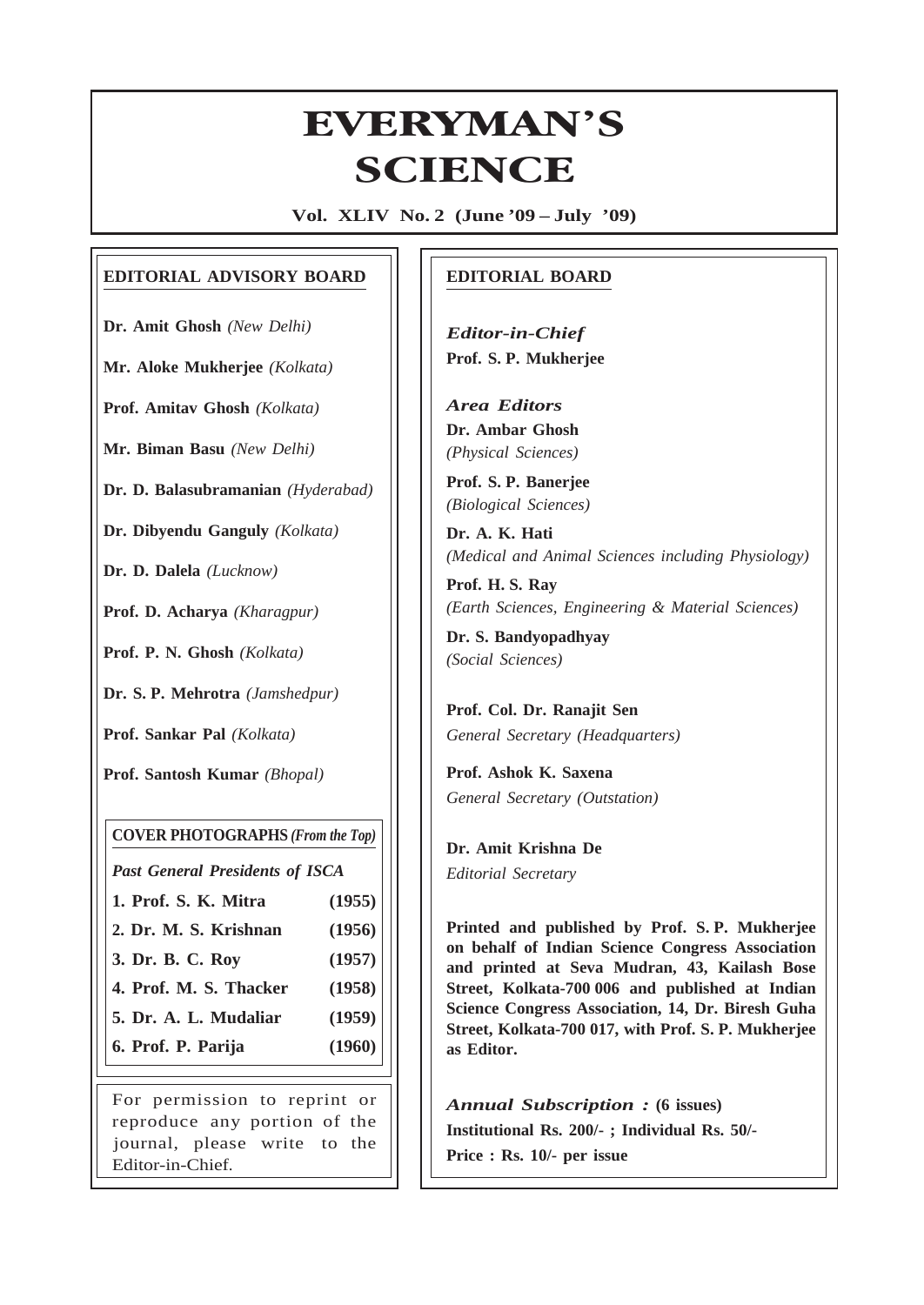# **CONTENTS**

**Everyman's Science VOL. XLIV NO. 2, June — July '09**

| <b>EDITORIAL:</b>                                                          | 67  |
|----------------------------------------------------------------------------|-----|
| <b>ARTICLES:</b>                                                           |     |
| <b>Presidential Address: Mineral Resources and their Problems</b>          |     |
| M.S. Krishnan                                                              | 70  |
| <b>Heavy Metals in Aquatic Ecosystem : Some Environmental Implications</b> |     |
| Kailash Chandra Agrahari                                                   | 88  |
| <b>Rainwater Harvesting: Managing Water Scarcity</b>                       |     |
| Mintul Ali and Saurabh Sarma                                               | 94  |
| <b>Veterinary Meets Medical Science to Tackle Human Cancer</b>             |     |
| R. V. S. Pawaiya and Ram Kumar                                             | 98  |
| Aromatherapy-A Fragrance of Good Health                                    |     |
| Papiya Mitra Mazumder, Subrata Ghosh and D. Sasmal                         | 105 |
| <b>Thinking About Getting Pregnant ? Take Folic Acid</b>                   |     |
| Nupur Nandi                                                                | 109 |
| A Geographical Study on Drinking Water Management in Shimla                |     |
| Municipal Area, Himachal                                                   |     |
| Sisir Chatterjee                                                           | 112 |
| <b>SHORT COMMUNICATION</b>                                                 |     |
| People Need to be Involved in the Protection of Water Around them          |     |
| Jayanta Bandyopadhyay                                                      | 121 |
| KNOW THY INSTITUTIONS                                                      | 123 |
| <b>CONFERENCES / MEETINGS / SYMPOSIA / SEMINARS</b>                        | 125 |
| <b>ANSWERS TO "DO YOU KNOW"?</b>                                           | 126 |
| <b>S &amp; T ACROSS THE WORLD</b>                                          | 128 |
|                                                                            |     |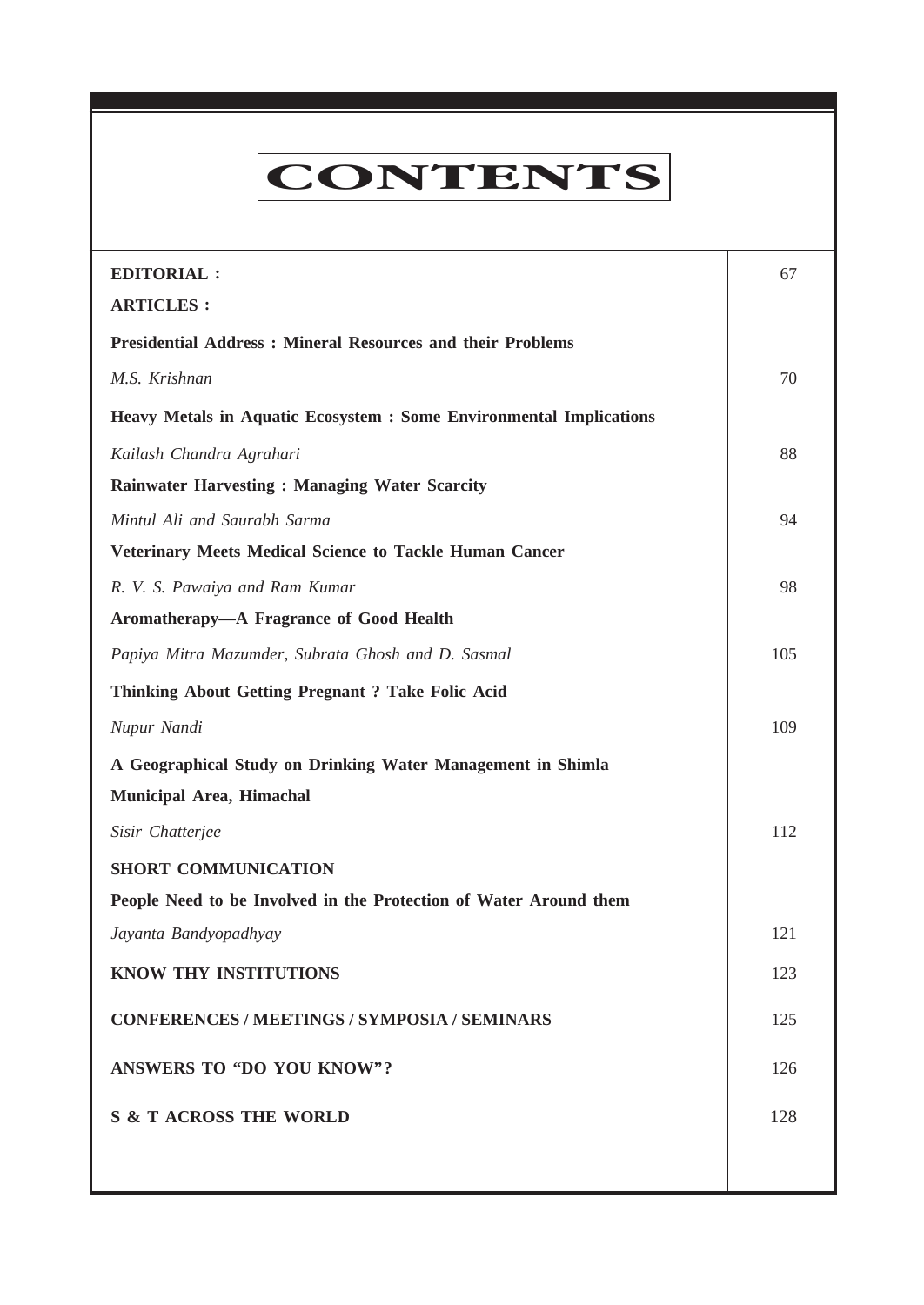# **EDITORIAL**

# **INTELLIGENT DESIGN IN THE CREATION**

"Hawking embarks on a quest to answer Einstein's famous question about whether God had any choice in creating the universe. Hawking is attempting, as he explicitly states, to understand the mind of God. And this makes all the more unexpected the conclusion of the effort, at least so far : a universe with no edge in space, no beginning or end in time and nothing for a creator to do."

—Carl Sagan, in Introduction to A Brief History of Time by Stephen W. Hawking, Banton books, London (1985).

In February 12, 2009 the world celebrated the bicentenary of the brith of Charles Darwin as well as Abraham Lincoln. It has been 150 years since Darwin published his book, Origin of Species, that proposed a revolutionary theory of evolution. A contemporary of Darwin, Alfred Russel Wallace, aslo had suggested the idea and, therefore, today scientists believe that Wallace should share the credit for the idea that shook scientific and religious establishments.

The theory states, amongst other things, that in any population of self-reproducing organisms, there must be variation in the genetic material and upbringing the different individuals have. Because of the differences some individuals are abler than others to adjust to the environment around them, they are also more likely to survive and reproduce. This struggle for survival is obviously not random but dependent on heredity and make up of individuals. Those that best fit their environment are likely to leave more offsprings than less fit members. This unequal ability of individuals to survive and reproduce will lead to gradual change of populations that are more adaptable over generations.

In his second book, Descent of Man, Darwin argued that man, other apes and monkeys had a common ancestor. Wallace had said that 'every species has come into existence coincident ... with closely allied species.'

E2

Though Darwin and Wallace share the honor of being independent discoverers of the principle of natural selection, their views regarding the common ancestor and human descent gradually became diametrically opposite. Apparently, Wallace drifted towards spirtualism believing that some kind of divine force worked beyond adaptation or that there was some 'intelligent designer' who intervened. [see Editorial, *Science & Culture*, Vol. 75, March-April (2009) No. 3-4, p. 82].

Essentially the theory of evolution refuted the idea that whatever flora and fauna we see today were created in one go by God. This was, obviously, a terrible blow against the creation story given in the Holy Bible. Darwin's arguments were strongly supported by his detailed observations and the scientific world, overwhelmed by the clarity of his thought, helped him stand up against the storm of protests from the followers of the Christian faith who believed that God created everything and that too in six days flat.

For many, the Holy Bible was/is not a literary text but, rather, word of God just as the Holy Koran is to the Muslims. This creates confrontation between faith and Science. Many public schools in the U. S. did not allow teaching of Darwin's theory for years. Many argued and continue to argue that the theory of evolution is only a guess and pseudo-hypothesis devoid of solid evidence ; the theory that denies miracles and the role of the supernatural is work of an agnostic and the theory, not a proven fact, is not worthy of serious consideration.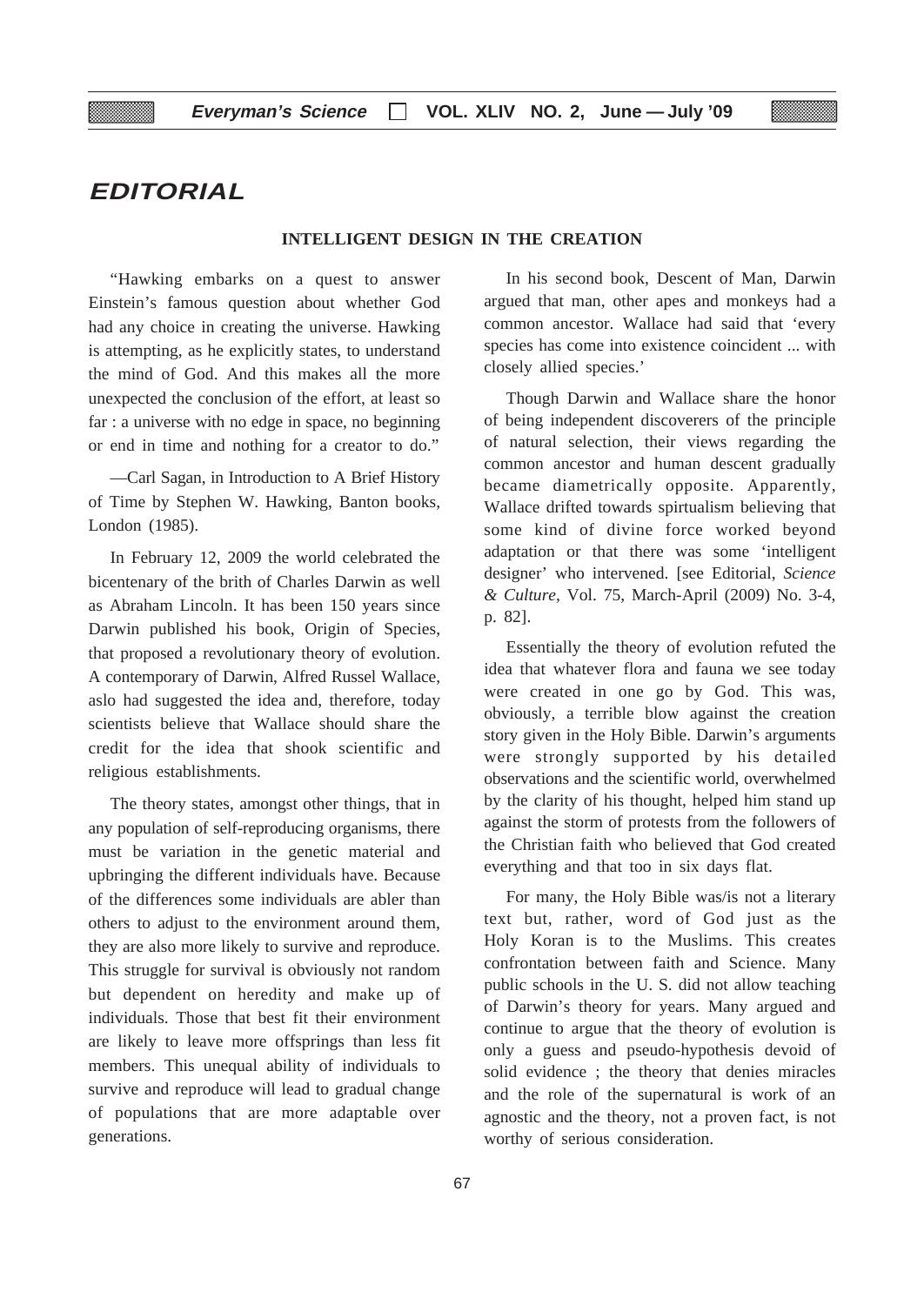In an article in *American Scientist* [May-June (2005) pp. 253-260] Edward B. Davis argues rightly that science and religion can coexist if only we accept that they have different roles to play. The purpose of science is to develop, without prejudice or preconception of any kind of knowledge of facts, the laws and processes of nature. The even more important task of religion, on the other hand, is to develop the conscience, the ideas and aspirations of mankind.

The theory of evolution was not and has still not been accepted by all and there is an alternate theory called Intelligent Design (ID) which has been discussed in an issue of *Nature* [vol. 434, April (2005), p. 1062 and p. 1063].

The journal reported a survey amongst U. S. teenagers that gave some surprising findings. Only 37 percent believed that the theory of evolution is well supported by evidences, 30 percent believed that the theory is just one of many theories and it is not well supported by evidence. Some 33 percent remained noncommittal. Further, only 43 percent believed that human beings had developed from less advanced forms of life over millions of years but also that God had guided this process. 38 percent believed that God created human beings pretty much in the present form at some time within the past 10,000 years or so. Only 18 percent accepted gradual evolution from humble beginnings with God having nothing to do in the process.

Of course, opinions did differ with the level of education and support for Darwin was more amongst the better educated. The percentages of adults who believed that evolution was a sound scientific theory were as follows : high school or less-20, some college education-32, college graduate-52, post graduate education-65, sample average-35.

There is now a growing force of ID movement in the U. S. university campuses claiming to bridge the gap between science and faith. The basic assumption of ID theory is that there is a divine hand in shaping evolution. Many highly educated academics also believe that biological systems are too complex and too varied and differences between species too great to support the idea that evolution is a random phenomenon. If it was really a question of adaptation then how come so many different species of animals coexist so comfortably in the same environment ?

The theologians are equally upset with both groups but, in general, believers are more comfortable with ID theory that gives God a role. No wonder 75 percent of all college students are willing to take a course in ID if offered.

No doubt, there is a great deal in creation and evolution that arouses curiosity ; consider some examples. In Africa, both male and female elephants have tusks for which poachers kill them. Occasionally some elephants remain tuskless and, because of this, they are not poached. Apparently, the proportion of tuskless elephants is increasing. Is this because of mere adaptation ? While there are examples of divergent evolution in the same ecosystem, there are also examples of convergent evolution in vastly separated locations. Till the eighteenth century there was in the north pole a bird called the Great Auk which was very similar to the penguins of the south pole. That sailors exterminated them for their meat is another matter. In the isolated island of Madagascar dogs evolved into monkeys like lemurs.

Some things are so bizarre. Every so many million years creatures big and small flourish and then face mass extinction for evolution to start afresh for another age. There is infinite variety in camouflage, anti-camouflage, in bird's plumage, their songs and mating riftuals. Could it be that there is a fun-loving creator ?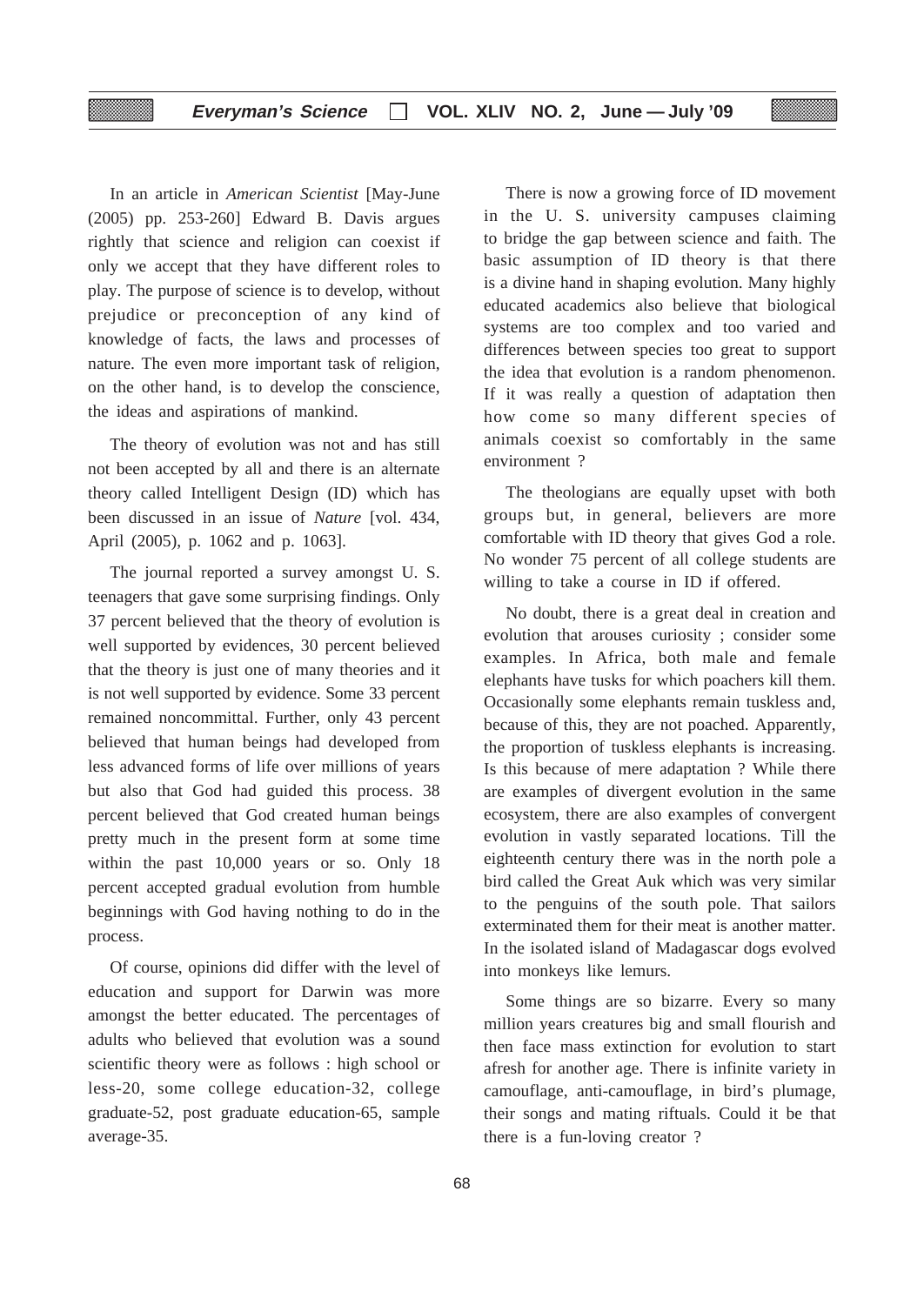*The Telegraph* (Kolkata edition, Sunday March 15, 2009) reports that in Kundinji, a small village 40 km. from Calicut in Kerala, there are far too many twins everywhere. The village has 204 pairs of twins from 1 month old to 60 years. In 2008, there were 15 pairs in 307 deliveries i.e. about 50 per 1000 births. This happens in some other places. Umri village near Allahabad has 33 pairs amongst 600 people. Are the twins adjusting to something or is it because of some pollution in the environment ?

It is not difficult to oppose ID. Science advances by gradual filling up of gaps in our knowledge. One does not need God to explain whatever we do not understand now. Yet the fact remains that one feels more comfortable with the belief that the creation around us is not without any meaning at all.

*Hem Shanker Ray*

*"Simplicity, of all things, is the hardest to be copied." —Steele*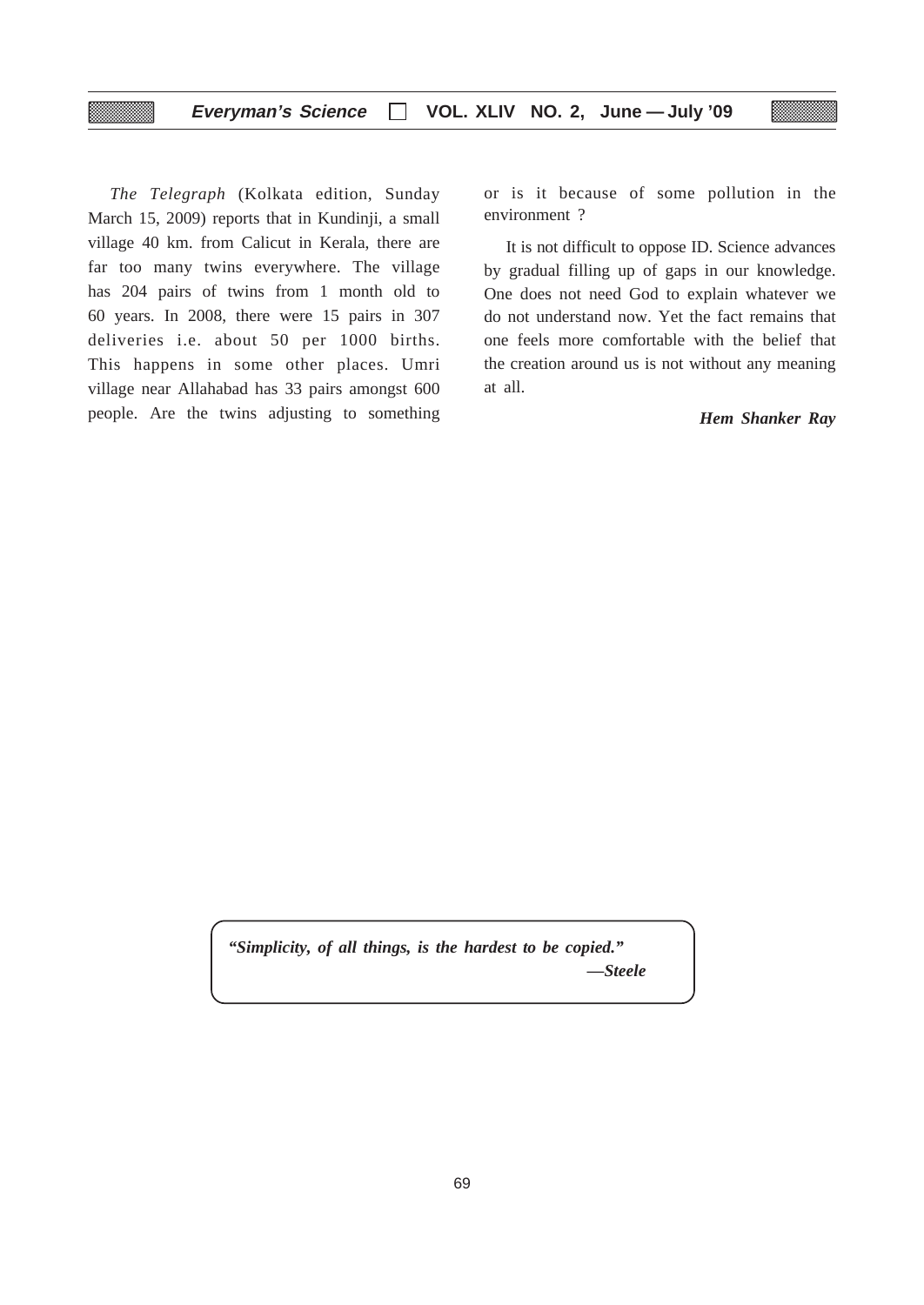# **PRESIDENTIAL ADDRESS**

# **MINERAL RESOURCES AND THEIR PROBLEMS**

DR M. S. KRISHNAN,\* M. A., PH.D., E.N.I.

t the outset I wish to express my sincere A t the outset I wish to express my sincere The great majority of the papers submitted to the thanks and gratitude to fellow members of Science Congress are generally taken as read, and the Indian Science Congress for the great honour they have conferred on me by electing me to the high office of President which has been occupied by a succession of men distinguished for their outstanding contributions to some branch of Science or technology.

The Indian Science Congress has been in existence for 42 years. It is still vigorously growing as can be seen from the interest taken in its session not only by professional scientists, but also by the enlightened public. This interest is in some measure due to the encouragements given to scientific and technological research by our Government and particularly by our Prime Minister. The importance of science and technology to the material advancement of any country in the present age is well-known and it is but proper that India should give increasing attention to research for being able to advance in various directions.

It looks to me that the time has come for making some important changes in the work programme of the Science Congress Sessions. In the olden days, it was possible to read and discuss several papers in each section of the Congress, but at present, the amount of time available is strictly limited and much of it is taken up by the symposia.

Science Congress are generally taken as read, and even if a few papers are taken up for reading, sufficient interest is not aroused in the discussions following the presentation. In my opinion, it is now worth considering whether we should stop accepting miscellaneous papers and concentrate on organising symposia on topics of special importance in which all the members of the sections concerned may take part. I am aware that this proposal is likely to be unpopular with a number of our members, but unless we do something like this we cannot carry on the pretence that the papers are submitted to the Science Congress for reading; it will save the Science Congress considerable expenditure on printing if only summaries of the symposia and of the few important papers read are published.

You are all aware that three years ago the Corporation of Calcutta made a generous donation of land in that city for enabling the Science Congress to put up its own accommodation. The Government of India have since kindly agreed to contribute towards the cost of the building so that in about two years it will be possible for the organisation to carry on its work in its own buildings.

From the point of view of the scientists the most important event during the past year was the conference held at Geneva during the last summer

General President, Forty-third Indian Science Congress held during January 1956 at Agra, Uttar Pradesh.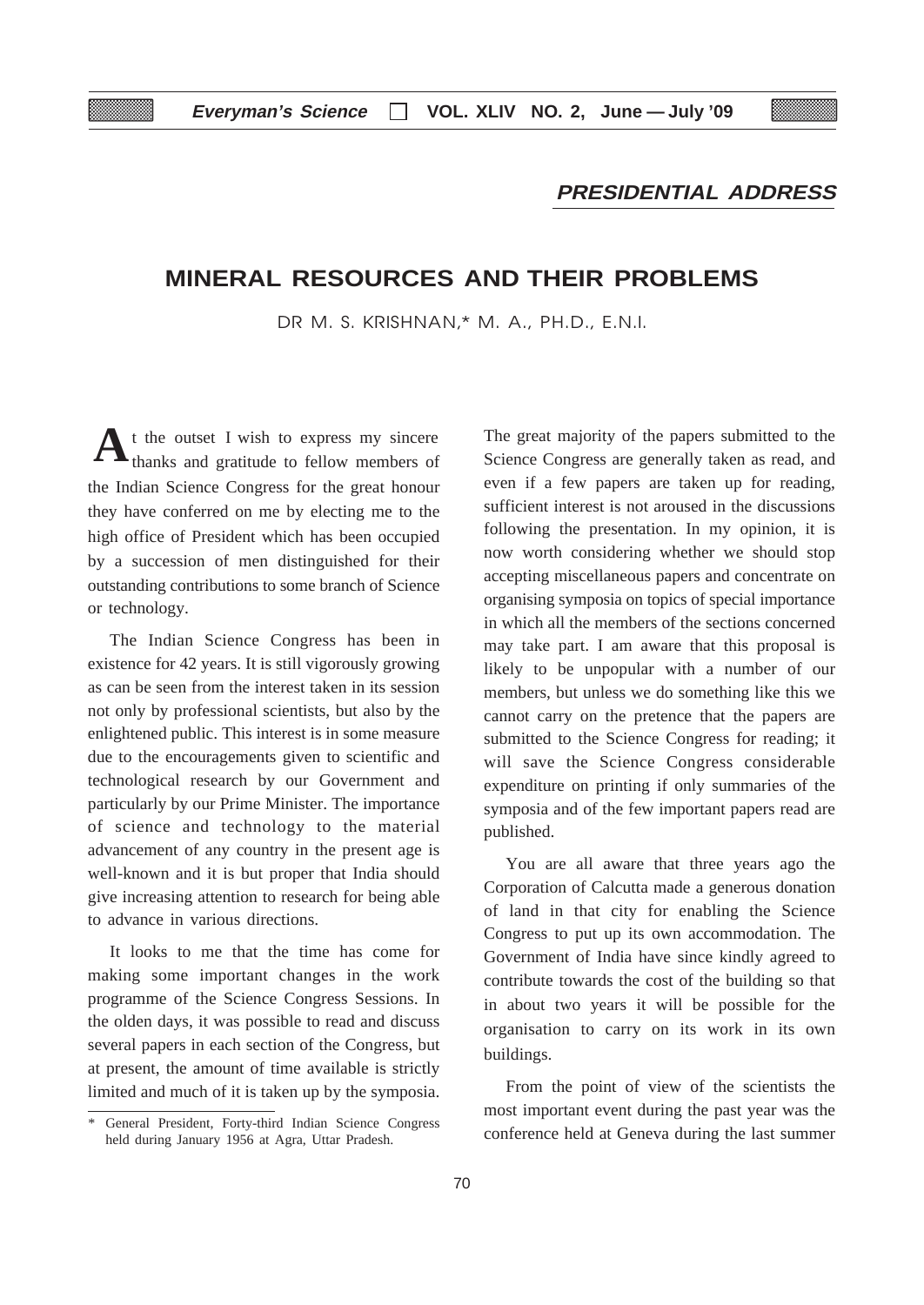on the peaceful uses of Atomic energy. Though India cannot yet claim to be in the forefront of research in the development of Atomic power, she played an important part in organising the conference and bringing together various countries of the world under the auspices of the United Nations. It is to be hoped that in future we will hear less of uranium and hydrogen bombs and more about the development of Atomic energy for the production of electrical power for use in Industrial plants and in medical and agricultural research.

▒

I shall now pass on to the subject of my address which will deal with mineral resources and their problems.

# **MINERALS AND MODERN CIVILIZATION**

It is generally known, but not fully realized, what important part minerals play in modern civilization. They provide the chief fuels and sources of power, viz., coal, petroleum and natural gas. Modern transport, communications, mass production in diversified industries and many marvels of Science are all closely connected with minerals. Many things we now take for granted, whether we regard them as necessities or luxuries automobiles, steam and electric trains, ships, aeroplanes, radio, the various electrical and electronic devices and a large proportion of the countless products of the chemical industry—are all manufactured from minerals.

Many of the mineral products are so interrelated to each other and so essential to one industry or another, that it is no longer possible to say that one group of minerals is more important than the other. The metals and their innumerable alloys are indispensable for many ordinary and special uses to which they are put. Without them many modern chemical and metallurgical processes would be impossible, as the latter require materials to withstand extreme conditions of temperature,

71

pressure, corrosion, acidity, etc. The metallurgical industry depends in its turn on the availability of a variety of refractories or heat-resistant substances with which furnaces are lined and containers made. The machinery and appliances used in the generation and transmission of electricity depend on the conductive properties of metals and on insulating materials like mica and special porcelain which prevent the leakage or loss of electricity. The shaping, cutting and polishing processes is dependent on their hardness and toughness; the best known amongst these being diamond, corundum, emergy, garnet and different forms of quartz. There are others which are used as protective coatings on metals, wood and other materials of construction to prevent rusting, corrosion and deterioration, these being included in the group called paint pigments. Still others, because of their brilliant colour, lustre and hardness, are used as ornaments—precious and semiprecious stones.

E2

From the very dawn of human civilisation i.e. from the time when man began to develop intelligence to counter nature's vagaries and conquer her forces, he has used mineral products, a few at first and more as time went on. The earliest materials to be used must have been stones for building shelters, flint and quartz for making implements and ochres for ornamenting dwellings and the human body. Then followed the use of plastic clay for making pots and utensils. Naturally, occuring metals like gold, silver, copper must have attracted attention when found, for they were not only bright and lustrous but possessed malleability and ductility and the power to retain lustre. Between that stage and the discovery of the smelting of iron, a long period of time must have elapsed. In due course the smelting of a few other metals would have followed, these metals occuring mostly as easily reducible oxides and sulphides. A high stage of civilisation had already been attained by the time iron and bronze became available in large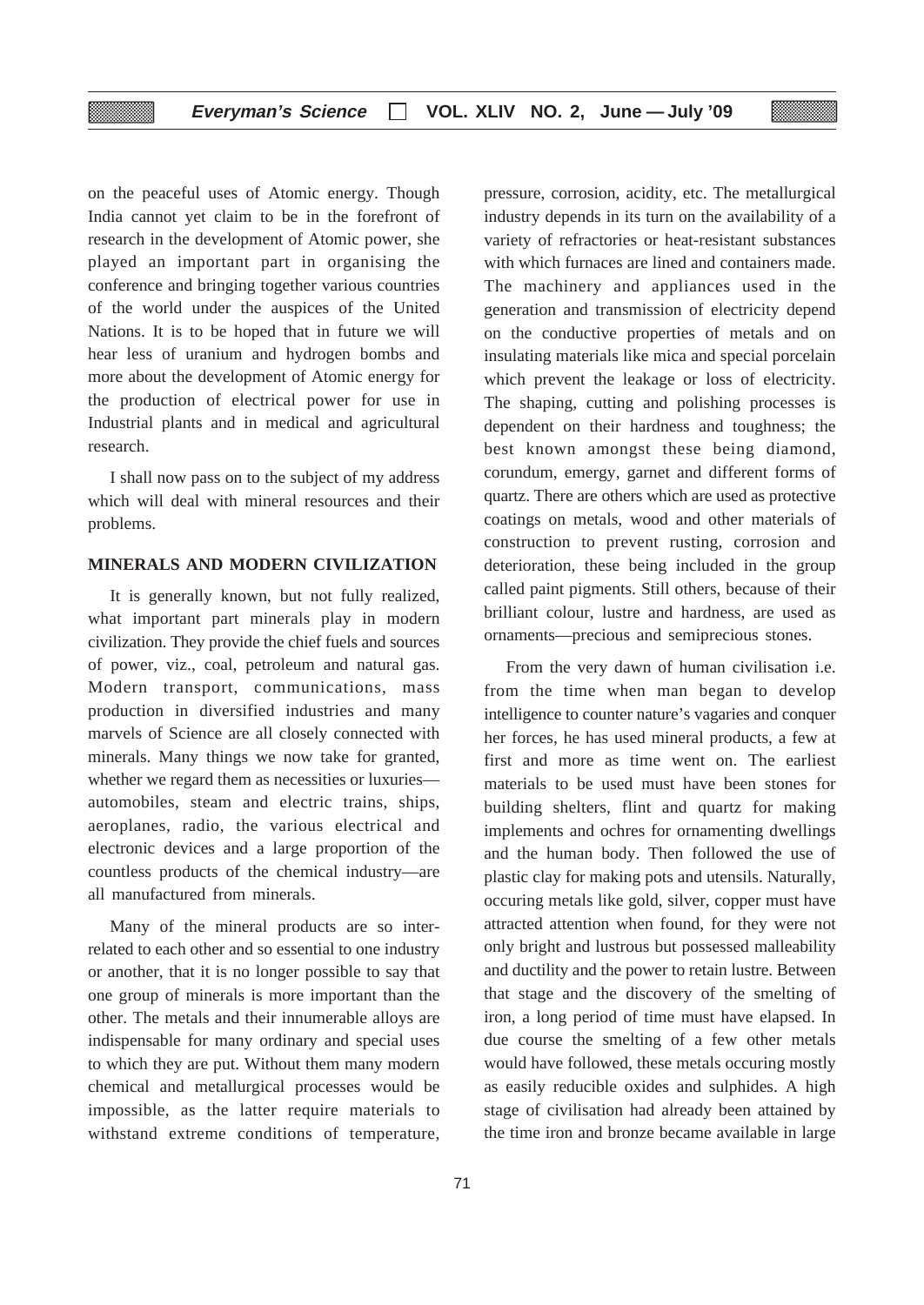quantities as fairly common metals. We have no reliable records as to when iron was first manufactured in India, but it was probably not less than 3500 years ago. Even in the 13th Century B.C. it was comparatively a rare commodity in the Levant and Egypt, for there are authentic archeological records to show that the smelting and production of high quality iron was then known to the Hittites of Asia Minor (who were an Indo-Aryan race) but practically unknown to the Egyptians. The inference that may be made from this is that the Hittites probably got their knowledge from their kinsmen in India or Iran. J. M. Heath, the pioneer in modern blast furnace manufacture of iron in India more than 120 years ago, has expressed the view that the use of iron in India predated the use of bronze and the Egyptain pyramids must have been built with the aid of iron implements imported from India or made with the knowledge derived from India. The earliest iron objects known in India are those found in the excavations made for the foundations of the Bodh Gaya temple which are probably of the 4th Century B. C. The iron implements found in pre-historic burial sites in the Tinnevelley district of Madras may be several centuries earlier. The famous Delhi iron pillar which is usually attributed to the 4th Century A.D. by archaeologists is much later, though the most celebrated. Iron was certainly an important article of trade, albeit for military purposes, in the first millennium before Christ, when the availability of horse chariots and iron weapons determined the fate of empires.

# **RAPID INCREASE IN THE USE OF MINERALS**

Even at the dawn of the industrial revolution in Western Europe, which followed the invention of the steam engine, only a few mineral products were used. These were iron, copper, lead, zinc, tin, gold, silver, mercury, precious stones, sulphur, clays and building stones. Many metals, non-metals

alloys and chemicals were still laboratory curiousities. Those metals which could be easily reduced from their ores by the use of charcoal or coal were the first to be made and used. The commercial production of aluminium, though it is one of the most abundant metals in the earth's crust, had to wait until the development of the electric furnace barely 125 years ago. About a hundred yeards ago, aluminium was in the same stage of development as titanium has been during the last decade. And even now the chief ore of aluminium is bauxite and not common clay which is one of the most abundant substances in the external part of the crust of the earth. Magnesium metal was isolaed about 140 years ago but did not have any major use until after the first world war. Titanium which is one of the more common elements in the earth's crust has been manufactured on a fairly large scale only during the last decade, because of the many technical difficulties which its metallurgy presents. Beryllium, which is the other light metal, will probably never become a major metal because its chief ore, beryl, is comparatively scarce and is unlikely to be produced in very large quantities.

It is well-known that mankind has used more metals and minerals during the present century than during all its long civilised existence. Modern industry is expanding at an ever-increasing pace, as almost every country is now bent upon industrialisation and the already industrialised countries are steadily expanding their activities. This will be evident from the output of a few typical metals and minerals during the current century shown in the accompanying graphs (See Figs. 1 to 6). The graphs are, however, not even because of the fact that the two world wars stimulated sudden and extraordinary increase in production, followed by depression, during which the output fell below the normal levels. This is particularly noticeable in the graphs for metals.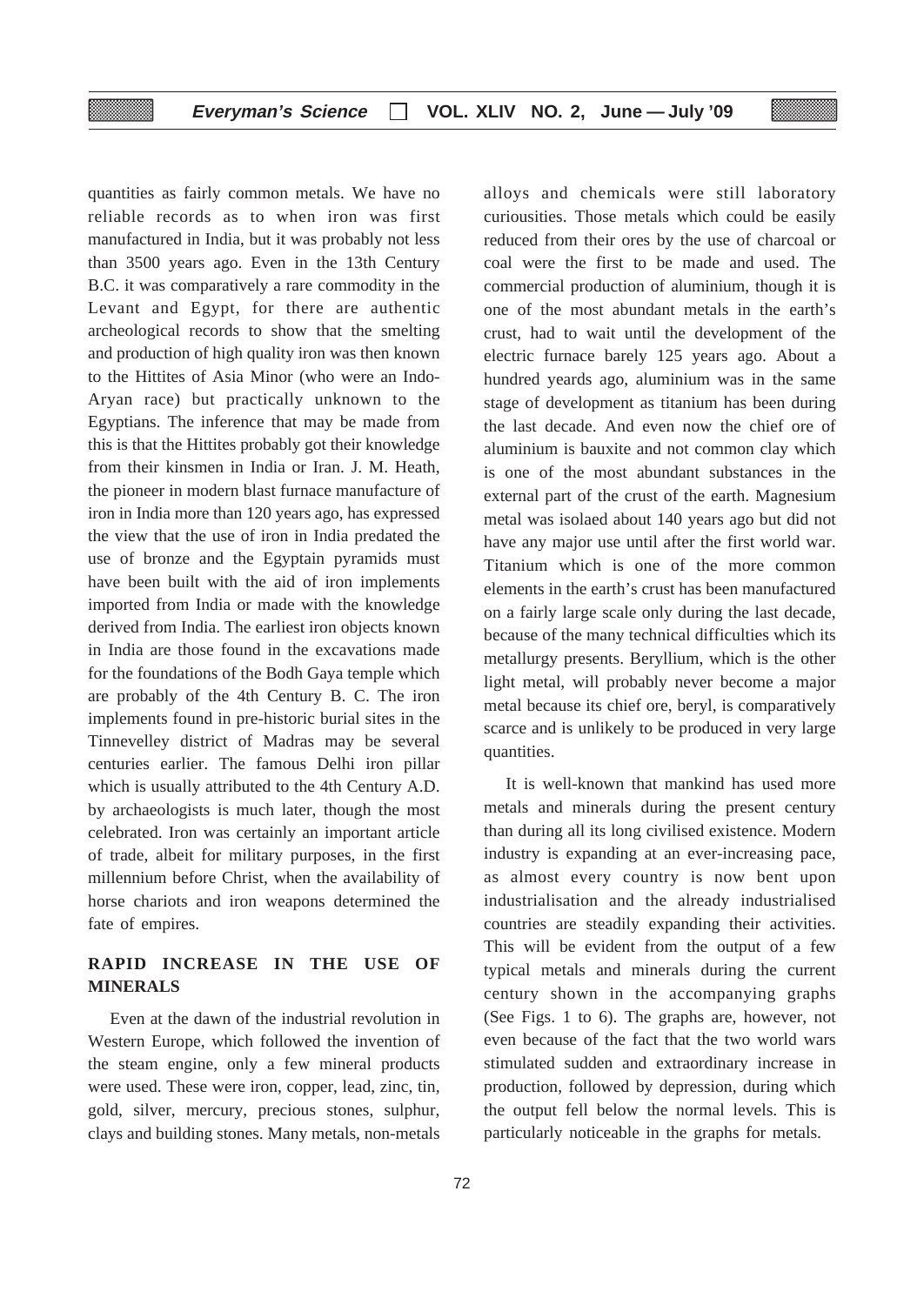Minerals differ from other natural resources in certain important respects. We find them sparsely and sporadically distributed and they are waiting or non-renewable assets. The products of the animal and vegetable kingdoms are renewable seasonally igneous, generally take a very long time to produce any appreciable results. They would be of no use even if we are prepared to wait for a century or two, but they may really take many millions of



or annually—not so the minerals. Under certain exceptional conditions, supplies are replensihed

years to yield worthwhile results! Many mineral deposits which originate from igneous rocks



quickly, e.g. sulphur in areas where volcanoes are active. But geological processes, sedimentary or

(especially metallic ores) are closely connected with mountain-building activity, while creating new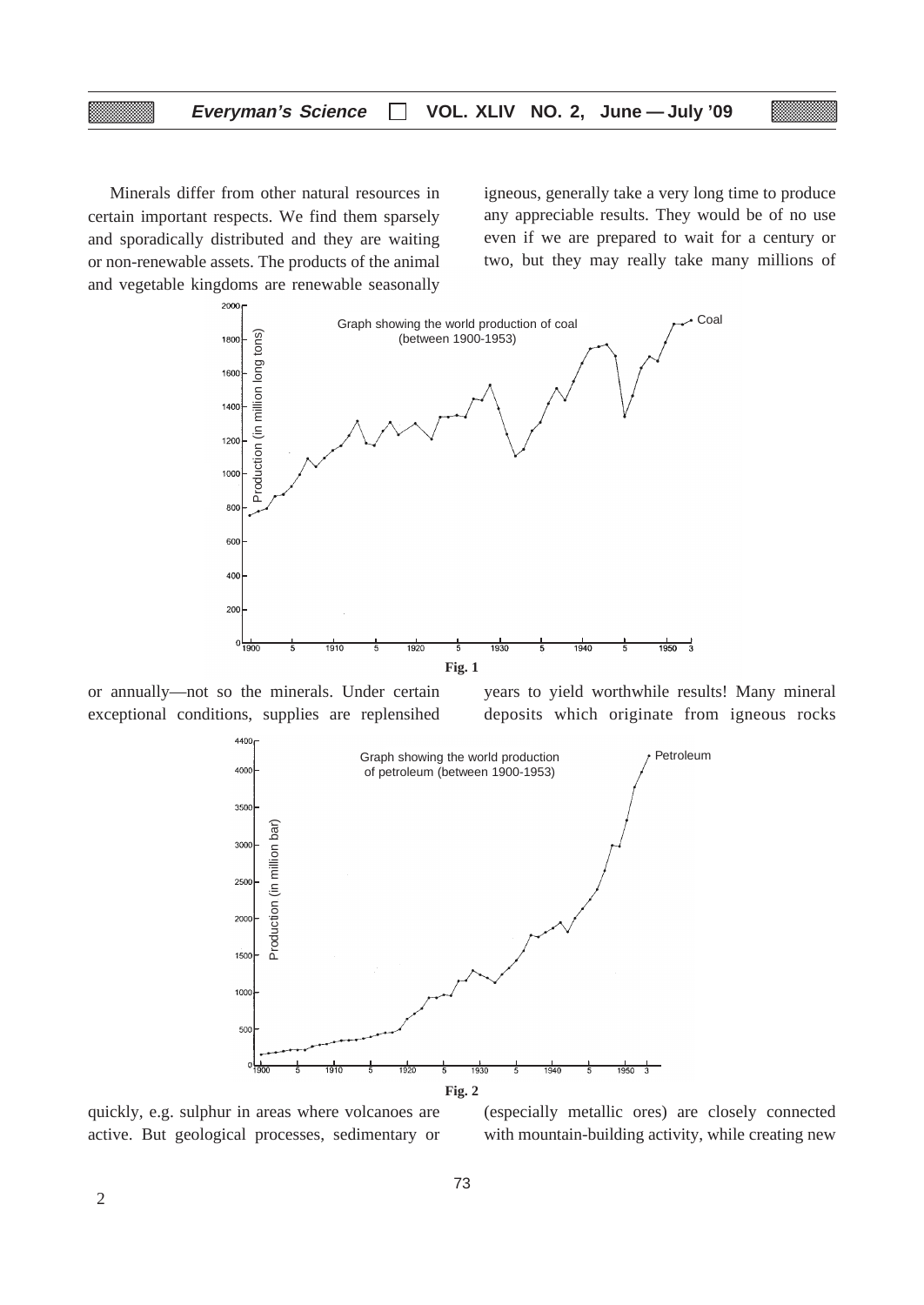resources, may also destroy old ones. The last activity was the Alpine-Himalayan revolution,

Minerals are classed as wasting assets. Some deposits originally thought to be of enormous size



which geologically speaking, died down only very recently and the next one is not due, perhaps, for another 200 or 250 million years! The only way, have been depleted so fast that they have now ceased production or lost their original importance. The Cornish tin mines which were the world's



therefore, of replacing the mineral deposits which have been depleted is to find new ones, wherever they may occur.

most important source for centuries are practically unproductive at present. The metalliferrous mines near Freiberg in Germany (where there is a famous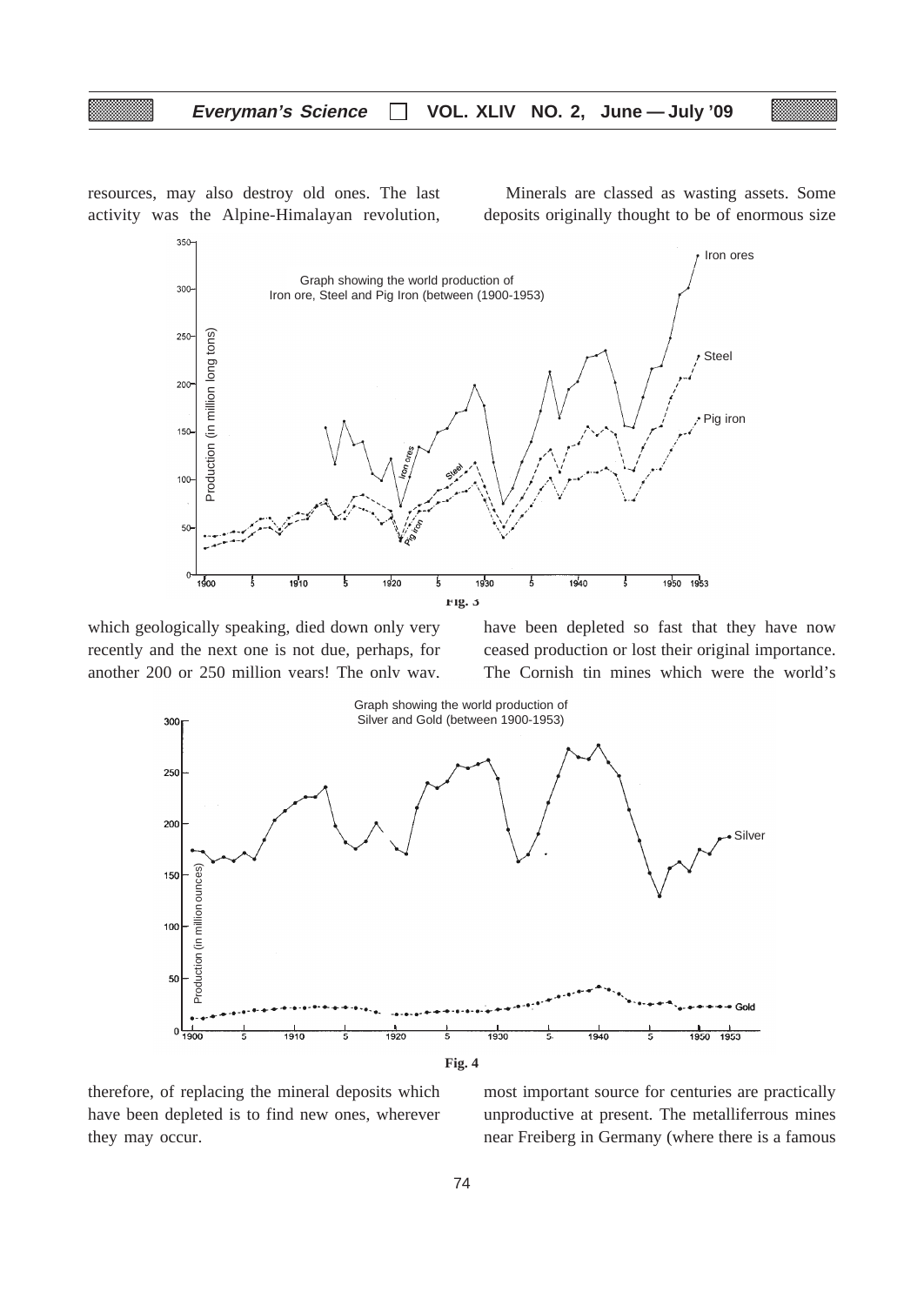mining school) are not active at present. The copper deposits of Michigan, the silver mines of Potosi in

60 million barrels of crude oil, suddenly began giving only salt water. It started as a gusher in



Mexico and the once fabulosly rich Comstock lode in Nevada have lost their importance. Many famous mining camps in U.S.A. and Mexico are merely the ghosts of what they were and will soon be February 1916 when the oil shot up from the borehole to a height of about 600 ft. above ground and was giving a daily production of over a quarter of a million barrels for some time.



forgotten. The most productive petroleum well so far known in the world, viz., Cerro Azul 4, at Tampico, Mexico, after having produced some

By far the great majority of deposits are very sporadic in distribution and rich deposits are distinctly rare. Coal and petroleum are more widely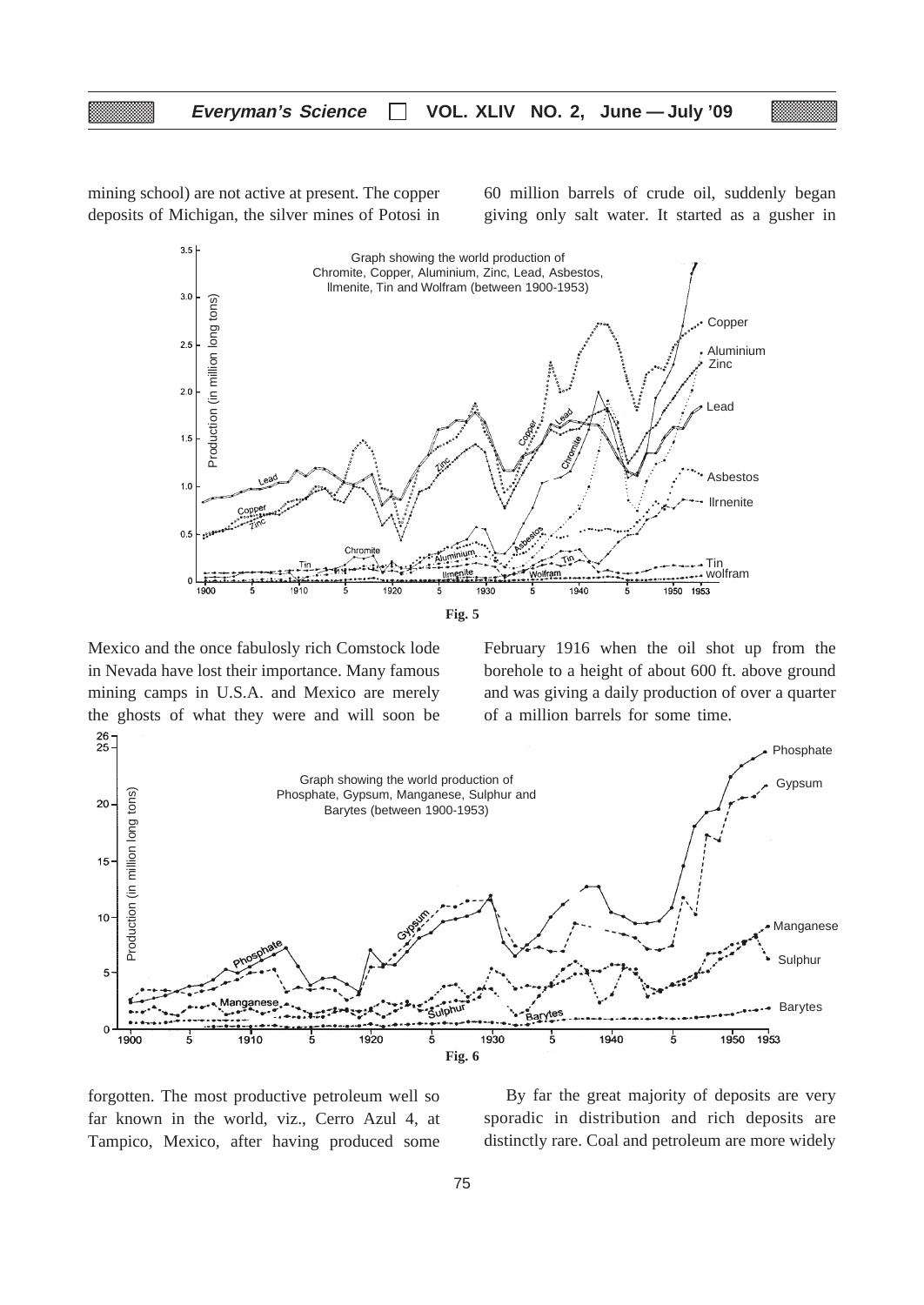distributed, compared to metalliferrous deposits. The coal-bearing rocks of India occupy for instance 4 per cent or less of the area of the country, while the coal seams themselves occupy a small fraction of the coal measures. A large part (about 30%) of the production of copper by the U.S.A. comes from an area of barely 4 sq. miles near Butte, Montana. Over four-fifths of the world's production of molybdenum comes from a single property, the

is an intermediate layer 2870 km thick which is thought to consist of silicates of magnesium, iron, chromium and also sulphides, tellurides and selenides. The crust is 30 km thick of which the ordinarily accessible portion comprises barely 3 km (10,000 ft) though boreholes put down for petroleum have reached a depth of 20,000 feet. The composition of the crust is fairly wellestablished through the work of such well-known



**Fig. 7**

Climax mine in Colorado. The Rand gold deposits which are responsible for half the gold output of the world occur in an area 50 miles by 20 miles. Similarly the Kolar Gold Fields of India occupy an area of 5 miles by 1 mile.

We shall now turn our attention to the question of the abundance and distribution of the elements in the earth's crust and to problems of mineral development.

# **ABUNDANCE OF ELEMENTS IN THE EARTH'S CRUST**

The earth has a radius of 6371 km of which about half consists of a core, presumably of the composition of an alloy of iron and nickel. There

authorities as E. de Beaumont, F. W. Clarke, H. S. Washington, V. M. Goldschmidt, J. H. L. Vogt, V.I. Vermadsky, A. E. Fersman and others. The average composition is that of a rock intermediate between granite and basalt, which are most prevalent igenous rock types exposed at the surface.

The abundance of elements forming the earth's crust is given in Fig. 7 (see also Appendix I). Taking only the top 10 km. of the crust, including the atmosphere and the oceans, the 12 most abundant elements are those given below in Table – 1. They form 99.5 per cent by weight of the crust, all the other 86 elements together forming only one-half of one per cent.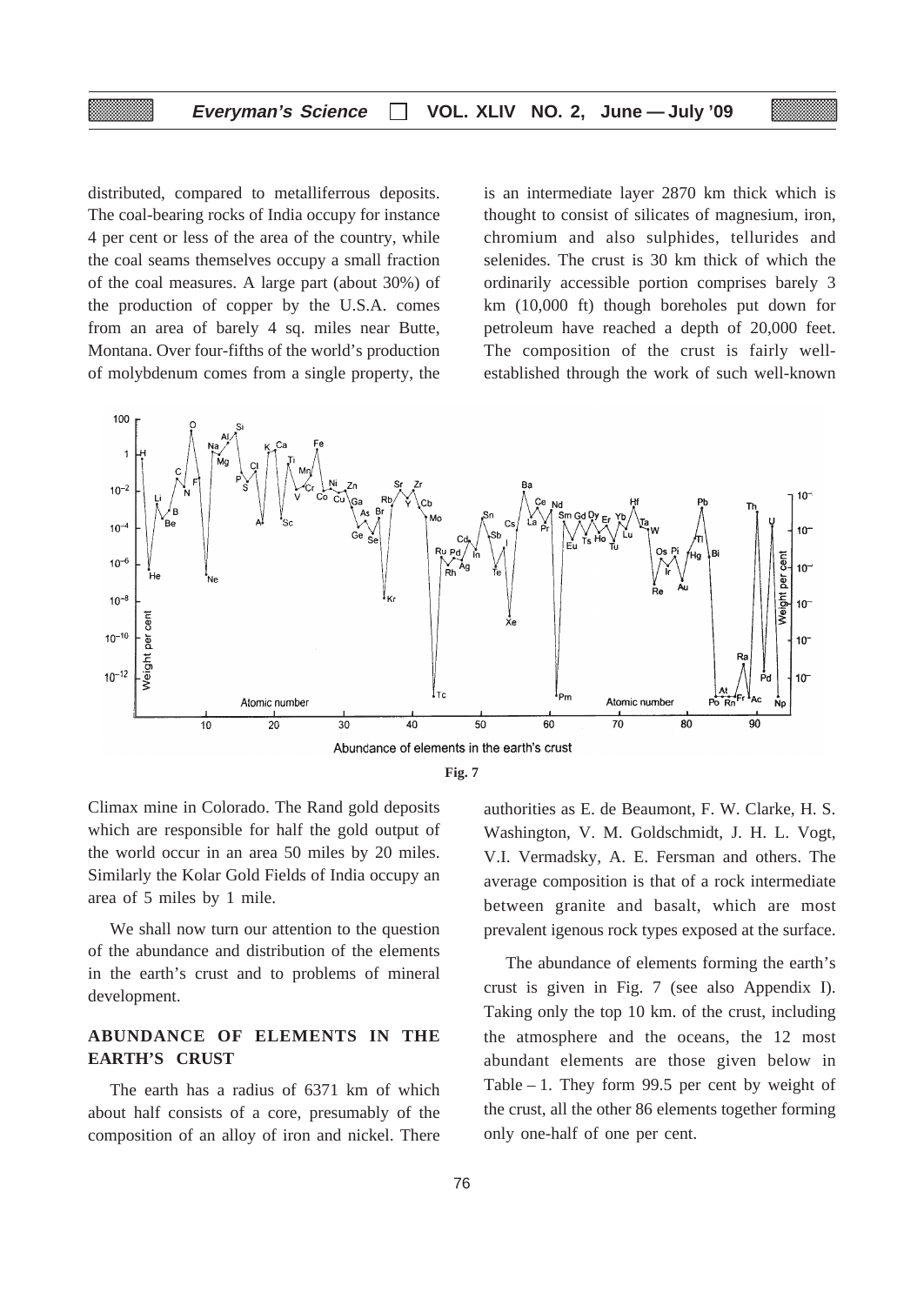| W <sub>t</sub> |          |            | W <sub>t</sub> |
|----------------|----------|------------|----------------|
|                | per cent |            | per cent       |
| Oxygen         | 49.5     | Potassium  | 2.4            |
| Silicon        | 25.7     | Magnesium  | 1.9            |
| Aluminium      | 7.5      | Hydrogen   | 0.9            |
| Iron           | 4.7      | Titanium   | 0.6            |
| Calcium        | 3.4      | Chlorine   | 0.2            |
| Sodium         | 2.6      | Phosphorus | 0.1            |

**Table–1**. **The Major Elements in the Crust**

The most interesting fact about the composition of the earth's crust (and indeed of the whole earth) is that it is composed very largely of a few elements of comparatively low atomic number. Another fact is that elements having even atomic numbers are more abundant than their immediate neighbours with odd atomic numbers. A few exceptions there are, especially the rare gases Helium, Neon, Argon, Krypton and Xenon.

This may be due to their having escaped from the earth at an earlier stage of its history ; that this supposition is plausible receives support from the cosmic abundance of these gases. Hydrogen and Helium are indeed by far the most abundance elements in the universe. In the case of some of the other elements, the reason may be that we have taken only the crust and not the whole earth, in the interior of which iron, nickel, magnesium and chromium (and possibly also sulphur, selenium and tellurium, etc.) are believed to be abundant. On the other hand, elements with the highest atomic numbers disintegrate spontaneously into those of lower numbers, at least under the conditions with which we are familiar on the surface of the earth and these elements should be expected to be amongst the least abundant. Elements with atomic number 43, 61, 85, 87, 93, 95, 96, 97 and 98 have so far not been reported as occuring in the rocks of the crust, either because they are very scarce or are very quickly transformed and removed.

Those who are not familiar with geochemical facts are apt to confuse our familiarity with the various elements with their abundance in the crust. Quite a few commonly known metals such as chromium, zinc, nickel, copper, tin, lead, antimony, mercury, silver, platinum and gold, and non-metallic elements fluorine, nitrogen, boron, bromine, iodine will be seen to occur only in minor amounts, though they are in common use. Some elements such as rubidium, gallium, germanium, hafnium, indium etc. though comparatively abundant amongst the minor ones, are so dispersed that they are not commonly known. Gallium accompanies aluminium, hafnium goes with zircon, while cadmium, indium and germanium are close associates of zinc. Some of the so-called "rare earths" are more abundant than mercury, silver, gold and platinum. Scandium is more abundant than arsenic. Even titanium, which is one of the really abundant elements (about 0.44 per cent in the crust) is dispersed in ferromagnesium minerals to a great extent or occurs as small grains (as ilmenite and rutile) in many rocks, that important deposits of high grade are not common. The beach sands in some parts of the world containing ilmenite (Fe-Ti), Zircon (Zr), the monozite (Fe-Th-U) owe their concentration to weathering agents and to the action of rivers and sea waves. It would be quite uneconomic to dig up huge quantities of gnessic rocks in which these minerals occur sparsely distributed as minute grains, and try to concentrate them by mechanical means, though this is possible if cost is no consideration.

In contrast to the well-defined, large and economically workable deposits of copper, lead, zinc, chromium, nickel, mercury, silver and gold, many elements occur in a limited group of minerals which may sometimes form workable deposits. Such are the minerals containing lithium, beryllium, columbium, tantalum and rare earths which are found as sporadic lumps and pockets in pegmatites.

It will be clear from this that it is not the relative abundance of elements in the crust that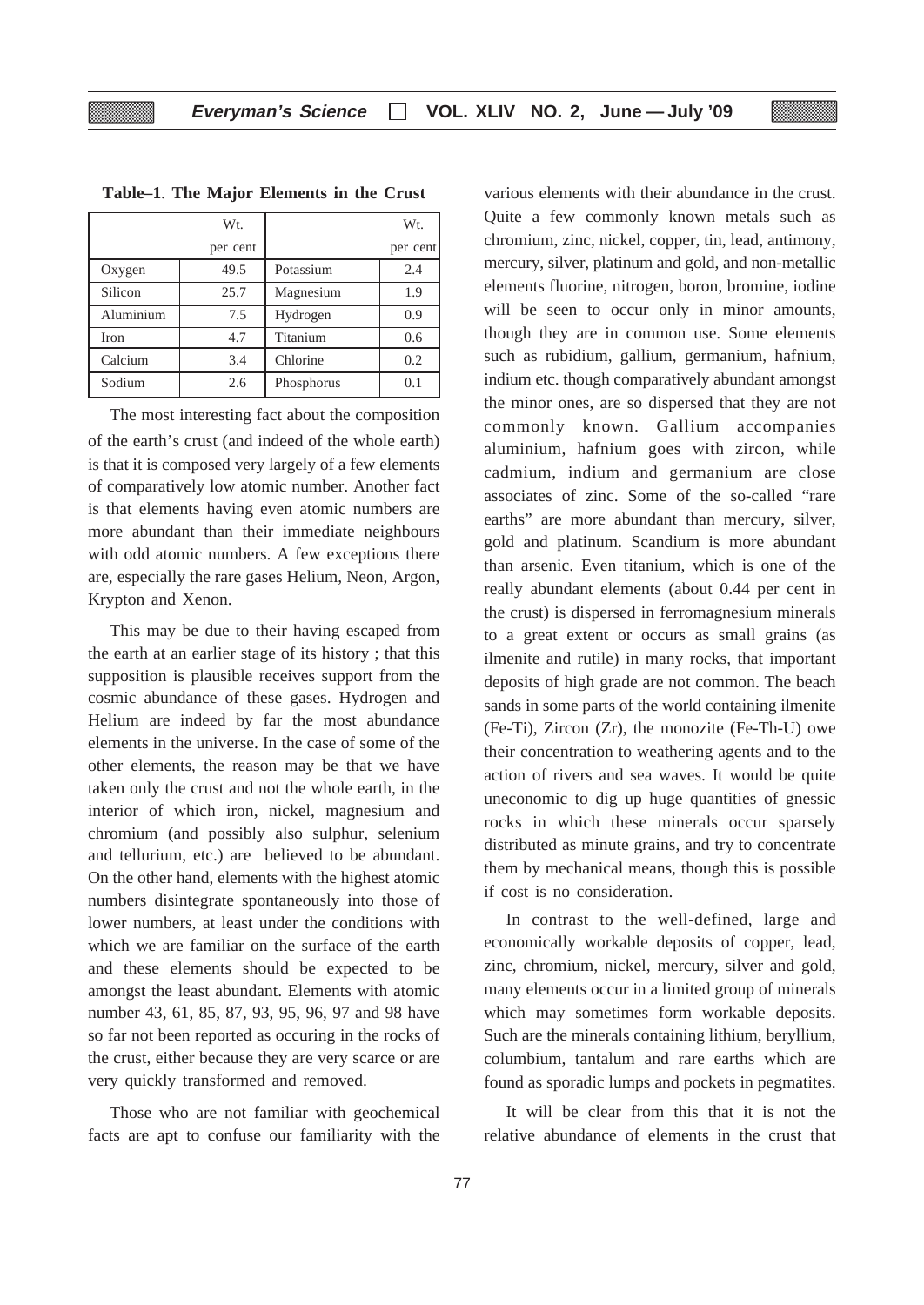matters so much as the degree of concentration and the quantity in which they are gathered up by natural processes. Such concentrates are our ore and mineral deposits. As our knowledge grows about the characters of the elements, the minerals formed by them, the processess which serve to segregate them into workable masses, the physicochemical laws which govern their relationship and environment, we are able to narrow down our field of search and eliminate unfavourable environments.

The knowledge of the physico-chemical characters and of the processes of segregation of the elements enable us to understand the nature and association of minerals formed during the course of differentiation and fractionation of igneous rocks and those formed under sedimentary and metamorphic processes. The ionic potential (electric charge by ionic radius) determines, in sedimentary processes, the elements which remain in solution and are removed thereby and those which are precipitated by hydrolysis. A clear idea is thus gained of the process of clay and bauxite formation and the elements which may be expected to be present in such deposits. For instance, the red mud got in the Bayer process of alumina manufacture is now a good source of gallium.

# **GRADE AND WORKABILITY**

Most of the ore deposits are usually derived through the agency of magmatic processes, being associated with igneous rocks and emanations. Both the grade of the ore and tonnage have a definite relation to what we consider a workable deposit. What we call a *low grade* is dependent on economic considerations of winning the useful mineral first by separating it from the unwanted minerals and waste rock, and then processing or smelting it to concentrate the mineral or metal into a usable form. We may state that and present the following

| Metal     | percent |
|-----------|---------|
| Aluminium | 35      |
| Iron      | 30      |
| Manganese | 25      |
| Chromium  | 25      |
| Zinc      | 5       |
| Lead      | 4       |
| Nickel    | 1.5     |
| Copper    | 1.0     |
| Tin       | 1.0     |
| Silver    | 0.05    |
| Gold      | 0.001   |
| Platinum  | 0.001   |

percentages of metals from the lower limit of workable grade in deposits :

These figures do not apply in all cases for the same element, for other factors such as the size of the deposit, its accessibility, the availability of suitable process for easy treatment, presence of other elements which may constitute valuable byproducts, etc., enter into the problem of workability.

Thus an iron carbonate ore containing 30% iron may be workable but not a hematite of the same iron content. A bauxite containing 40% aluminium may be workable, but not a clay, as source of aluminium. Copper ores containing 1 per cent copper can be exploited if occuring in very large tonnages, as in the "porphyry copper ores" of Western United States. Gold ores occuring as veins with 2 dwt. of gold to the ton are workable only under ideal conditions. In certain cases, because of specially favourable conditions or due to the availability of efficient processes of treatment, it may be possible to recover ores containing very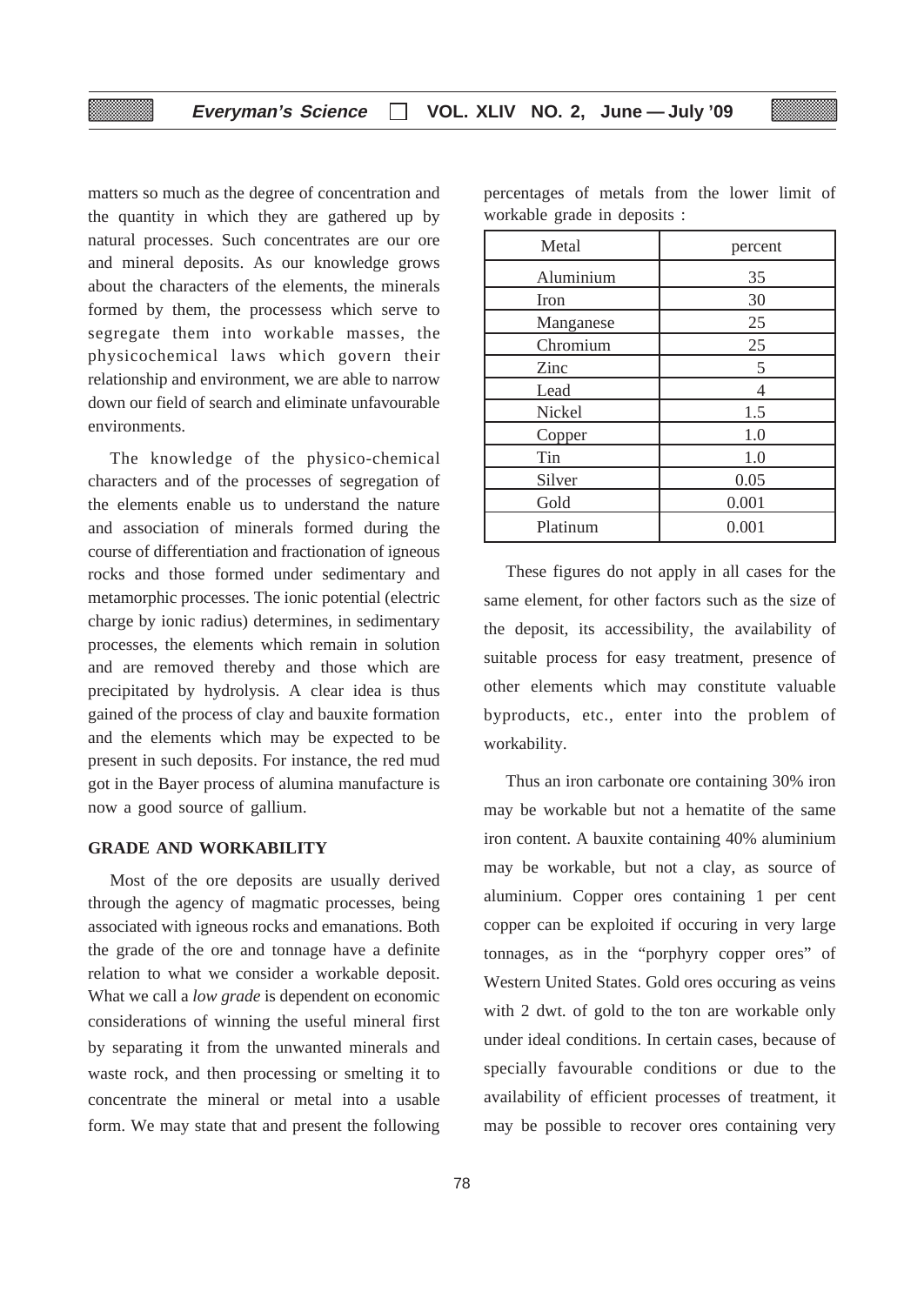low concentrations of metal. Gravel deposits containing about 3 grains of gold to the ton, and granite containing one-half or one-third of one per cent of tungsten ore may be worked. A very interesting example is sea water which contains only 0.13% of magnesium, which is now used as the source of that metal. The average content of uranium in rocks of the crust is of the order of 0.0002 per cent, i.e. two parts in a million. But it will be a very costly proposition to mine half a million tons of rock to process it and recover 1 ton of uranium whose market value at present is roughly Rs. 35,000 to Rs. 40,000. Barely a decade ago a workable uranium ore had to contain not less than 2 per cent of that element. But the demand that has been created after the discovery of atomic energy makes it now worthwhile to mine and process an ore containing only 0.1 per cent uranium. It will be a long time before it becomes possible to work even the granitic rocks which contain 5 to 10 parts of uranium per million parts, for their uranium content.

▒

# **WORLD RESOURCES OF MINERALS**

A large number of minerals, well over a hundred in number, are in use at present. A large proportion of them enter into the international trade as only a few countries are large sources of certain minerals and most others are dependent on these sources for their requirements.

In a paper presented before the United Nations Conference on Natural Resources in 1949 by the U. S. Geological Survey and the Bureau of Mines, the world resources, as known at the time are given for a few of the more important minerals and metals. Table–2, reproduced from that paper, indicates the reserves in millions of tons, the then production and the life of the reserves based upon current consumption.

The figures given in Table–2 can only be an approximation to the truth and may, therefore, be taken as indicating the order of magnitude. In the case of iron and coal there are doubtless larger resources than shown in the above table. In fact, a study of the world resources of iron ores made in 1954 shows much higher figures than those given in the table. For copper, lead and zinc it is rather interesting that the estimated life of the reserves has remained more or less stationery at 30–45 years over a period of more than two decades, the reason being that reserves are being found to keep pace with the depletion.

In making any estimate of the life of the known reserves at any time, various assumptions have necessarily to be made. One of these is the current rate of consumption which naturally varies from country to country and from region to region. Table 3 gives an idea of the per capita consumption of the most important metals, coal and petroleum in the U. S. A., in Europe excluding U.S.S.R., and in the rest of the world. A glance at the table will show a great disparity in the rate of consumption which of course depends on the status of industrial advancement of the different regions. If the rate of consumption increases in the under-developed countries the life of the reserves will naturally be reduced.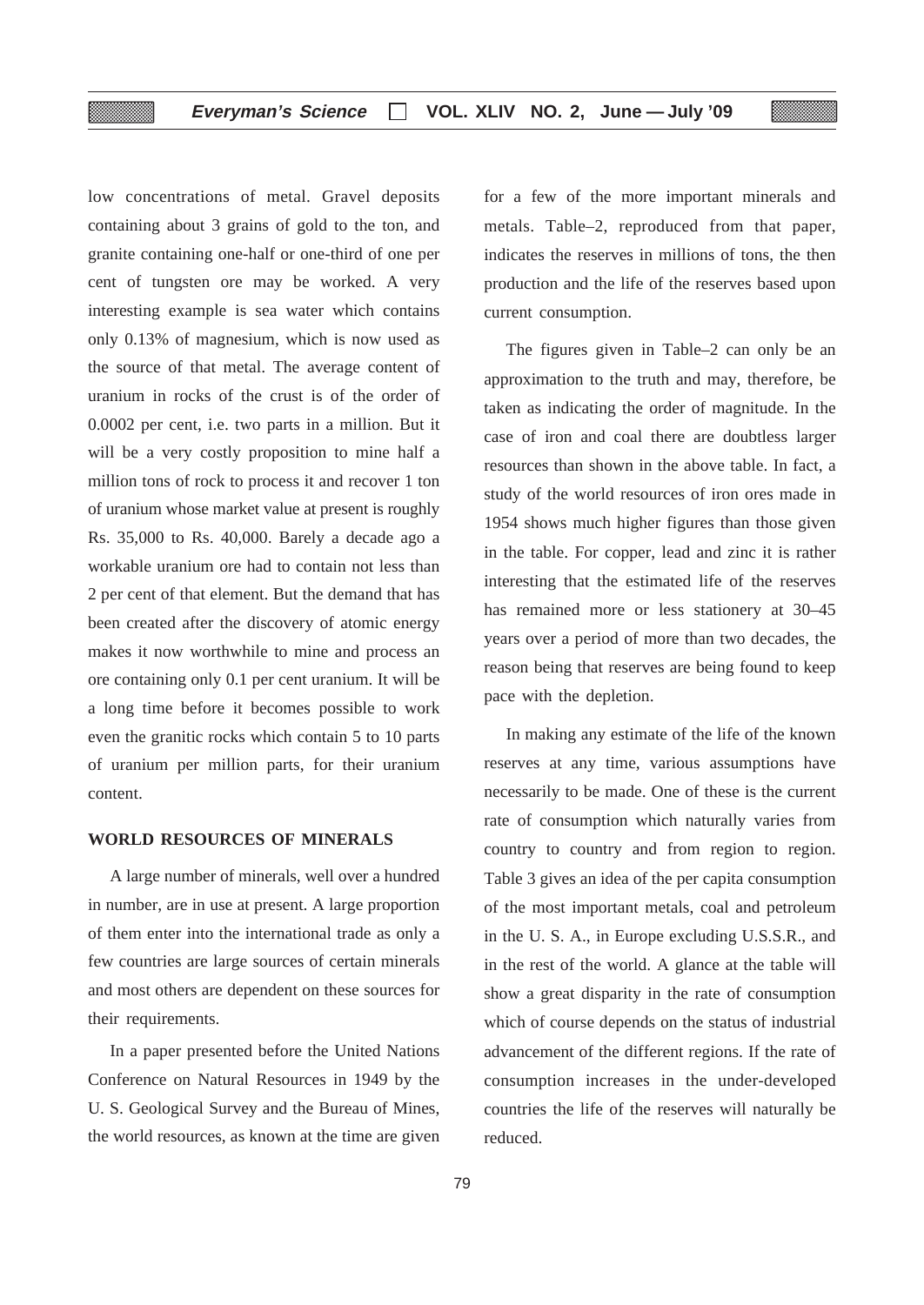|                         | World<br>reserves | Production<br>1947-48 | Supply<br>present<br>consumption |
|-------------------------|-------------------|-----------------------|----------------------------------|
|                         | (in million tons) |                       | (years)                          |
| Iron ore (Iron content) |                   |                       |                                  |
| Actual                  | 19,000            | 91                    | 200                              |
| Potential               | 57,000            |                       |                                  |
| Manganese               |                   |                       |                                  |
| (50% equivalent)        | 1,000             | 3.9                   | 350                              |
| Chromite                | 100               | 2.1                   | 47                               |
| Wolfram (60%)           | 4                 | 0.032                 | 125                              |
| Copper ore              |                   |                       |                                  |
| (metal content)         | 100               | 2.2                   | 45                               |
| Lead ore<br>٠,          | 40                | 1.2                   | 33                               |
| Zinc ore<br>,,          | 70                | 1.8                   | 39                               |
| Tin ore<br>,,           | 6                 | 0.16                  | 38                               |
| Bauxite<br>,,           | 1,400             | 6.5                   | 200                              |
| Potash                  | 5,000             | 3                     | 1600                             |
| Phosphate rock          | 26,000            | 14.4                  | 1800                             |
| Coal & lignite          |                   |                       |                                  |
| (coal equivalent)       | 5,165,00          | 1,500                 | 2200*                            |
| Petroleum               |                   |                       |                                  |
| (Proved & indicated)    | 75,000            | 3,400                 | 22                               |
| Ultimate                | 555,000           |                       |                                  |

# **Table–2. World Reserves and Consumption of Some Minerals**

Allowing for one third loss in mining.

+ Million Barrels (roughly 7 barrels to a ton).

**Table–3. Per Capita Consumption of Some Metals and Minerals (as in the year 1948)**

|                         |       | U.S.A Europe ex. Rest of World India |       |         |      |
|-------------------------|-------|--------------------------------------|-------|---------|------|
|                         |       | U.S.S.R.                             | world | average |      |
| Iron $(kg)$             | 335.0 | 65.0                                 | 11.0  | 39.0    | 6.0  |
| Copper $(kg)$           | 8.2   | 1.8                                  | 0.2   | 0.9     | 0.1  |
| Lead $(kg)$             | 4.7   | 1.3                                  | 0.1   | 0.6     | 0.02 |
| $\text{Zinc}$ (kg)      | 4.9   | 1.5                                  | 0.1   | 0.7     | 0.1  |
| $\text{Sin}(\text{kg})$ | 0.42  | 0.14                                 | 0.01  | 0.06    | 0.01 |
| Coal (met. Ton)         | 4.3   | 1.3                                  | 0.2   | 0.6     | 0.1  |
| Petroleum (bbls)        | 13.8  | 0.8                                  | 0.4   | 1.3     | 0.1  |

# **OUTLOOK FOR DISCOVERIES**

As is well-known, only a few limited areas in the world have been searched intensively for minerals. Such areas are to be found around the North Atlantic, viz., in Western Europe and North America. Even there the amount of detailed exploration that has been done varies greatly from one area to another. Parts of the Canadian "shield" for instance, are yet to be examined in detail. Similarly, there are parts of the Rocky Mountain belt which have not yet been investigated properly.

In other parts of the world it may be stated that only a few small areas have been examined in detail. The greater part of South America, Africa and Asia remain to be explored with care. In Asia and Africa there are regions which have not yet been mapped geologically. Under the circumstances, it is reasonable to expect that intensive exploration and prospecting in such areas in these continents would lead to the discovery of a number of mineral deposits of which some at least would be of importance.

## **INVESTIGATION TECHNIQUES**

Discovery will, of course, depend upon the care, perseverance and skill employed and the efficacy of the methods used. The days of the common prospector are more or less over in many countries where good geological surveys exist. Only in the more inaccessible parts of these countries would surface examination now give worthwhile returns. The geological surveys of most countries are now engaged upon the systematic examination of their territories with the help of geophysical, geochemical, raidoactive and other methods of prospecting aided by drilling and microscopic examination, chemical analysis, etc. of the minerals obtained during investigation. In areas covered by soil, geochemical techniques are very helpful to trace the distribution of certain elements with which they are associated. A careful study of the structural aspects of mineral deposits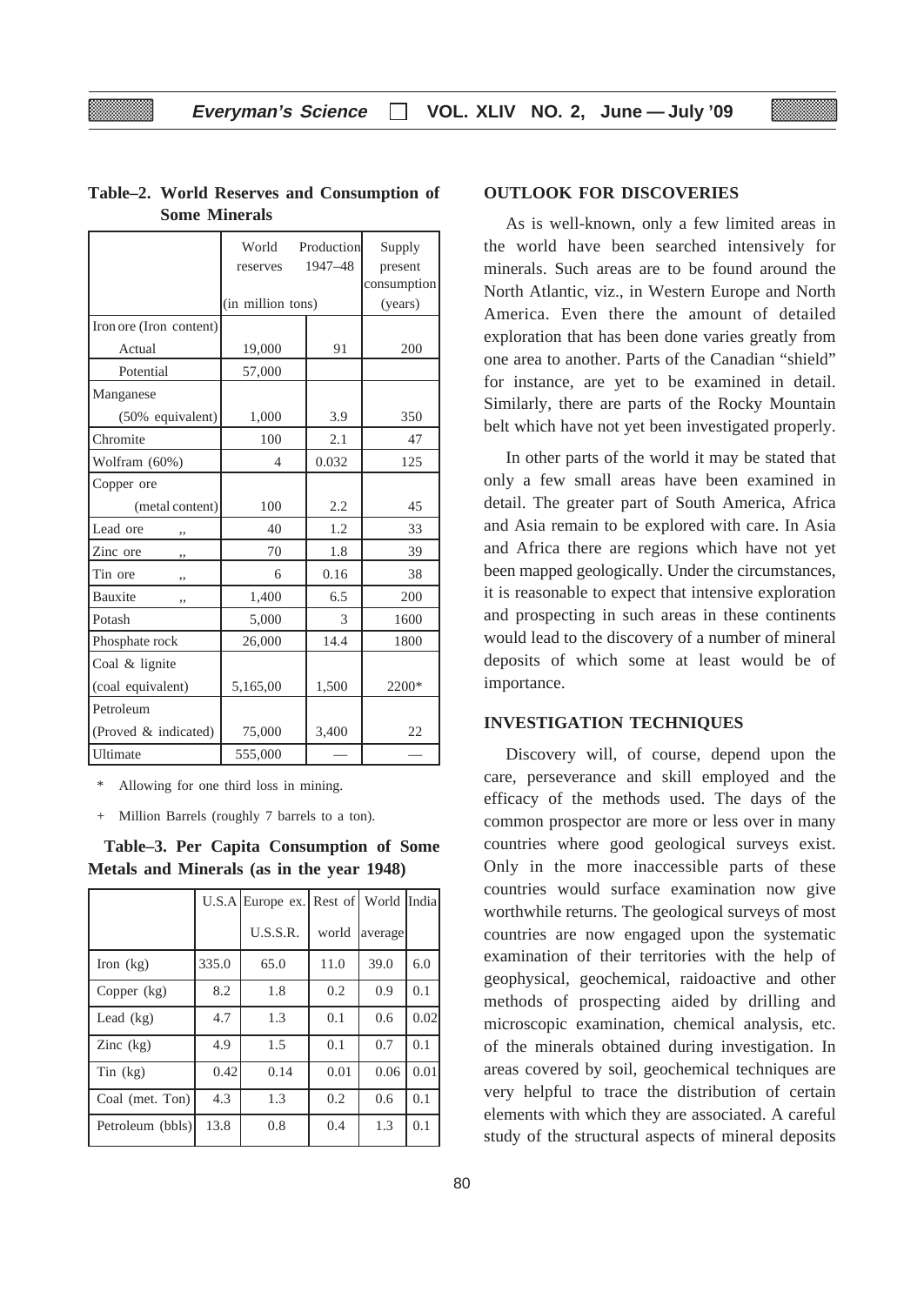is proving highly useful as it gives a better knowledge of the behaviour of the deposits both laterally and at depth. The methods available to the geologist are constantly being improved upon by advances made in the fundamental Science which contribute to the development of new types of equipment and new methods of work. Geophysical prospecting has, in the last three decades or so, given spectacular results, particularly in prospecting for oil where it has been used most extensively. Recent developments pertain to the use of the magnetometer from the air, i.e., aeromagnetic prospecting, which is specially useful in unexplored or poorly explored areas. Even in countries where a considerable amount of prospecting has already been done, new discoveries are being made at depth. For instance, the concealed coalfields in Sonthern England were discovered by careful geological work aided by deep drilling which proved the existence of several valuable coal seams at depths of 4,000 to 5,000 ft. from the surface. It is obvious that the use of the modern methods of prospecting in all parts of the world lead to the discovery of what lies at depth.

# **PROSPECTING FOR PETROLEUM**

Formerly an appreciable part of the discovery of oil-fields was due to the results obtained from wildcat drilling. In fact several successful wildcat wells were drilled against the geological advice available at the time. In any case, whether the drill holes were successful or not, they furnished much valuable geological information. As a result of exploration for several decades it is now known that petroleum is found in sedimentary rocks mainly of marine origin. What sort of organisms gave rise to petroleum and what particular processes control its characteristics are still matters of controversy. When these sediments are moderately folded, forming domes and anticlines, they provide the necessary structure for the accumulation and storage of petroleum. The "reservoir" rocks must be porous in order to be able to hold large quantities of petroleum and gas, and pervious in order to yield them readily when pumping is resorted to. The porous strata should have an impervious cover to seal off and to prevent the escape of the petroleum and the accompanying natural gas from the adjoining strata. The strata must be unbroken by faults and thrusts, for these afford easy routes for the escape of petroleum and gas. Thus, though the Siwalik and the associated Sub-Himalayan zone bordering on the North Indian plains belongs to the same sedimentary belt as occurs on either side of India in Iran and Burma, it has been violently elevated, broken up, folded and pushed about by the earth movements which were responsible for the formation of the Himalayan ranges. We have, as a result, the highest mountain ranges in the world, attracting many mountaineering expeditions from all parts of the globe; but unfortunately, from the economic point of view, the very forces which produced these mountains have broken up most, if not all, of the possible oil-bearing structures. We still entertain some hope that a few favourable structures may be found in this belt as well as in the Ganga and Brahmaputra valleys of Northern India under the thick blanket of alluvium.

The discovery of the great majority of the oilfields during the last three decades or so is due almost entirely to geophysical exploration. Many parts of the world have been investigated, resulting in numerous discoveries such as the fields in Central Canada, England, Germany and Saudi Arabia. Similarly also, the Nahorkatiya field in Assam owes its discovery entirely to geophysical prospecting. Without these aids, the discovery would have been much slower and only through expensive blind drilling at very great cost.

# **GEOLOGICAL ENVIRONMENT**

The search for minerals has another aspect. By patient accumulation of data, general principles have been established which enable us to say that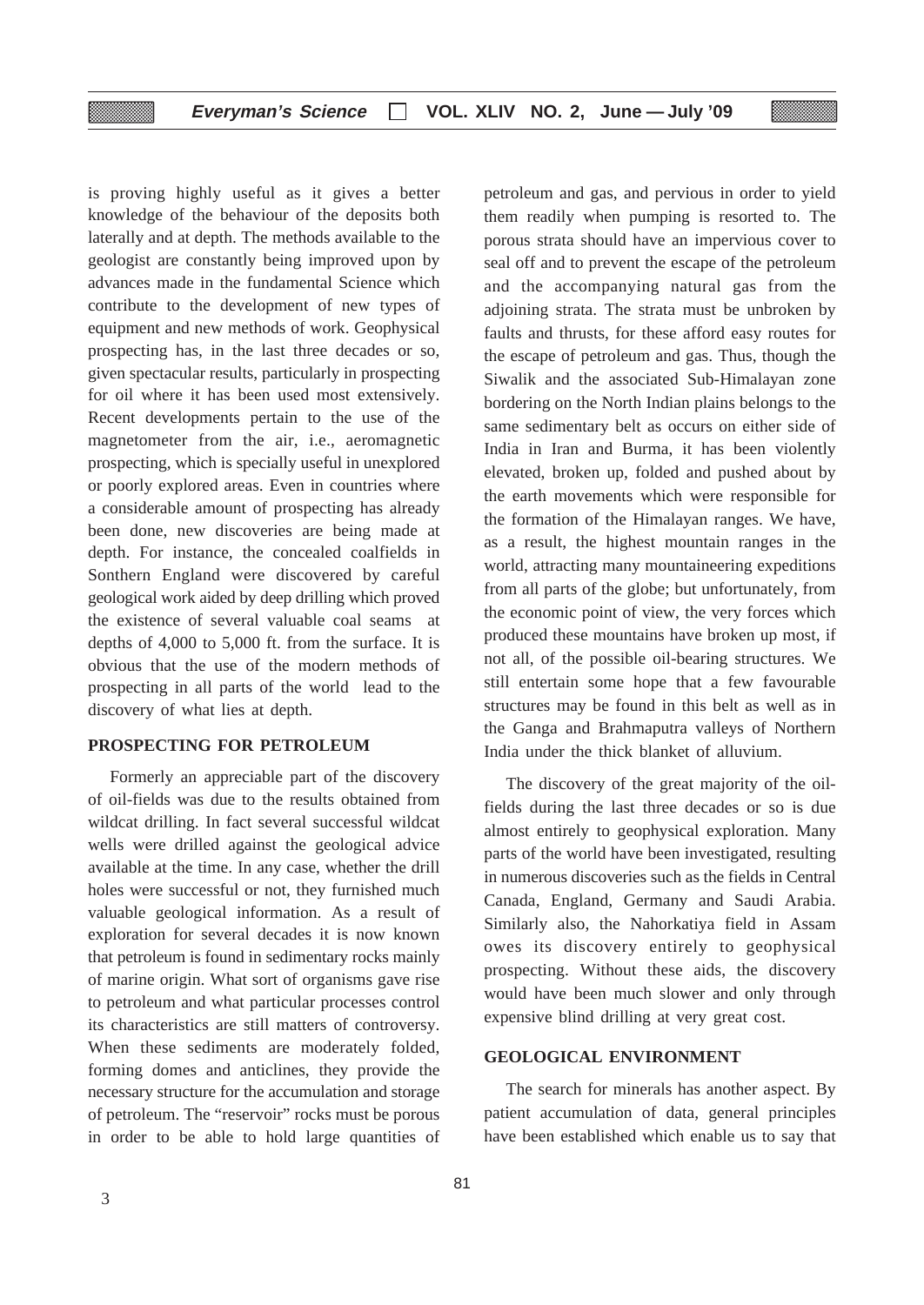certain types of minerals are found in specific geological environments. With that knowledge we can say that it is futile to look for coal or petroleum in crystalline rocks or even in Pre-Cambrian sedimentary rocks. Indeed, there is a record of one of our Provincial Governments, nearly threequarters of a century ago, repeatedly helping an enthusiastic army officer in his search for coal in the crystalline and Pre-Cambrian rocks, against the advice of the Geological Survey. Certain minerals like chromite, vanadiferous and titaniferous magnetite, nickel sulphide, phlogopite, chrysotile asbestos, the platinum group of metals, etc. are found in igneous rocks rich in magnesium and poor in silica which geologists call ultrabasic rocks. The granite-pegmatites are the home of several minerals containing rubidium, caesium, lithium, beryllium, cerium, yttrium, tantalum, etc. Tin and wolfram are also found in granitic rocks. Many of the metallic ferrous deposits containing ores of copper, lead and zinc are generally associated with igneous rocks of acid to intermediate composition (granites or grano-diorites).

A very rough quantitative appraisal of different types of minerals available in the chief geological formations exposed in a country may be made if reliable fundamental geological data are available. These latter should of course include the strucutre, thickness and distribution of the various geological formations and the type of materialisation associated with them. To arrive at a general picture it is not necessary that the appraisal should be accurate in the first instance. The order of magnitude may be first ascertained in the preliminary studies, further search and closer investigation aiding in making this more and more precise in course of time.

## **GRADE AND TONNAGE**

In most mineral deposits, there is some quantitative relationship between hte grade of the mineral and the tonnage available, i.e. the poorer grades are in greater abundance than the rich ones.

The relative proportions of the tonnage of the different grades will depend upon the geological characteristics of the deposits. The ratio of these grades may vary from one group of deposits to another. This type of study has not been undertaken yet on a systematic basis, but as data become available from areas where the mining industry has been in existence for many years, it should be possible to establish, for each type of deposit, some kind of mathematical relationship which would aid future appraisal.

The present surface of the globe gives a section of the earth as exposed by geological processes. Below the present surface and within the depths accessible to mining, we can expect at various levels a general repetition of the same conditions and the same average distribution of rocks and mineral deposits. This assumption will be valid if we take the earth's surface as a whole. Broadly, therefore, we shall be justified in assuming that there are at least as many undiscovered deposits below ground as those that have been discovered and exploited. Indeed, if we could explore all the mineral deposits occuring down to a depth of say, 10,000 ft. from the surface, we should certainly expect to find several times the reserves of all the minerals which we are cognizant of at the present time. As things are, however, there is a great deal of exploration to do and there is no doubt that numerous important deposits await discovery in many parts of the world.

#### **CONSERVATION OF MINERAL RESOURCES**

It is well-known that in all countries there is a stage of development early in the process of industrialisation when only the richest deposits exposed at the surface are worked and utilised locally or exported. Much wastage occurs in this stage either through leaving behind the poor grade material unworked or throwing it away with waste rock on the dumps. This stage is soon followed by industrial development marked by the setting up of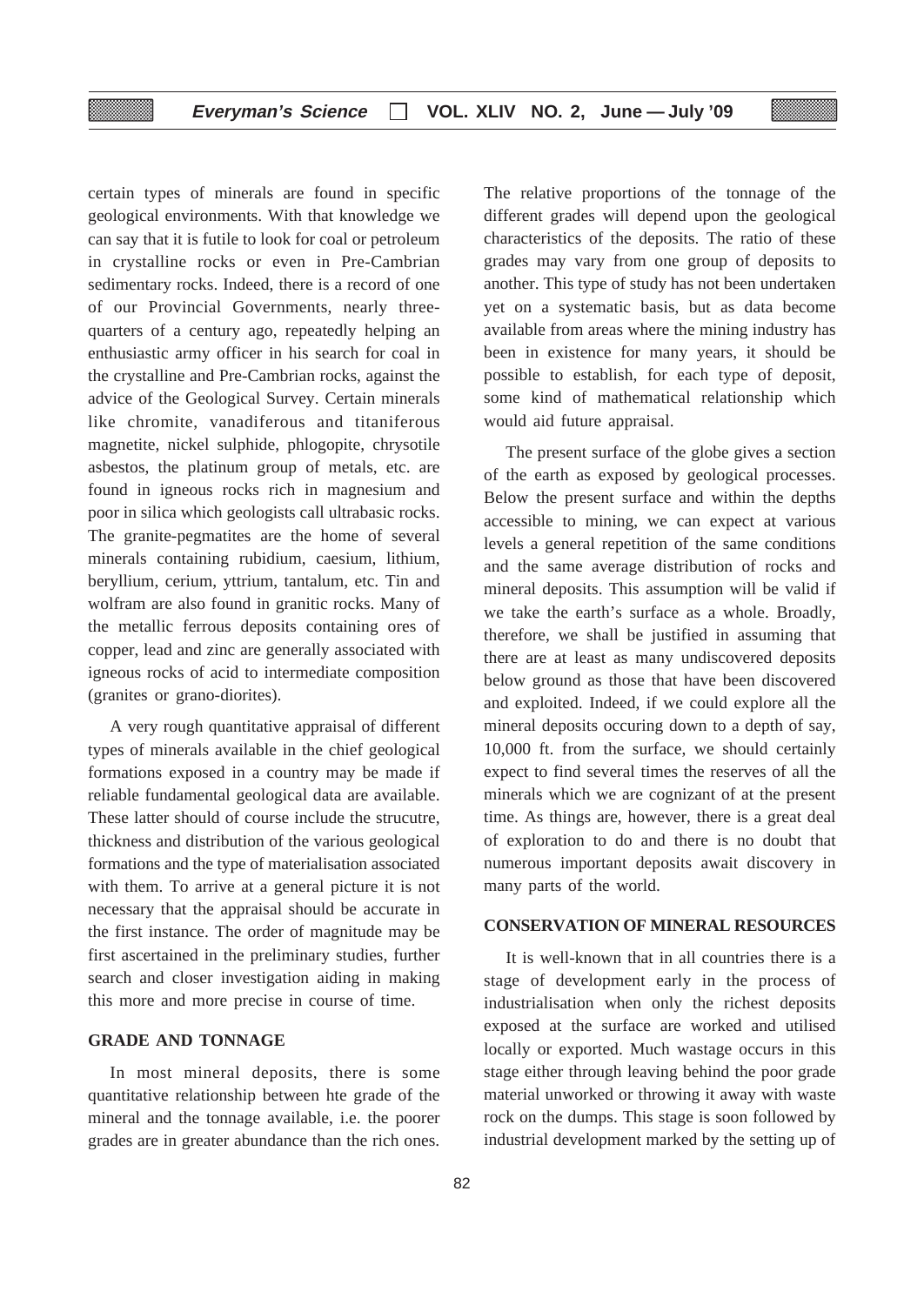metallurgical, chemical and engineering works. The national wealth and prosperity of the country concerned increase during this stage. Next comes a period of depletion of cheap domestic mineral resources and import of raw materials from outside for feeding the local industries. During this stage the general prosperity of the country is maintained but there is keen competition in markets both for buying raw materials and selling finished goods. Thereafter comes the stage of having to depend on foreign ore and other raw materials, leading gradually to loss of competitive power in foreign markets due to the necessity for purchase of much of the raw material requirements from outside. We in India are just passing the first stage and entering into the second. The further stages can be strengthened by the careful husbanding of our resources by the adoption of measures of conservation. This can be achieved if an all-out effort is made to adopt and enforce the best practices in mining; to insist that all workable grades are mined and that the poorer grades are beneficiated in order to make them usable; that all useful byproducts are recovered during mining, beneficiation and manufacture; and that each type or grade of material is put to the use to which it is best fitted by its properties. An outstanding example in India requiring the enforcement of conservation, to which repeated attention had been called, is the misuse of good coking coal for burning in boilers and locomotives for steam raising for which noncoking coal of a similar grade would do quite well. It is only during the last four or five years that serious steps have been taken to prevent the objectionable use of coking coal. Several other examples of waste or misuse can be quoted.

It is, however, necessary to develop a sense of proportion and weigh the local conditions carefully before strict measures are adopted to prevent waste. We are apt to complain that the excellent marbles of Makrana in Jodhpur and other places in Rajasthan are being used for building huts in the neighbouring

villages, or that the beautiful shell limestone in the Trichinopoly district in Madras is carved into water troughs for cattle. In the absence of better uses, it is inevitable that they are employed locally for purposes for which some other and cheaper material could have been used.

During periods of high prices and scarcity, miners themselves adopt some measure of conservation by working the readily marketable lower grades of mineral present in the mines or by re-working the dumps to recover whatever can be sold in the market. Thus, during the last few years, under the stimulus of high prices, many manganese mine dumps were scenes of activity and appreciable quantities of marketable ore were recovered. During the war, many mica dumps were turned over to recover small pieces of good mica and such minerals as beryl, tantalite, samarskite, etc. This, however, is a process depending on special circumstances when either high prices or scarcity encourage the recovery of all useful material even from dumps. The modern State, whatever be its political complexion, now insists that natural resources should be conserved and takes steps to regulate the mining and mineral industries to the extent considered necessary in the interests of the nation. It encourages and helps the industry to set up plants for beneficiation and undertakes research to determine the most suitable processes to adopt for the particular mineral commodities selected for beneficiation. As private industry becomes more educated and alive to the need for conservation, it may itself take up research to solve the problem of individual units or of the particular mineral industry as a whole.

Conservation has to be effected at all stages of the development of the mineral deposits, in mining, milling and ultimate utlization. All technological advances in any of these stages automatically bring in improvements which are conductive to conservation. Conservation is also achieved by substituting a more easily available and cheaper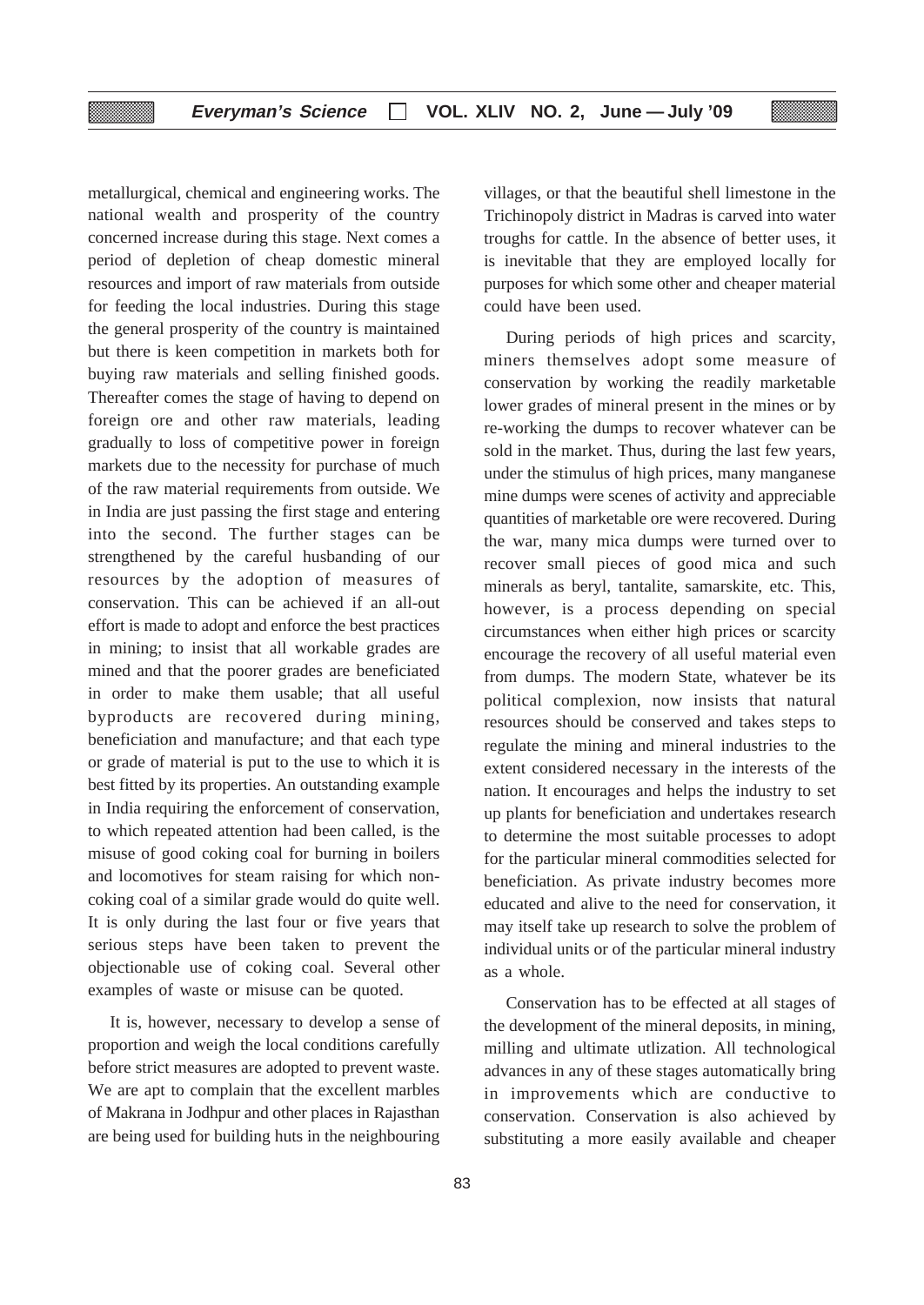material for one which is costly or difficult to get. Substitution is often dictated by necessity and will be acceptable so long as the easily available substitute is good enough for the purpose for which it is intended. Thus, though it may be worthwhile using a good grade of mica for all types of electrical insulation, a poorer insulator would serve for some purpose. Mica substitutes are, therefore, coming into use in the countries which have to import this mineral in large quantities.

# **RECOVERY OF BYPRODUCTS**

Barely a quarter of a century ago, many minor metals or elements present in important mineral deposits, such as those of copper, lead and zinc, were considered to constitute an unmitigated nuisance. Such were arsenic, antimony, cadmium, bismuth, molybdenum, tungsten, vanadium, etc. which are found in small quantities in metalliferous deposits and whose elimination costs a good deal of money. But, at the present day, the presence of such elements constitutes a valuable source of profit as they are separated, refined and sold in the market. Even coal ash, slag and flue gases and dust from chimneys have become important sources of sulphur, potash, germanium, etc.

About half a century ago, the only petroleum fraction which found use was the heavy fuel oil. The crude petroleum drawn from wells was run out into open pits or tanks so that the light fractions might escape, leaving the heavy oil behind, for no use had been found for the lighter constituents. Now-a-days these light fractions, which were considered useless in former days, are the most valuable constituents and every effort is made to prevent their loss.

Technological advances are constantly enabling us to use lower grades of minerals than before. Within a period of two decades or so, the ore charge for the iron blast furnace in America has gone down from an average of 56 to 60 per cent iron to 52 to 55 per cent iron. The standard grade

for bauxite which was formerly over 55 per cent alumina has now dropped to below 50 per cent. Chromite and manganese ores of 45 and 40 per cent respectively are now-a-days saleable but a couple of decades ago, they had no market. When certain materials become scarce in time of crisis the prices shoot up to unprecedented heights e.g., wolfram was selling at a price of Rs. 25,000 or more per ton barely 3 or 4 years ago, while berryl selling at more than Rs. 1,000 per ton. But if the scarcity become chronic, substitutes will be found by intensive research and the scarce mineral will not be needed for the purpose for which it was originally used. These remarks will apply as much to artificial scarcity which may be created by political or ideological factors as to natural scarcity due to insufficiency of reserves or supply.

# **CHANGING PATTERN OF USE**

It is an interesting fact that no mineral has become entirely obsolete and unusable. The pattern of use may change occasionally but so long as a mineral finds some use it continues to be employed until it is replaced by something more suitable or is used for some other special purpose. A good example is afforded by monazite for which the black sands of the Travancore coast were originally worked. It was then employed for the requirements of the gas mantle industry. But, after the first world war, the demand for the mineral fell and practically stopped, as gas had largely been replaced by electricity for lighting in Europe. In the meanwhile ilmenite which is associated with the monazite, found use in the manufacture of a paint pigment—titanium white. This mineral rapidly assumed importance and monazite was nearly forgotten for a while. But during and after the second world war, monazite has again attained prominence as a possible source of atomic energy because of its content of appreciable amounts of thorium and a little uranium. Ilmenite also continues to be utilized, so that at present there is a good demand for both these minerals.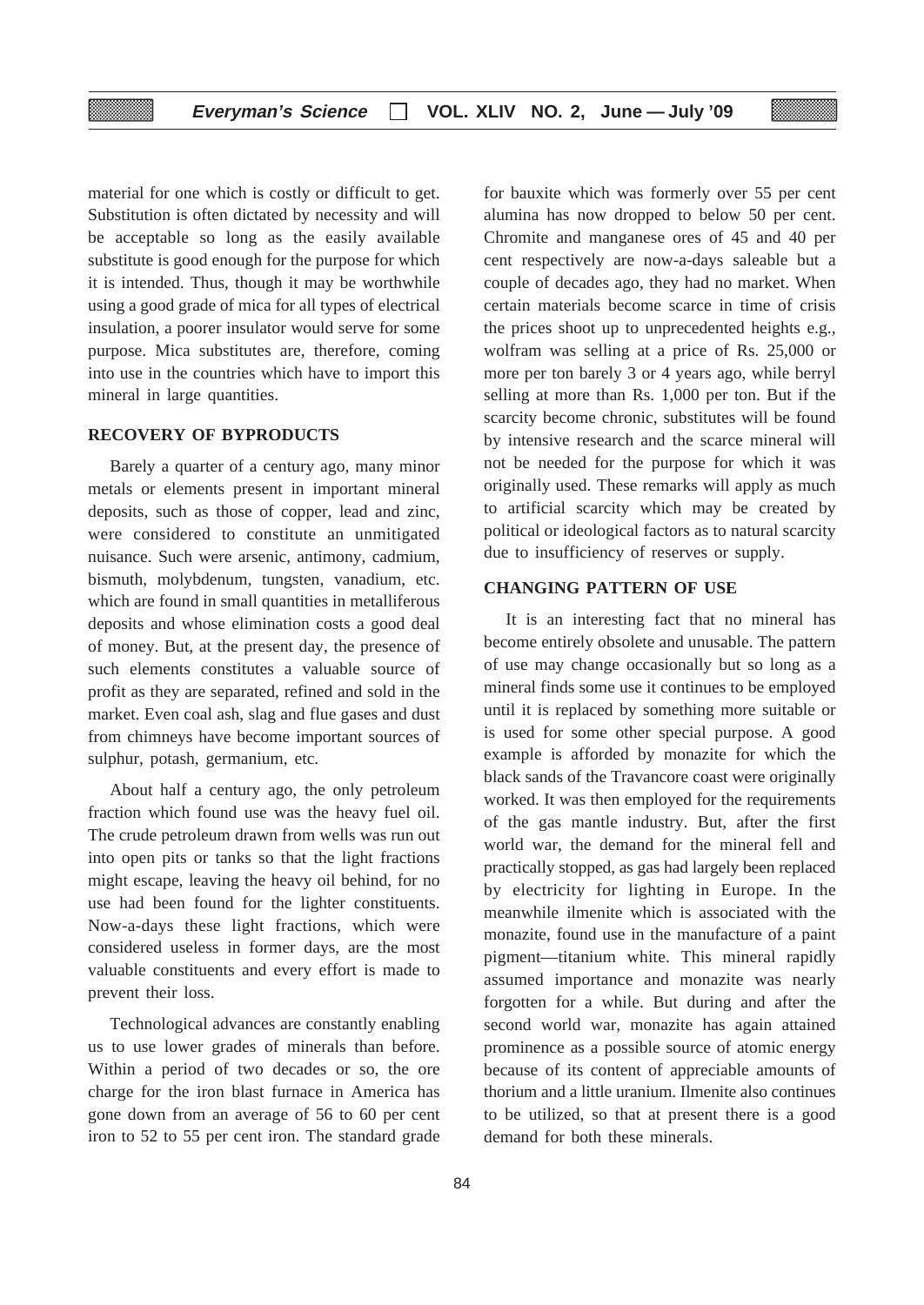Prophets are not wanting to predict calamities for particular mineral industries whenever important new developments take place. Some have predicted that, because of the coming in of synthetic mica and *samica,* the natural mica which India produces in large quantities will shortly disappear from the list of useful minerals. But I am sure that most geologists will agree with me that so long as good natural mica is available at a competitive price compared to any synthetic product or substitute, there will always be a market for it. It might go out of use only if something equally efficent and not costlier takes its place. The latest prophecy seems to be that atomic energy is going to make coal an unwanted material and that coal mining will be a thing of the past within a decade. But we may, well ask whether all the uranium needed for bringing about such a complete revolution in the industrial set-up and power production will be available (as also other materials needed for regulation and control of the nuclear reactions) at a price which will compete seriously with coal. Similar prophecies were made about coal when large developments in the production of petroleum as well as of hydroelectricity took place three or four decades ago. There are as yet no signs of coal becoming unnecessary to mine.

Conservation of natural resoruces is the slogan of the present age, so much so that a World Conference on this subject was held under the auspices of the United Nations in New York in 1949. Those interested in the subject will find much useful information in the six volumes of the report of this Conference published in 1953 by the United Nations Organisation.

# **INTERNATIONAL CHARACTER OF MINERAL RESOURCES**

Modern industry uses a host of minerals. Some of these used to be called strategic in the sense that they were of importance for making the munitions of war. Amongst these would come, for instance,

ores of iron, managanese, chromium, tungesten, copper, lead, sulphur, etc. but in this era of total war, almost everything becomes a strategic materialeven ceramic clay and paint pigments—for each has an important part to play. Hence the necessity for finding and developing all the variety of minerals needed for various industries.

Several important studies have been made in recent years by individuals and committees to access the resources of minerals available in each country as also the local needs and exportable surpluses. But now, in many cases, the demand is outstripping supplies from well-known sources so that what appeared to be adequate reserves a few years ago are no longer so. Only some overwhelmingly important deposits have continued to be the major suppliers, while all the small or moderate-sized deposits have been depleted or even used up. There is thus a concentration of supply in the territories of a few individual countries. Not even the biggest countries in the world like the Soviet Union or the U.S.A. are self-sufficient in all minerals and they have to obtain a few minerals from other countries. Minerals, therefore, assume international importance and figure prominently in political and economic discussions between countries. No wonder then that all countries are paying increasing attention to the development of their mineral resources to reduce their dependence on others to a minimum.

Some 70 to 80 minerals are known to enter into international trade. In the case of a few like tin, tungsten, chrome, nickel, etc., the sources are few from which supplies must be obtained by all. In the case of some others the sources are many and therefore it is more easy to obtain them from several alternative suppliers. The growing industralization of several countries has been creating shortages because of which supplies are rapidly becoming limited to only a few sources which have a large surplus for export. In regard to the chief sources of supply of the more important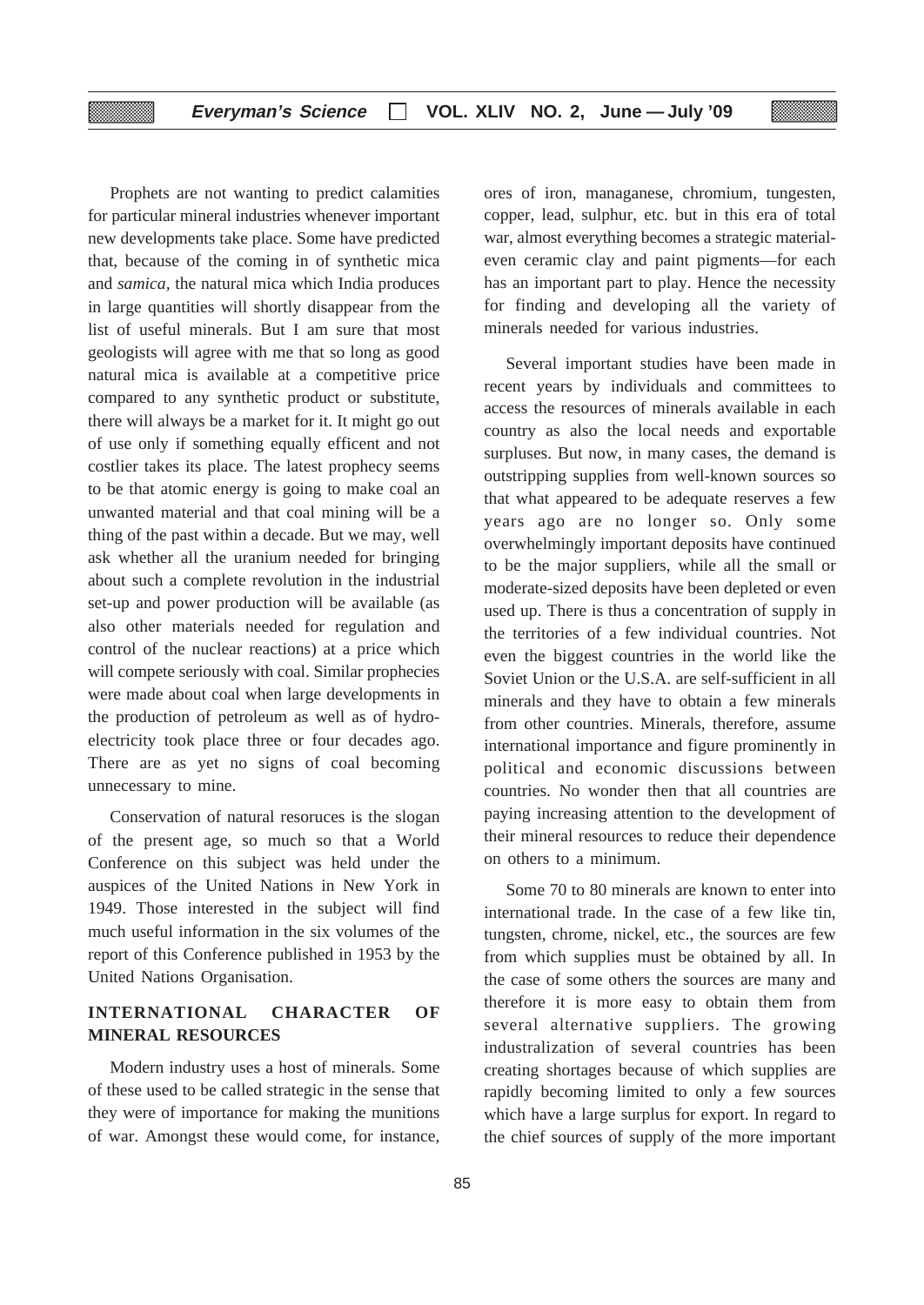minerals, I take the liberty of quoting an extract from a lecture delivered at the Hyderabad Session of the Indian Science Congress by Prof. Alan Bateman of Yale University :

"As I foresee it, the chief supplies of minerals of the free world in the future will be as follows :

Mexico for lead and zinc, antimony, mercury and graphite; Venezuela for petroleum and iron ore; Brazil for manganese, iron ore, beryl, tantalum and mica; Bolivia, tin, tungsten and antimony; Chile, copper and nitrates; Peru, copper, lead, zinc and vanadium; Canada, copper, lead, zinc, asbestos and nickel; Morocco, lead, zinc, manganese, cobalt, iron ore ; Algeria and Tunisia, lead and zinc ; South Africa, manganese, chrome, asbestos, diamonds and corumdum, as well as uranium; Namaqualand and South West Africa will supply copper, lead, zinc, tungsten and germanium; the Rhodesia will supply copper, cobalt and some lead and zinc along with important quantities of metallurgical chrome and asbestos ; the Belgian Congo can supply copper, cobalt, uranium, lead, zinc, tin, tantalum and diamonds; British East Africa in the future will be able supply copper, cobalt, iron ore, possibly manganese and mica; Portuguese East and West Africa can supply diamonds, some mica some tungsten, possibly in the future some uranium; the West Coast of Africa has large reserves of iron ore and manganese, diamonds, and miscellaneous minerals; Turkey will have exportable surpluses of metallurgical chrome; the Philippines can supply iron ore and refractory chrome; Korea can supply tungsten; Japan can supply little of anything for mineral export; Indonesia in turn will have excesses of bauxite, petroleum and tin; Malaya, of course, should continue to be the largest exporter of tin; and India, it is expected, should have exportable surpluses of manganese, of mica and titanium ore; New Caledonia should continue to yield nickel and chrome ; and Cuba in the future should be a large

supplier of nickel as well as considerable manganese and refractory chrome."

Times of emergency create abnormal demands for minerals. Familiar sources of supply beyond the confines of a country may be cut off, necessitating the opening up of poor deposits at home and taking resort to substitutes which may not always be very satisfactory. Frantic search is made and all new sources—good, bad and indifferent—are tapped at great cost, most of them to be abandoned at a later date as uneconomic. As examples we may cite the development of poor grades of manganese ore and bauxite in the U.S.A., aluminous clay in Japan. A similar situation arose during the war in all the other industrially advanced countries and compelled them to pay concentrated attention to problems of mineral sufficiency and deficits. But in some cases, however, intensive research has enabled the utilization of deposits considered marginal or unworkable in former days.

# **INDIA'S RESOURCES**

During the last war, India was an important link in the supply chain of the British Commonwealth and had to face many difficulties due partly to lack of trained personnel and facilities and partly to lack of knowledge of the resources. With the subsequent change in Government has come the realization of the urgent need to assess the country's resources in minerals and to use them in new industries to meet her own needs. Our present knowledge goes to show that we have only a few surpluses and quite considerable deficiencies in the list of useful minerals needed for industry. There is a sufficiency or surplus in coal, ores of iron, manganese, aluminium, titanium, chromium, magnesium; mica, barites, kyanite, sillimanite and various types of clays. The chief deficiencies are in copper, lead, zinc, silver, nickel, cobalt, molybedenum, tungsten, tin, antimony and mercury amongst the metals; and sulphur, phosphates, fluourspar, petroleum, potash, graphite, asbestos, amongst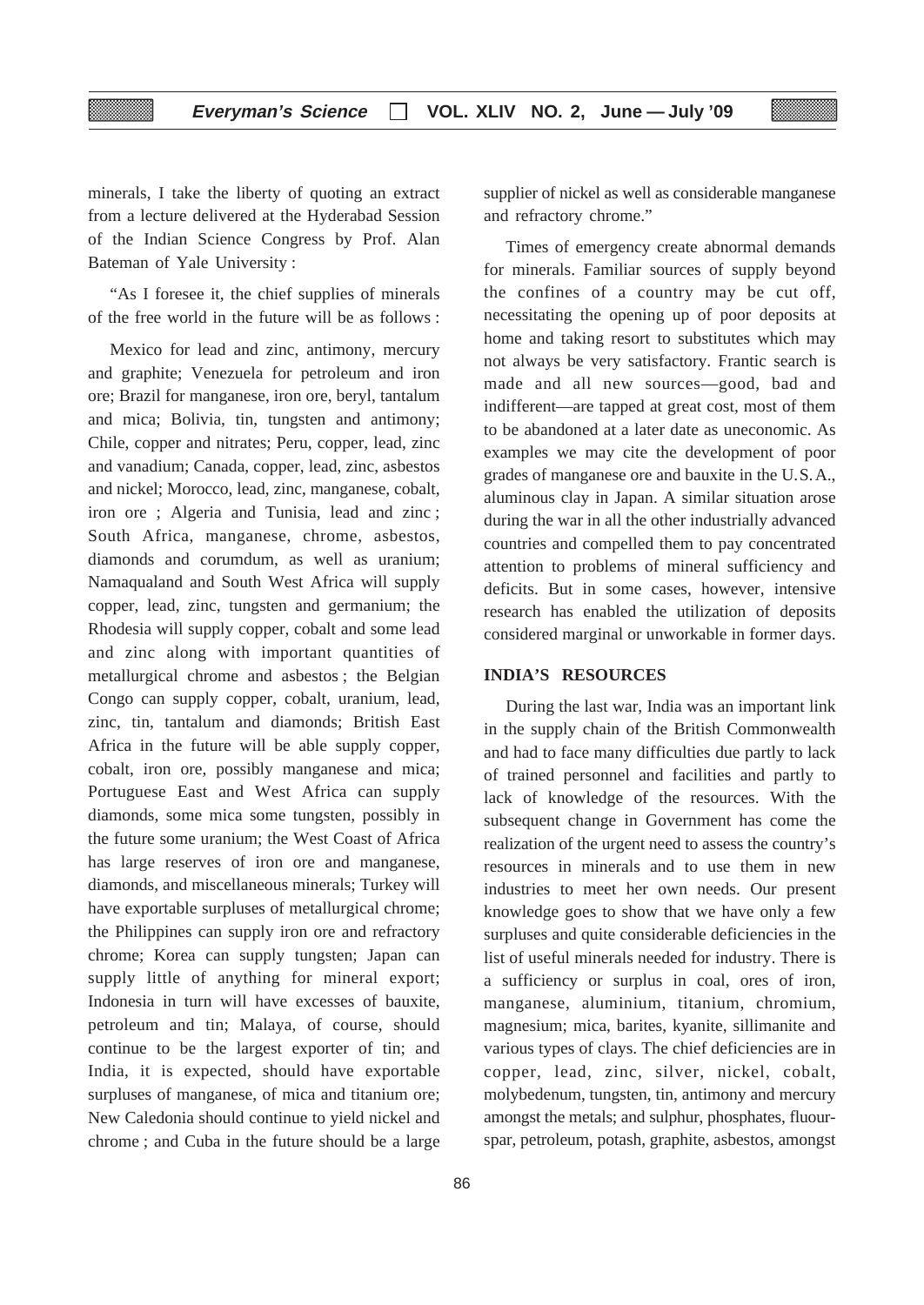the non metallic minerals. In almost every case our knowledge is confined to surface observations. We do not know enough about what lies below the surface even at shallow depths. There is, consequently, a chance of making good, some of the deficiencies by extensive and intensive search in suitable areas. Only during the last few years has the Geological Survey been strengthened suitably in personnel and equipment to face this task adequately. Geological data can be gathered only by hard, painstaking work in difficult and often inhospitable terrain and at considerable expenditure of labour, time and money. Many who are unfamiliar with the nature of geological work believe that because the Geological Survey has been expanded, new discoveries will come pouring in by the dozen. Such hopes are unwarranted, but we can expect to get more precise information on the known resources and perhaps to face disappointments in some cases at least, where the yield of results may be quite disproportionate to the time, energy and money spent. This applies particularly to the search for petroleum in which the risks are much greater than in the case of most other minerals. Even in areas known to contain petroleum, it is only one deep drill hole in about 15 to 20 becomes productive. It is known that the Assam Oil Company has been conducting intensive geological and geophysical work and drilling in many areas in Assam during the last two decades or more, with practically negative results, until the new field of Nahorkatiya gave indications of success barely two years ago. Drilling is being continued there and the full potentialities of the field are not yet known. In entirely new areas such as we are beginning to explore, the chances of success may not be any better. I say this not to discourage efforts in any way, but only as a warning against pitching our expectations too high.

I have already alluded to the changing pattern of use of minerals to meet the ever increasing demands by diversified industries. As Science and technology advance, new tools become available for the search of minerals and new uses for minerals emerge. It is therefore quite impossible to make a claim that we know everything about all our resources at any point of time. As new demands arise, there will be need for re-examination of even well-investigated areas and to search for whatever material or information may be required at the time. Hence a Geological Survey does not become superfluous at any time, for it can never have completed its job to finality. Only in 1931 a committee of the Central Government thought that there was not enough work for the Geological Survey, whose total strength at the time was some 30 geological officers for the whole of the "Indian Empire", and decided to prune it to about two thirds its size. The war which came soon after found us with this small personnel and great efforts had to be made to expand the Survey. Even though the Department is at present ten times its size in 1935, it is still inadequate to meet even the major part of the work it is expected to do, and further expansion is necessary. In addition, a Bureau of Mines has been established to look after the work of improving the techniques and standard of mining and of enforcing mineral Deposits, Groundwater and Engineering Geology and to conduct Geophysical Exploration. The coordinated efforts of all these will be directed towards the study of all the phases of exploration and development of our resources in minerals and will contribute steadily to the building up of a strong and prosperous nation.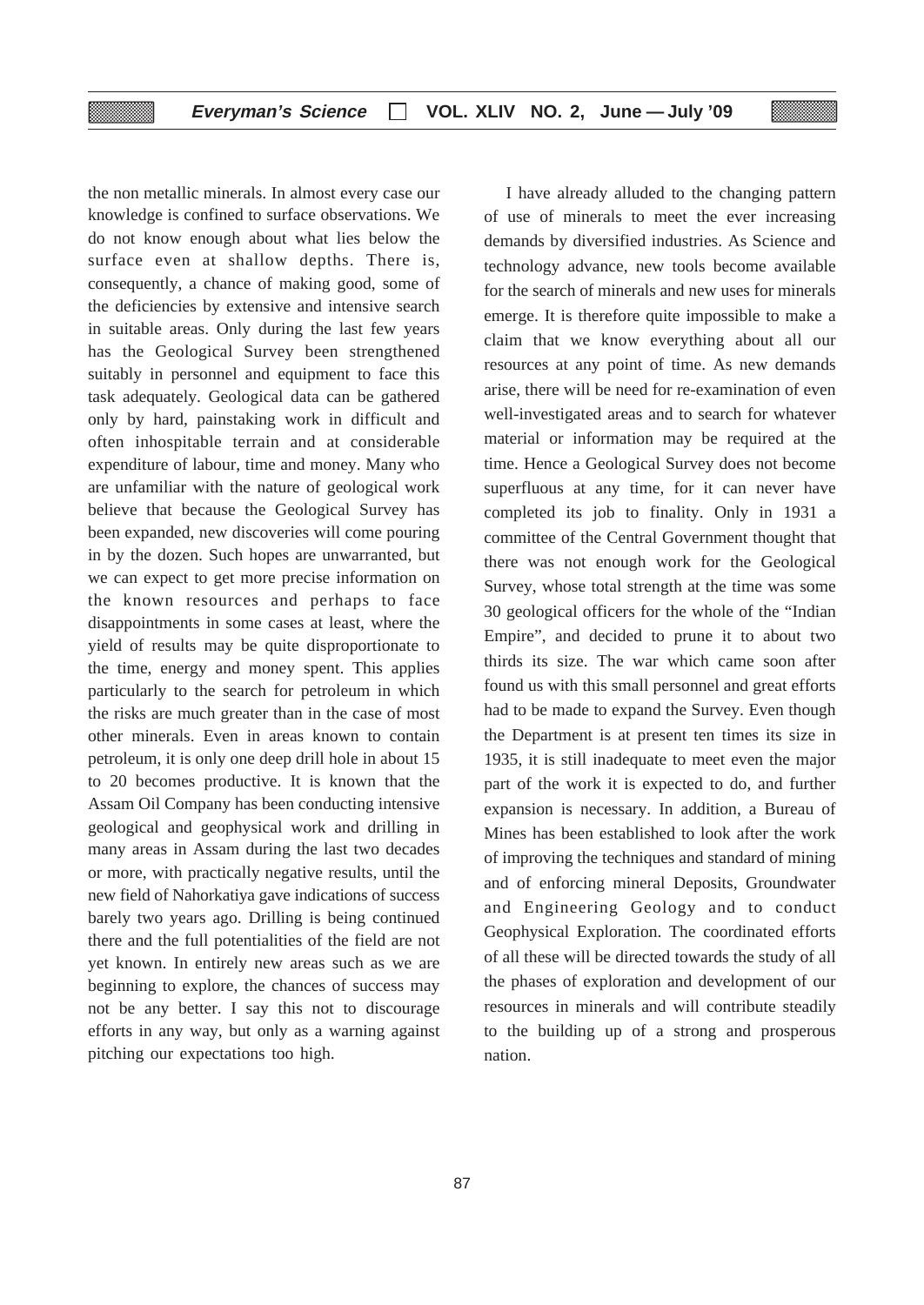# **HEAVY METALS IN AQUATIC ECOSYSTEM : SOME ENVIRONMENTAL IMPLICATIONS**

Kailash Chandra Aarahari\*

**Heavy metals in aquatic milieu pose no direct danger to ecosystem as long as they are tightly bound to the sediments. However, they may be released due to changes in physico-chemical conditions of an aquatic milieu. In the process, sediments act as 'voice recorders' of the stream behaviour. Any environmental programme aimed at conserving river water quality would be incomplete without the proper study of sediments. It is equally important that measures should be taken to prevent contamination of aquatic sediments. The processes and techniques enumerated in the text should be assessed for their economic viability with regard to space and time.**

# **INTRODUCTION**

Heavy metals are those whose density is greater than 5  $g/cm<sup>3</sup>$ . Many of the heavy metals are known to be poisonous even at low concentrations, although their traces are vital for the growth and sustenance of several organisms. At high concentrations, heavy metals are specially toxic to animals and plants. The growing public concern over the deteriorating quality of our environment has led to a generalized usage when referring to heavy metals. For practical purposes, other terms such as 'trace metals', 'micro-elements', and 'micro-nutrients' are being treated as synonymous with the term 'heavy metals'. Of all the elements present in the earth's crust, 14 elements viz. B, F, Si, V, Cr, Mn, Fe, Co, Cu, Se, Mo, Sn and I are the essential trace elements. Rest of the elements are either not essential for the growth and development of organisms or their function in the biological systems has not been established. Heavy metals such as mercury, zinc, cadmium, arsenic, chromium, lead and copper are dangerous pollutants and are deposited with natural sediments in the bottom of a stream. The fate of individual metal ions originally derived from breakdown of rocks is controlled by several factors, involving temperature, precipitation, water movement, soil movement, changes in redox potential and pH condition, absorpiton-desorption process, chemical complexation, hydrolysis, decay of vegetation and biochemical-bacterial interactions. The relative interplay of these factors control whether or not a specific load of freshly leached metal ions eventually reaches a water body intact or widely dispersed<sup>1</sup>. In addition to these natural processes, the sediments today are also being affected and modified by the anthropogenic activities. Owing to enhanced levels of heavy metals in the aquatic ecosystems, possibility of accumulation of these metals in the human body and building-up with time to the toxic levels; phytotoxicity of heavy metals, bio-accumulation and magnification by aquatic organisms, possible intake through drinking water and aquatic food might take place. Of great significance, are the toxic heavy metals which, when present above their respective threshold limit, cause great health hazards. The toxic metals, in context to many

Department of Geography, G.D. Binani Postgraduate College, Mirzapur-231 001, U.P. e-mail : agrahari\_kc@yahoo.com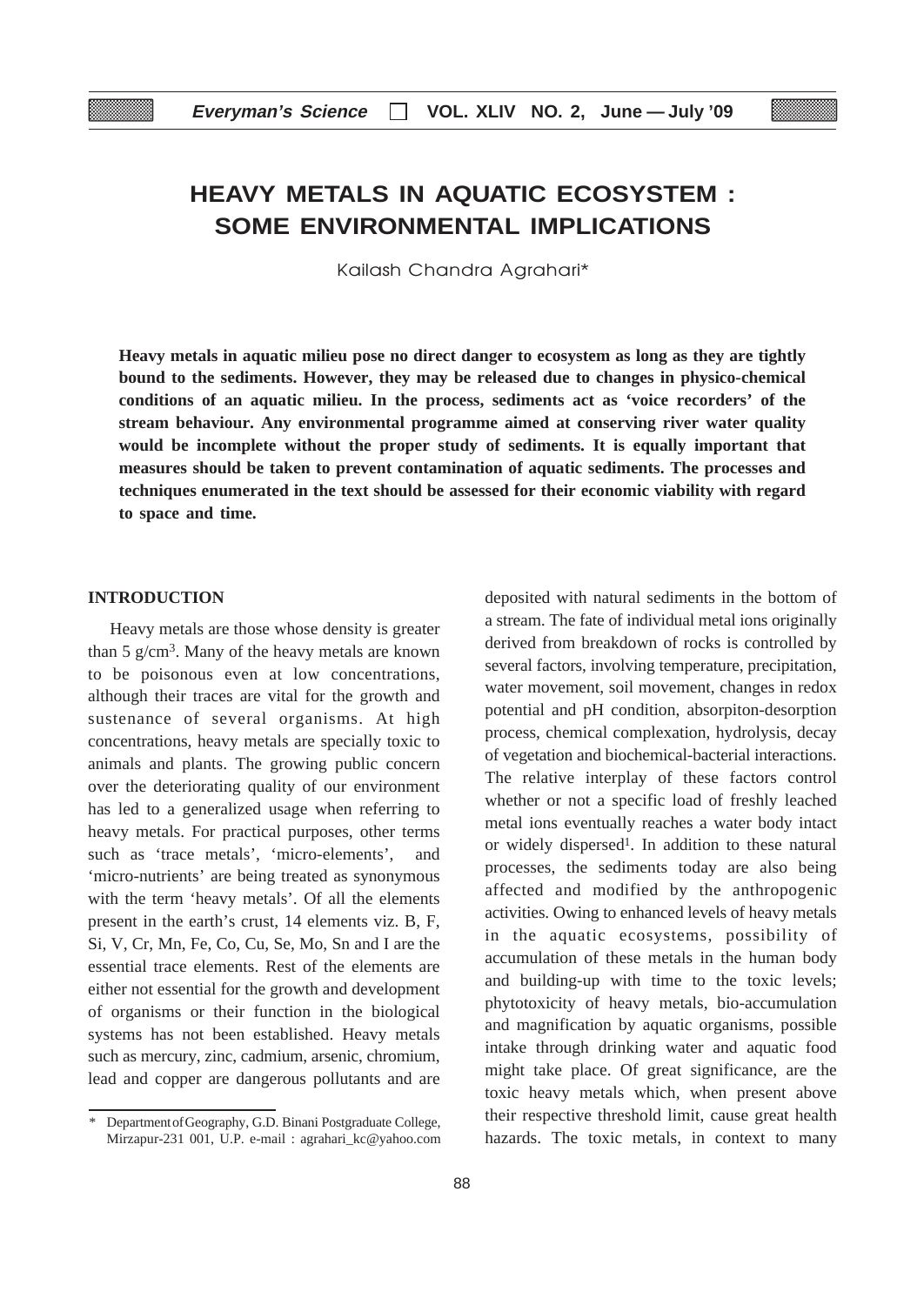organic compounds, are not decomposed by the microbiological activity. On the contrary, the heavy metals can be enriched by organisms and the type of bonding can be converted to more poisonous metal organic complexes as observed in the transformation of mercury into methyl mercury as happened in the Minamata Bay of Japan2. One of the most famous cases of heavy metal pollution occured in Minamata, Japan in the 1950s. The cause of this disaster has been traced to the dumping of about 27 tons mercury compounds by the Chisso Corporation into Minamata Bay during the 1950s and 1960s. The people of Minamata consumed fish and shellfish from the Bay in their diet and this lead to an accumulation of toxic methyl mercury in their bodies. Over 3,000 victims have been recognized as having "Minamta Disease". The episodes of Minamata and Itai Itai diseases in Japan have brought to a sharp focus for the far reaching public health.

▒

# **OCCURRENCE OF HEAVY METALS IN AQUATIC ECOSYSTEM**

The aquatic ecosystem, particularly rivers, has become a convenient conduit for the disposal of broad spectrum of industrial, domestic and hospital wastes containing organic and inorganic chemicals. When the effluent loaded water meets the river, reactions start taking place and a large part of the effluent in one form or other settles down and adheres or is adsorbed by the river sediments. Fine sediments comprising silt, clay, and organic materials generally have chemically active properties which sorb ions from solution. The heavy (toxic) metal thus adsorbed in the sediments present no direct danger to ecosystem as long as they are tightly bound to the sediments. They rather peform the important function of buffering higher metal concentration of water particularly by adsorption and precipitation, thus they help in the attenuation of heavy metal, in an aquatic environment. However, the heavy (toxic) metals (and many hazardous chemicals as well) in the

89

sediments may not necessarily remain in that condition but may be released due to changes in the physio-chemical conditions of an aquatic milieu; the main causes of remobilization being elevated salt concentration, changes in redox condition, lowering of pH, increased use of natural and synthetic complexing agents which can form soluble metal complexes and microbial activity. As a result of remobilization of the heavy (toxic) metals from the sediments, the water may get contaminated and may not only be unfit for drinking purposes, but its enhanced pollution may cause health hazards. Obviously, the aquatic sediments act as a sink for a large number of contaminants present in water. The exchange of toxic materials take place at the sediments-water interface. It is however, stated that although a small part of the bulk heavy metals is mobilized from the contaminated sediments, yet this small fraction might represent a substantial environmental impact. Factors which influence the transfer of toxic material between sediments and overlying water are physical (temperature, hydrodynamics and mixing), chemical (acid-base, complexation, oxidation-reduction, sorptiondesorption and precipitation-dissolution) and biological. The cumulative effect of the above factors, i.e. physical, chemical and biological causes the transfer of toxic heavy metals across the sediment-water interface, ultimately to come up in the water column at the river. It may, however be stated that most toxicity researches in an aquatic ecosystem deals with the amount and form of heavy (toxic) metals present in water or aquatic life, rather than the amount of potential toxic metals bound up in the sediments. So the value of average shale, a geo-chemical background value3, is taken for a comparative study of the sediments of aquatic environment (although it may not refer to the level of the toxicity). The average shale values are shown in Table 1. The major reason for the particular sensitivity of aquatic systems to pollution influences may lie in the structure of their food chains. Compared with land systems, the

r.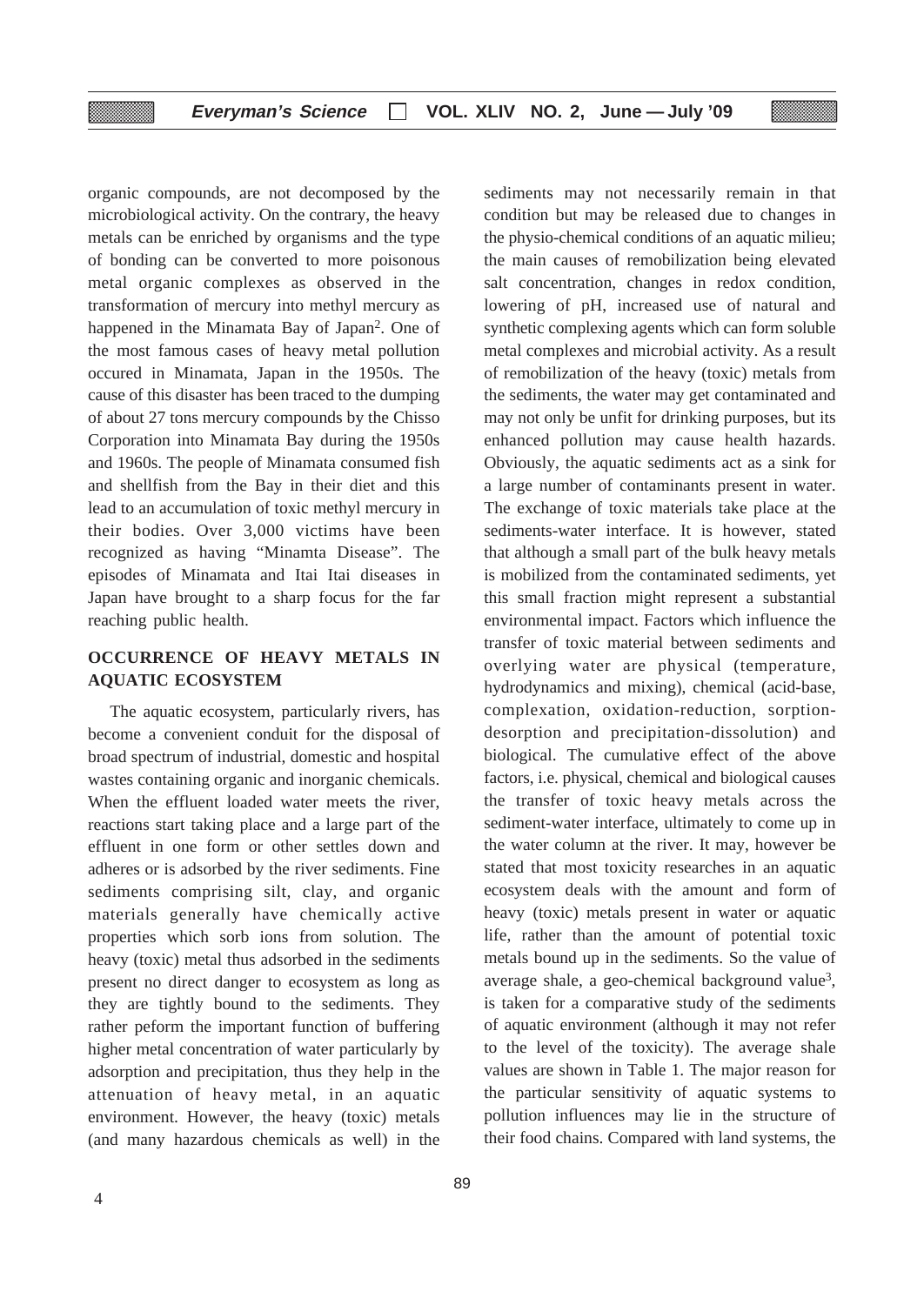relatively small biomass in aquatic environments generally occurs in a greater variety of trophic levels, whereby accumulation of Xenobiotic and poisonous substances can be enhanced.

| <b>Element</b>  | Average shales value in ppm |
|-----------------|-----------------------------|
| Mn (Manganese)  | 850                         |
| Ba (Barium)     | 580                         |
| Sr (Strontium)  | 300                         |
| V (Vanadium)    | 130                         |
| B (Boron)       | 100                         |
| Zn (Zinc)       | 95                          |
| La (Lanthanum)  | 92                          |
| Cr (Chromium)   | 90                          |
| Ni (Nickel)     | 68                          |
| Li (Lithium)    | 66                          |
| Ce (Cerium)     | 59                          |
| Cu (Copper)     | 45                          |
| Y (Yttrium)     | 26                          |
| Pb (Lead)       | 20                          |
| Co (Cobalt)     | 19                          |
| As (Arsenic)    | 13                          |
| Nb (Niobium)    | 11                          |
| Sn(Tin)         | 6                           |
| U (Uranium)     | 3.7                         |
| Be (Beryllium)  | 3.0                         |
| Mo (Molybdenum) | 2.6                         |
| W (Tungsten)    | 1.8                         |
| Sb (Antimony)   | 1.5                         |
| Ta (Tantalum)   | 0.8                         |
| Se (Selenium)   | 0.6                         |
| Sc (Scandium)   | 0.6                         |
| Hg (Mercury)    | 0.4                         |
| Cd (Cadmium)    | 0.3                         |
| Ag (Silver)     | 0.27                        |

**Table–1 : Contents of Minor and trace elements in average shale**

**SEDIMENTS AS 'VOICE RECORDER'**

The stream sediment samples are considered as

'Voice Recorder' of stream behaviour which is either due to natural or anthropogenic causes. Determination of heavy metal concentration in surface water samples from rivers, collected at short intervals reveals fluctuation of several orders of magnitude. While in the case of sediments systematic relationship between metal concentration, particle size and distance downstream have been generally noted. Besides, many heavy metals are not readily soluble but become rapidly fixed to particulate matter in the receiving body of water. A general increase of metal concentration from coarse to fine-grained fractions has generally been noted. The fine grained materials, particularly clay minerals have a large surface area and are capable of accumulating heavy metal ions at the sediment-water interface, as a result of intermolecular forces i.e. by adsorption. The clay minerals, comprising a significant part of sediments are capable of sorbing cations from solution and releasing equivalent amount of other cations in the solution. It is reported that the exchange capacity increase markedly in the order :

Kaolinite < Chlorite < Illite < Mantmorilonite

The affinity of heavy metals towards clay minerals has been established $4$  as follows :

 $Pb > Ni > Cu > Zn$ 

Lastly, the extent, distribution pattern and provenance of the pollutants can be determined and traced only through the investigation of sediments.

The variation in the heavy metal contents of stream sediments can be expressed as a function of potential controlling factors by the following model of Dahlberg5.

 $T = f[L.H.G.C.V.M.e]$ 

where,  $T =$  Resulting heavy metal concentration

 $L =$  Influence of Lithologic units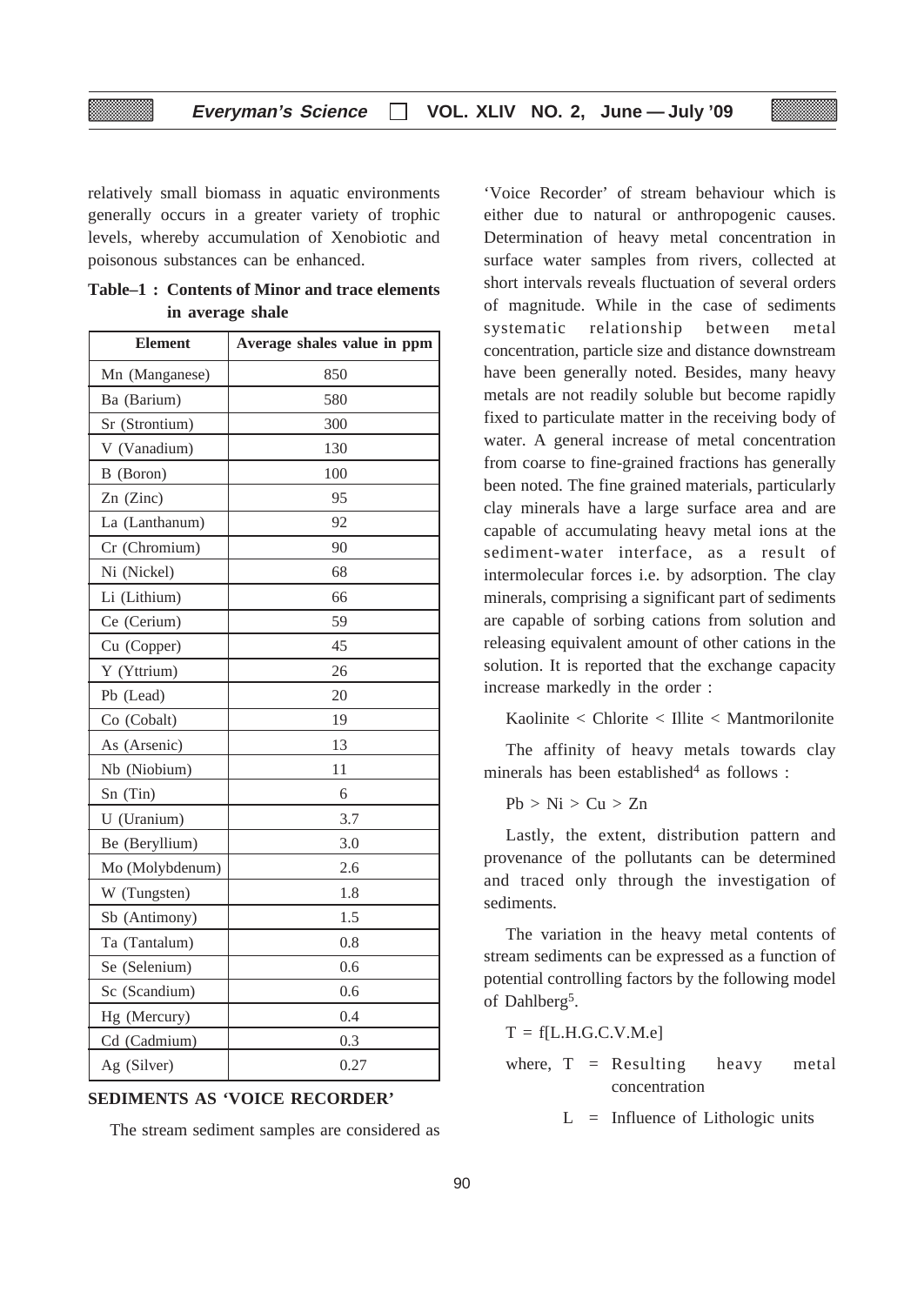$H = Hyd$ raulic effects

- $G = Geologic features$
- $V =$ The type of vegetational cover
- $M =$ The effect of mineralized zone
- e = The error plus effects of additional factors not explicitly defined in the model.

In the above model, factors other than G ascribe to natural pollution which can be recorded as background value.

# **POLLUTION OF OUR WATER RESOURCES**

There is no life without water which is essential for the socio-economic development of human beings. There is plenty of water on the earth surface, the fresh water, however is limited and a large part of it is in a polluted state at present. Only 2.7 percent of the total global content of approximately 1.4 billion cubic kilometers is fresh and suitable for human use. Of this again, about 77.2 percent is permanently frozen, 22.4 percent occur as ground water and soil moisture, 0.35 percent is contained in lakes and wetlands and less than 0.01 percent in rivers and streams. Obviously, the amount of water actually available above the ground, that is, in the atmosphere, is a very small fraction and is estimated to be  $1 \times 10^{-5}$  of the total water resources of the world. So a great deal of water is in the salty ocean, and the rest of it is not always where and when we need it. Kofi A. Annan, ex-Secretary General of the United Nations, has realized the problem and expressed his concern in these words 'Global fresh water consumption rose 6 fold between 1900 and 1995 more than twice the rate of population growth. About one third of the world's population already lives in countries considered to be 'water stressed' that is, where consumption exceeds 10% of the total supply. If present trend continues, two out of every three people on earth will live in that conditon by 2025".

In our country, most of the rivers are highly polluted. The main sources of pollution in the country are domestic sewage, industrial effluent and agricultural run-off. Only about 25% of class I cities (population more than 100,000), have wastewater collection, treatment and disposal facilities. Less than 10% of the 241 smaller towns have wastewater collection system. Only 20% of all the wastewater generated in class I cities and 2% of all the wastewater generated in class II towns is treated.

The river Ganga, no doubt, is one of the most important rivers of our country. It has large drainage basin comprising an area of 861,404 sq.km. encompassing a large part of Himachal Pradesh, Punjab, Haryana, Uttar Pradesh, Rajasthan, Madhya Pradesh, Bihar, West Bengal and Union Territory of Delhi and accounts for 25.2% of the India's total water resources. The water of this river is referred in our religious text to possess extraordinary properties in comparison to water of the other rivers. However, during recent years, pollution load in this river has enhanced and is beyond the self purification capacity of the river and 'holy' water particularly near the habitational centres has become so much contaminated that it is not only unfit for drinking but also for bathing and other purposes. Studies revealed the presence of toxic metals in the sediments of the aquatic milieu of the Middle Ganga Plain<sup>6,7,8</sup>. According to an estimate the sediment load of the river Ganga is 1450 million tones/year9. It is estimated tht 3 tones of silt is being carried away every year from every square km of the Ganga catchment area. The sediment fill in the river channel has varying thickness. These sediments act as a scavengers [anti-pollutant] in the aquatic ecosystem. The suspended sediment particles carrying the contaminant settle into the basinal sediments and with time get burried in the sediments. Similar deplorable condition is with other rivers as well like. Brahmaputra, Narmada, Godavari, Krishna, Cauvery, Mahi, Mahanadi rivers.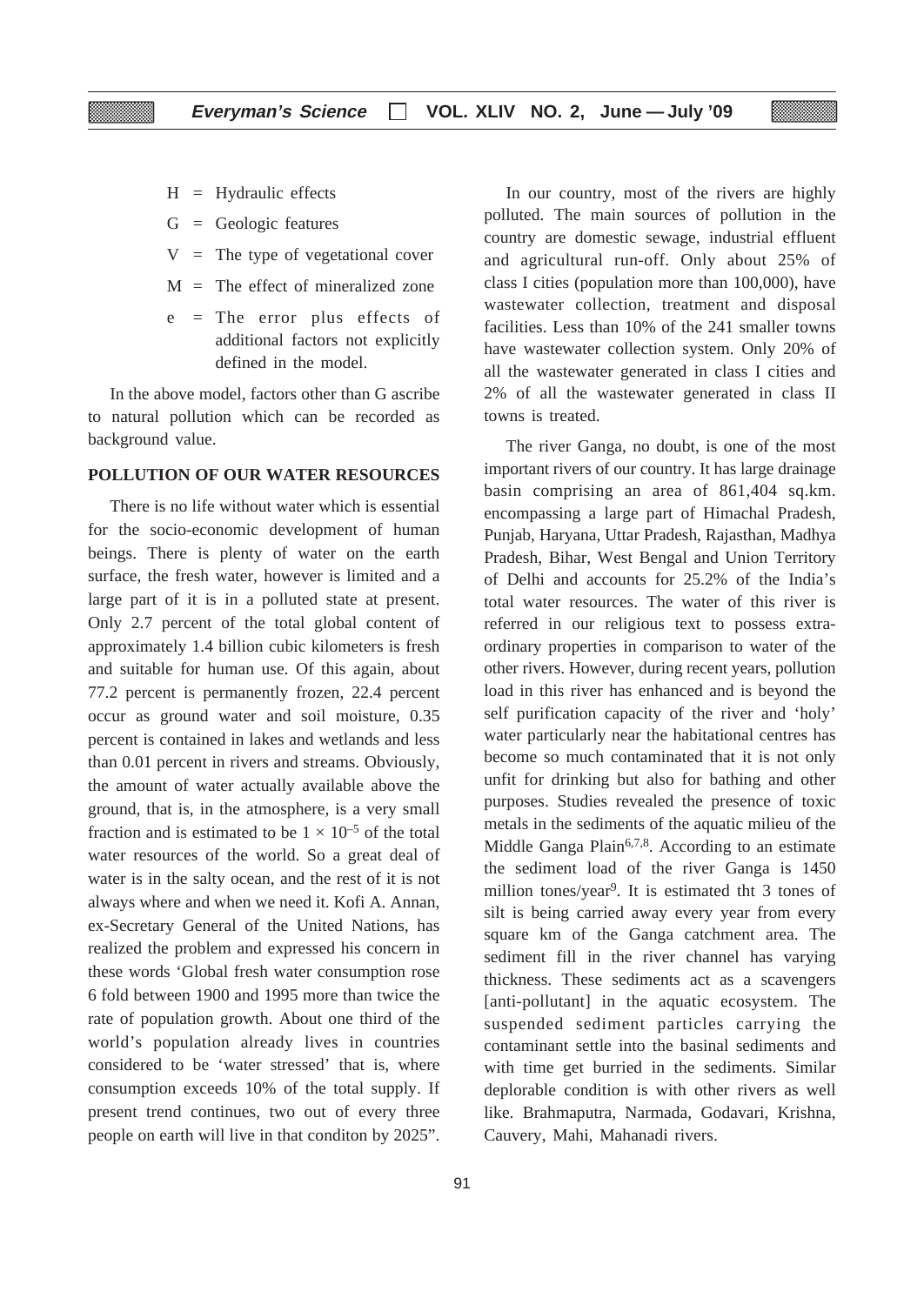# **PREVENTION OF SEDIMENT POLLUTION**

In view of pollution of the aquatic ecosystem, it is important that measures are taken to prevent aquatic sediment pollution. In this regard some of the important techniques suggested are enumerated below :

- 1. Natural and chemical flocculation ;
- 2. Dewatering and stabilization,
- 3. Chemifixation,
- 4. Chemical precipitation,
- 5. Lime treatment
- 6. Ion exchange process in the treatment plant,
- 7. Adsorption on activated carbon,
- 8. Reverse osmosis,
- 9. Liquid membrane extraction
- 10. High gradient magnetic separation.

Dredging of the sediments or covering them with impervious materials in conjunction with river regulation projects and recyling of the materials to reduce the discharge of polluting substances have been suggested by Ching-I et al.<sup>10</sup>. Besides, pretreatment of effluents and analytical procedure for the separation of different metal species are being adopted. Other processes include electrodeposition, electrodialysis, solvent extraction, γ/UV irradiation, evaporation ion flotation and freeze concentration. The chemical treatment technologies use chemical reagents added to a sediment to destroy contaminants. Besides, bacteria have long been used to treat sweage and industrial wastewaters, and they have been applied to the treatment of organic compounds in soils, sediments, and sludges. The ARCS (Assessment and Remediation of Contaminates Sediments) of USA program participated in a pilot-scale test of bioremediation on PCB-laden sediments from the Sheboygan river in Wisconsin.

Sediment washing is also a technique to abate the sediment pollution. This is an adaption of technology that has long been used in mining and mineral processing to separate solids suspended in water into sets of different sized particles. It was demonstrated by the ARCS program on a pilotscale with 300 cubic yards of sediment dredged from the Saginaw River and Saginaw Bay. Sediments in the Saginaw are mostly sand, but the heavy metal contaminants are concentrated in the finer particles, the silts and clays, that are mixed with sand. By separating silts and clays from the sands, the process can substantially reduce the amount of material that needs to be treatred. At Saginaw, 80 percent of the material fed into the process emerged as sand clean enough to be used for beneficial purposes such as beach nourishment. The remaining 20 percent, the finer particles, contained the contaminants. The specific aims of the aforesaid ARCS program were to measure concentrations of contaminants at chosen sites on the Great Lakes, to determine ways of gauging the effects of these concentrations on aquatic life, to recommend ways to measure risks to wildlife and to human health posed by the contaminants, and to test technologies that might be used to clean up the sediments<sup>11</sup>. However, these processes and techniques should be assessed for their economic viability with regard to space and time.

# **CONCLUSION**

Sediments are integral and inseparable part of river basin. Any environmental programme aimed at conserving the river water quality would remain incomplete without the proper study of sediments. Therefore, the prevention of sediment pollution is very important. Various measures for checking the sediment pollution have been suggested. However, the simplest course and comparatively easily feasible method is to divert the effluent nullah and drive the dirty water elsewhere and/or to treat the harmful pollutants at the source.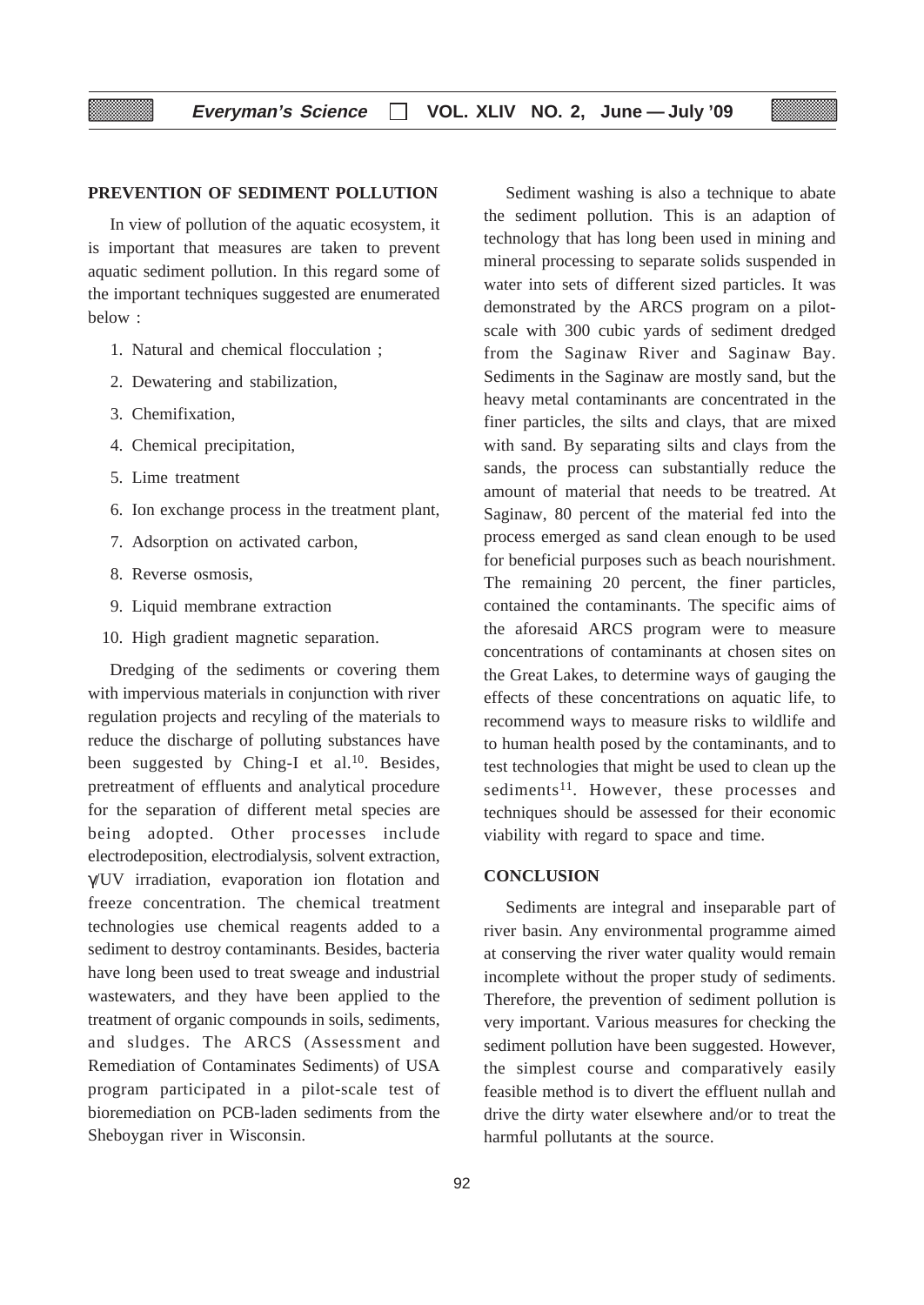Management of the contaminated sediments has well been realized by the demand driven 'European Sediment Research Network' [www.sednet.org], however it deals with the management of the contaminated sediments of European countries. Similar approach is much required in our country also.

# **REFERENCES**

- 1. U. Forstner, G.T.W. Wittmann, Metal pollution in the aquatic environment, *Springer-Verlag,* Berlin, Heidelberg, New York, 1983.
- 2. M. N. Mehrotra, The role of sediments in environmental pollution : A case study of Ganga at Varanasi, *Pres. add. VI Convention, Ind. Assoc. Sedimentologists,* 24, 1986.
- 3. K.K.Turekian, K.H. Wedepohl, *Bull. Geol. Soc. Am.,* **72**, 175-192, 1961.
- 4. R.L. Mitchell, Trace elements in soils, *In: Chemistry of the Soil,* F.E. Bear (ed.), Reinhold, pp. 320-368, 1964.
- 5. E.C. Dahlberg, *Econ. Geol.* **63**. 409-417, 1963.
- 6. Ajai Srivastava, Sediments Bound Heavy Metals and Organic Content—An Example from Ganga River, Mirzapur. In : *Proc. 7th Intern. IAEG Congress.* Oliveira et al (eds.)

A.A. Balkema, Rotterdam, Brook field, 2837- 45, 1994.

- 7. Ajai Srivastava, Pollution of Ganga and Yamuna rivers at Allahabad, India. *Proc. IIIrd Intern. Conf. Env. Management (ICEM2).* Univ. of Wollongong, Australia, Elsevier Science Ltd, 1305-12, 1998.
- 8. Ajai Srivastava, Water : An Elixir of Life, *In* : *Water Crisis and Sustainable Development,* D.N. Singh, J. Singh and K.N.P. Raju (eds.), XXV (Silver Jubilee) Inst. of Ind. Geographers Conference Volume (28-30 Nov.), pp. 73-83, 2003.
- 9. A. Sundborg, Sedimentation Problem in the River Basins. Nature and Resources, a *UNESCO Publication,* **XIX(2)**, 10-21, 1983.
- 10. L. Ching-I, T. Hongxiao, Chemical studies of aquatic pollution by heavy metals in China. *In* : *Environmental Inorganic Chemistry.* Irgolic, K. J. & Martell, A. E. (eds.) V.C.H. Pub Inc., USA, pp. 359-371, 1985.
- 11. Jerry Sullivan, A Citizens' Guide, Cleaning up Contaminated Sediments, Kathy Bero and Steve Skavroneck (eds.), Lake Michigan Federation, Prepared for the *U.S. Environmental Protection Agency,* Great Lakes National Program, Office under grant GL995236, 2002.

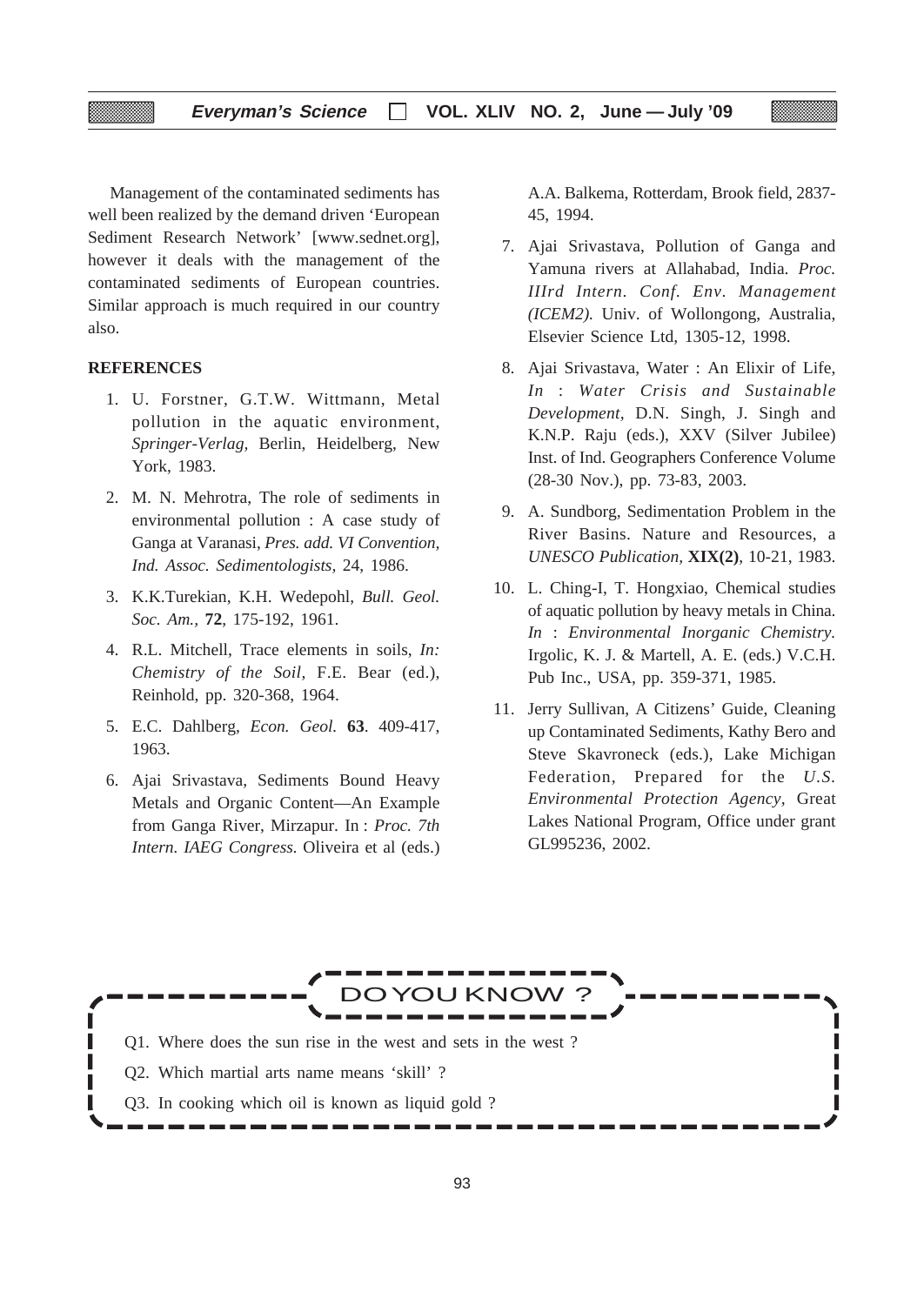# **RAINWATER HARVESTING : MANAGING WATER SCARCITY**

Mintul Ali\* and Saurabh Sarma\*\*

**"Be under no illusions: the impact of general water shortage is going to hit our cities. In the 21st century, wars will be fought over water."—says former UN Secretary General Kofi Anan. The food security and quality of life of people are closely related to water. The growing water shortage is bound to hit Indian Agriculture. Access to safe water should be a basic human right and it can be ensured by adopting various measures like watershed management through rehabilitation of existing systems like tanks, construction of check dams and rain water harvesting. Among the different water management techniques, rain water harvesting is gaining favour but it is yet to become an essential part of day to day living for which mass awareness and group action necessary can be promoted by different committees, societies, NGOs, self help groups etc.**

#### **INTRODUCTION**

S<br>day as water scarcity will be the defining<br>day as water scarcity will be the defining condition of life for many in this century. Almost 85% of the drinking water needs are today met from ground water which forms only 5% of total ground water extraction. Irrigation accounts for 85% of all ground water extraction and the remaining 10% is utilized by other sectors including industries<sup>1</sup>. Rapid development of ground water based irrigation in many states has caused ground water depletion. The first deteriorating situation of fresh water availability is gradually acquiring more dangerous and fear-provoking dimension of worsening water quality due to falling of water tables especially in urban areas. The fall of water tables signals severe problems in future agriculture production. According to the International Water Management Institute about 250 km<sup>3</sup> of water are

extracted for irrigation each year in India, of which the rain put back around  $100 \text{ km}^3$  only, resulting in gradual depletion of the aquifers2. To cope up with global water scarcity, United Nation's General Assembly in 1992, declared March 22nd as World Water Day to create awareness of the problem amongst individuals and communities. India also has joined other countries across the globe to deal with this huge problem. A survey conducted by the Tata Institute of Social Sciences (TISS) showed that 50 lakhs households in Mumbai, Delhi, Kolkata, Hyderabad, Kanpur and Madurai are water deficient.

It is well known that only a small fraction of rainfall reaches and remains in the soil long enough to be useful to crops while up to 70% goes waste as it runs off the fields<sup>3</sup>. Thus poor crop yields and crop failure or shortage of ground water are not so much the result of low rainfall but of too much wastage of valuable rainwater. Over the years, the policy makers have recognized the importance of runoff and some villagers have shown the way of managing rainfall by harvesting it for their drinking and irrigation purposes.

<sup>\*</sup> Division of Agroforestry,

<sup>\*\*</sup> Division of Entomology, ICAR Research Complex for NEH Region Umiam, Umroi Road, Meghalaya 793 103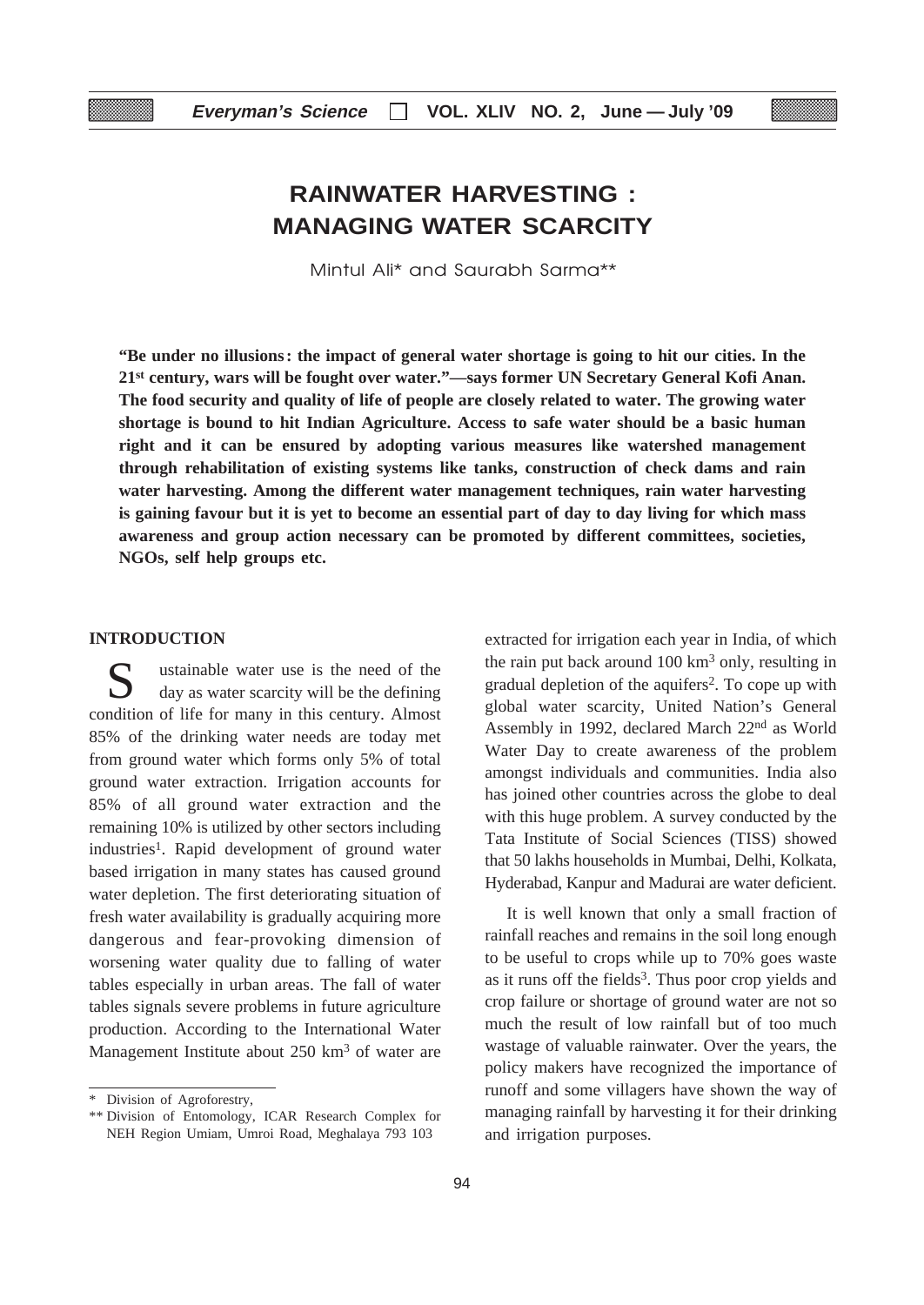Considering the situation of water resources today, it is desirable to augment water availability threefold by 2050 and improve its quality to desired levels by drastic changes in our water management strategy. The usual approach of augmenting water availability through major, medium and minor irrigation schemes has its own techno-economic limitations. The main problem is not only the collecting and storing water in huge quantities but also that of providing it within easy reach of the large rural population spread over 14.22 lakhs of rural habitations of India3. Our experience of thousands of years since the dawn of civilization has shown that minimum water requirements of every household anywhere can be easily met by the traditional methods of collecting rain water locally in village/community ponds and large manmade containers, diverting and storing water from local streams/springs and tapping sub-surface water below river/stream beds. These basic techniques have been successfully applied in many different ways by the people of different parts of the country depending upon the local climate, soils and rocks, both above and below the land surface, and the nature of land forms *viz*. plains, hill slopes, hill tops, valleys, plateaus, etc. These traditional methods of rain water harvesting are eco-friendly and the villagers themselves can easily adopt it at affordable cost to meet the present water scarcity especially in agricultural crop production and its allied sectors. Considerning the present scenario, an attempt has been made to collect information for enhancing the yield of water sources in the country.

# **TECHNIQUES OF WATER HARVESTING**

The main and most important technique of rain water harvesting is 'rainwater storage on surface'. This is a traditional technique and various structures used here are underground tanks, check dams, weirs, etc.

Since, the agro climatic condition, the regional hydrogeology, local tradition and customs for the country are varied, it is very difficult to prescribe a single type of rain water harvesting structure for its sustainability. Therefore, one must consider different types of options available by which one can harvest the rain water. These options include the following.

- Roof water harvesting
- Diversion of perennial springs and streams water in to the storage strucutre
- Village pond / tanks
- Collection from hill slopes
- Contour bunding and trenching
- Check dams
- Gully plugging
- Percolation tanks
- Sub-surface dams
- Nadi and Talab (River and Ponds)

In an experiment conducted by ICAR Research Complex for North Eastern Hill Region, Umiam, Meghalaya it was found that preparation of *Jalkund* (water storage tank) is very useful for sustainable rain water harvesting especially in the northeastern hill region. Though, the region is characterized as a high rain fall zone of the country it suffers from water scarcity in certain times of the year due to its topography. The farmer of this region investing in micro water harvesting structure like *Jalkund* and its recycling can increase productivity and diversify their farming activities by growing high valued crops and rearing livestocks. The site of the *Jalkund* is selected at high ridges of crop catchments area where only direct precipitation is allowed during water harvesting period. Before onset of monsoon, the *kund* is excavated and its bed and lining is smoothened properly by plastering with mixture of clay and cow dung (in a ratio of  $5:1$ ). After this, the lining materials like low density polyethylene agri-film is used to check the seepage loss. Care should be taken to prevent damage to the lining material for which cushioning material such as soft grasses, pine leaves, etc. should be used below the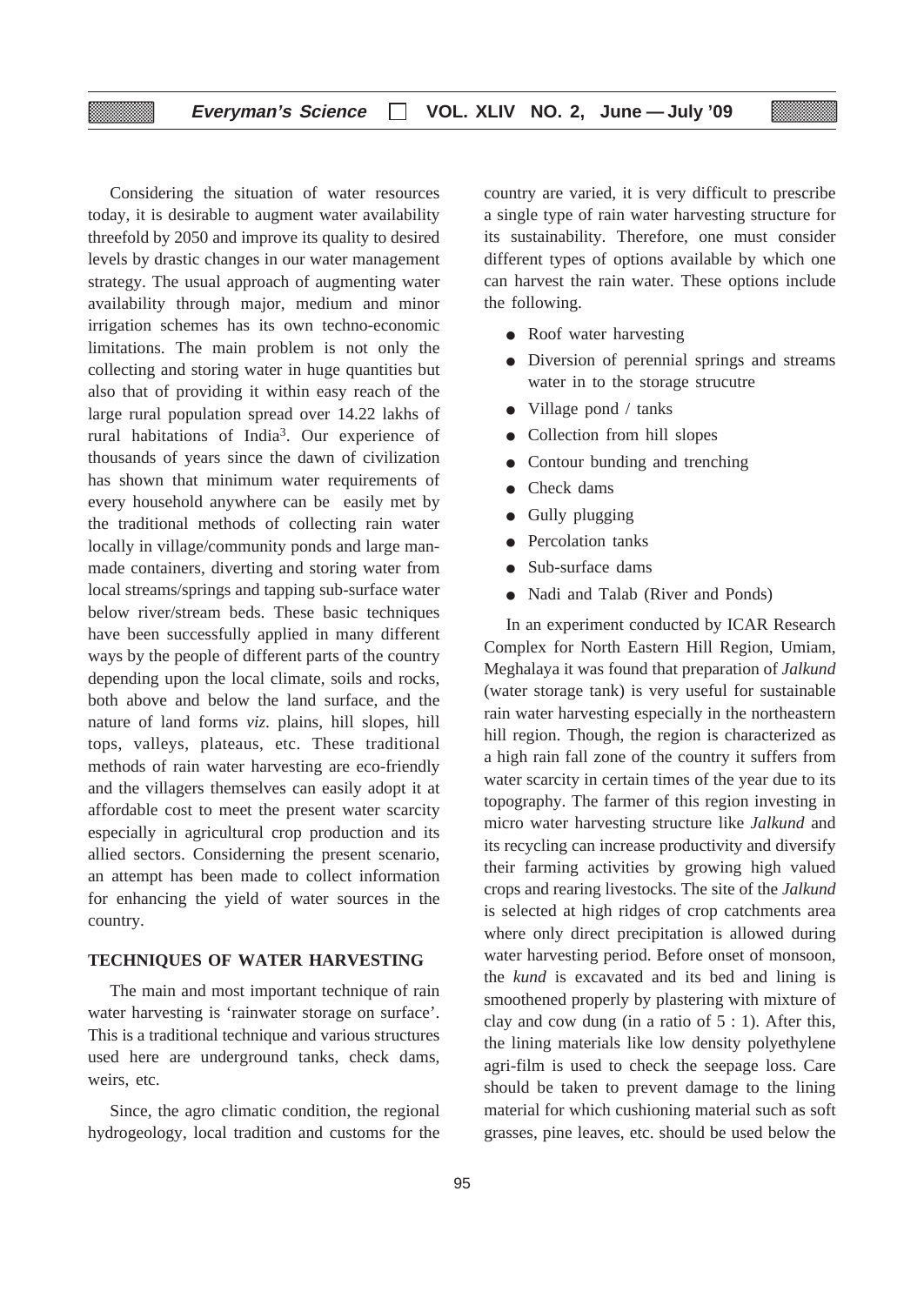lining material. The *kund* is covered with thatch to avoid the evaporation loss of water particularly during off seasons.

'Recharge to sub surface/ground water' is another new concept of rain water harvesting technique and the structures generally used are pits and shafts, trenches, hand pumps, wells, contour bunding, contour trench, basin/percolation tanks, etc.

# **BENEFITS OF RAIN WATER HARVESTING**

Rain water harvesting systems, which can easily be constructed with locally available materials and labour, are eco-friendly and help the individuals/ community to collect and store water within their reach. Besides assuring continuous and reliable access to water, the surface water storing also improves the yield of hand pumps and wells. Rain water is free from any pollution and, hence, provides good quality water in areas where ground water is contaminated. In fact, due to softness, rainwater can significantly reduce use of detergents and soaps needed for cleaning and water heaters and pipes become free from any deposits due to softness of rain water. It also promotes the feeling of self sufficiency among the people and fosters an appreciation for water as a resource and encourages conservation (Figure 1).



**Fig. 1 Diversified use of Rain Water Harvesting Structure**

The prime weakness of this system is the dependence on quantity and frequency of rainfall. During dry weather or prolonged drought the system may fail. The stored water may be polluted due to dirty catchments area or even industrial pollution may also reduce the quality of rainwater. Care/ treatment should be given so it does not become the breeding ground of mosquitoes or it is not contaminated by children and other domestic animals. Proper knowledge about the treatment of the stored water is a must to supply safe drinking water.

# **IMPLEMENTATION STRATEGY**

The water harvesting system requires group action in a participatory way by committees, societies and the community with financial assistance from government and financial institutions. Its implementation can be best done through watershed management approach for initial decision making, planning, designing, construction, supervision, operation and maintenance, monitoring and evaluation of the constructed systems. The various state or central institution on water need to be associated to provide advise on scientific and technical issues. For participatory implementation and monitoring of the systems, mass awareness, self help groups, micro watershed management committee, etc. are very much essential. Depending on the agro climatic situation and various factors related to water, different water harvesting models should be evolved and techniques should be conveyed to the local people in local languages. The success of the systems mainly depends on operation and its maintenance. The post implementation monitoring and evaluation help in assessing the efficiency of systems and the benefits accrued by the community.

# **CONCLUSION**

Rain water harvesting is a focused area of sustainable agricultural production, but attention should be paid for efficient management of the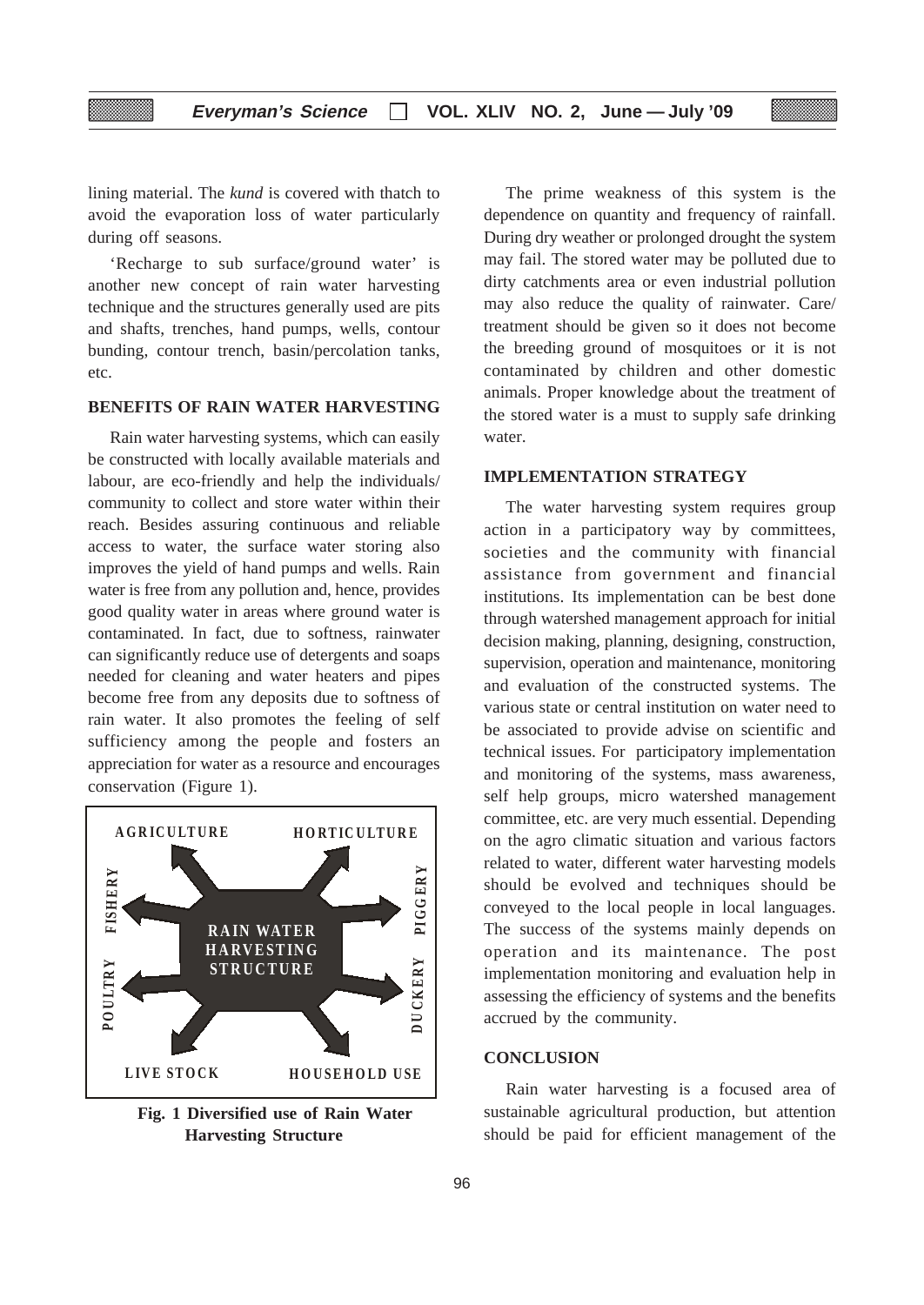available water resaurces. Although, rain water harvesting techniques appear to be simple but, the full benefit could only be gained by adopting a scientific approach of implementation together with community awareness, their involvement and legislative measures for protection of ground water from over exploitation. Harvesting of rainwater should be made mandatory so that the water stored could be used for other than drinking purpose. Of course, there is no more water than before, but local harvesting does seem to be a key to using it more efficiently on sustainable basis. With a good programme of harvesting rain water, one can avoid droughts even in times or places considered to have low rainfall.

# **REFERENCES**

- 1. Anony, *Kurukshetra,* **55**, 20-23, 2007.
- 2. Harender Raj Gautam and Rohtashav Kumar, *Kurukshetra,* **54**, 8, 26-28, 2006.
- 3. Dinesh Chand, *Kurukshetra,* **54**, 10, 4-12.

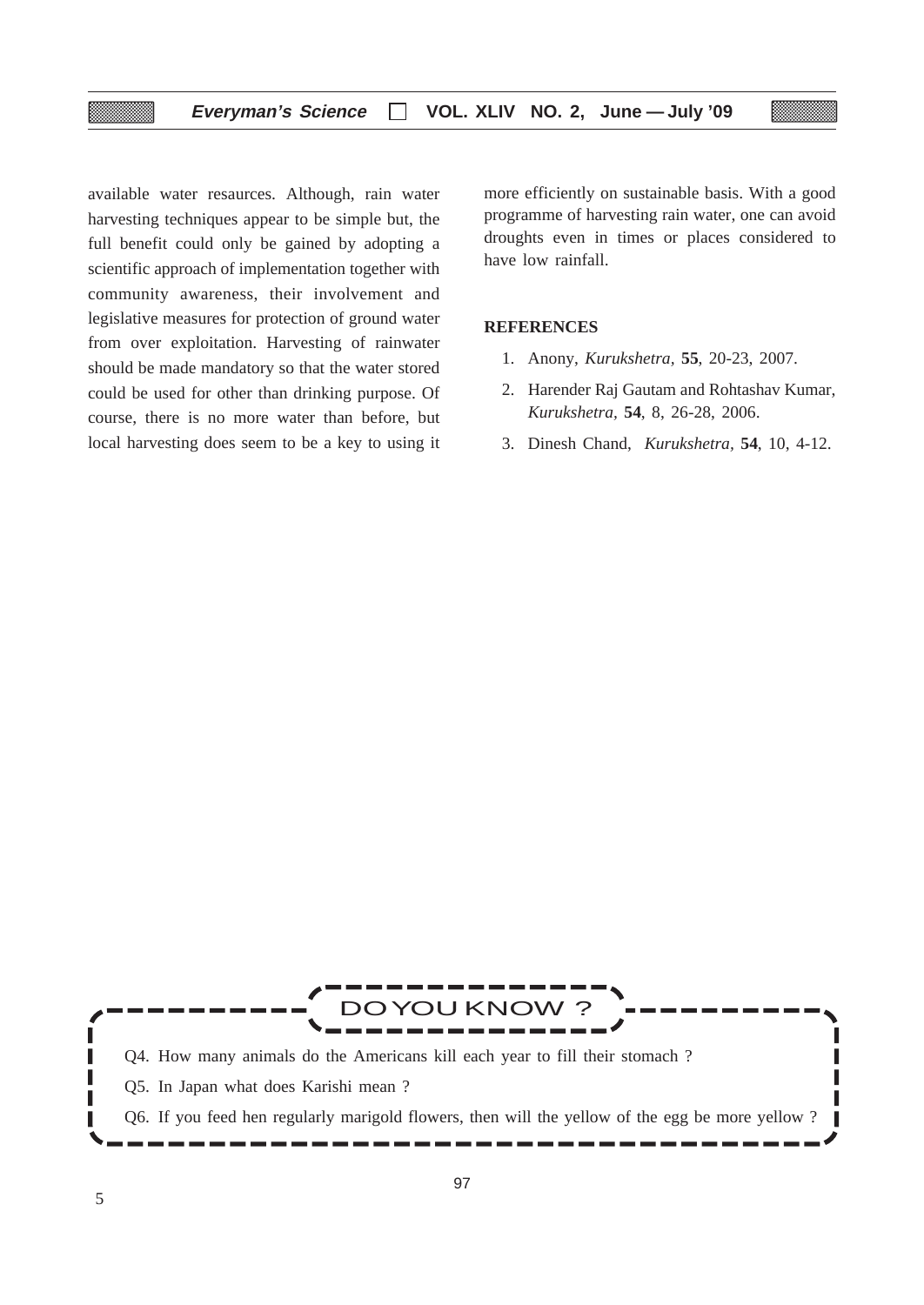# **VETERINARY MEETS MEDICAL SCIENCE TO TACKLE HUMAN CANCER**

R. V. S. Pawaiya and Ram Kumar\*

**Complete sequencing of dog genome recently has revealed startling evolutionary similarities with humans, bringing a turning point in the way of cancer research. Comparative oncology is the talk of the day, wherein spontaneously occuring dog cancers, most of which are similar to those of humans, will be studied to understand biology and cancer drug development and trials for quick usage in humans suffering from cancer. The situation in India with respect to comparative oncology is also discussed.**

# **INTRODUCTION**

esearch in veterinary and animal sciences has always been the backbone to yield information for understanding the biology and disease processes in the humans. The research in cancer using laboratory animals has so far generated voluminous information and understanding of cancer, however, its application in treating and preventing the human cancer has been utterly unsatisfactory.

It appears that time has come for the veterinarians to play a significantly contributory role in treating and controlling human diseases, especially cancers. Veterinary pathologists have consistently suggested since the beginning that occurrence of neoplasms in domestic or pet animals is particularly similar to those occuring in humans, with respect to myriad of factors involved in its

\* Registry of Veterinary Pathology and Oncology Division of Pathology, Indian Veterinary Research Institute Izatnagar–243122, Bareilly, U. P. E-mail : rvspawaiya@rediffmail.com

aetiology including environment, food and water. The inclusive approach in investigations of medical oncology would be immensely helpful in addressing various human cancers. However, medical fraternity continued to ignore the factual 'essence' underlying the arguments and rather preferred laboratory animals including mice, rats, rabbits, guinea pigs and hamsters as model animals to study various aspects of cancer, carcinogens, carcinogenicity and carcinogenesis. Traditionally, the cancer research including risk assessment to humans has been evaluated through experiments in laboratory animals or epidemiology studies in people. Although laboratory studies have advantage of being controlled experiments, their practical utility as an indicator of human risk is limited by the uncertainties of extrapolating from laboratory animals to human and from high doses to those typically experienced naturally. Similarly, epidemiological studies to evaluate human cancer risks directly at the exposure levels present in residences or environment are limited by their potential for misclassification, biased recall and uncontrolled mix-ups, as long time intervals involved between exposure and diseases have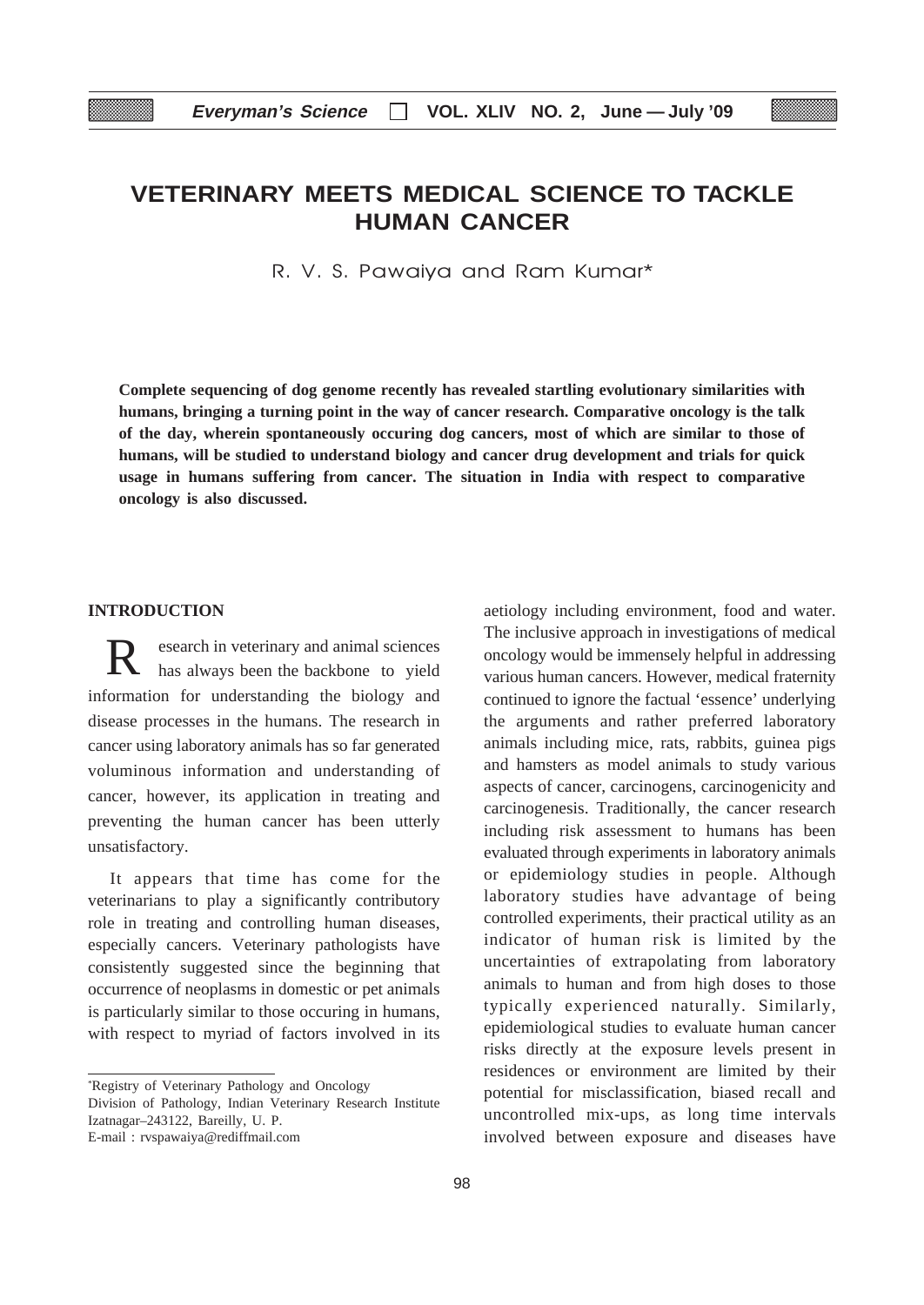marred accurate recall, resulting in confounding<sup>1</sup>. The extensive research in cancer for about half a century has yielded an unprecedented amount of information and understanding of cancer and cancer cells. However, the translation of this knowledge into treating cancer patients and saving lives has been depressingly slow. On cancer therapeutic aspect, several drugs have been discovered which prevented and eliminated experimentally-induced cancers in laboratory animals, but when it came to human application, the much touted compounds have failed miserably and generally consistently. The rodent animal models, projected to imitate cancer in human, have not measured up to the expectations. This has forced the researchers to look for some alternative approaches to beat the dreaded disease. Intense activities are going on among cancer researchers in western countries to include veterinary oncology. Particularly dog cancers are studied as model for understanding tumour biology as well as drug development and trials for ultimate use to treat human cancer.

▒

# **COMPARATIVE PATHOLOGY**

The valuable observations in veterinary pathology in the past have helped in learning more about the diseases of man. This gave rise to a new term "comparative pathology", which was defined<sup>2</sup> as "that branch of pathology which emphasizes comparisons of disease phenomena between various species, usually with the ultimate objective of learning more about the diseases of man, but at the same time with an intrinsic interest in diseases of anomen (the pleural of anoman, the Leaders' acronym for animals other than man). Obviously, comparative pathology embodies more than veterinary pathology, which is one of its two major non-medical components, the other being experimental pathology.

During early periods of disease understanding, particularly of infectious diseases, comparative methods were recognized as an essential approach to the study of human diseases. In this context, the remarks by Theobald Smith made to the Pathological Society in Philadelphia in 1900 that were quoted by the discoverer<sup>3</sup> of viral fibroma and papilloma in rabbits, in his address on the occasion of 75th anniversary of the School of Veterinary Medicine in Philadelphia, are worth mentioning :

"Man frequently attempts the conquest of problems from the least accessible quarter. This is true of that stage in the development of medical science when the human species was the chief object of study. Within the past two or three decades, medicine has been gradually and almost unconsciously drifting towards animal pathology as the chief, if not the sole, means of clearing up the greater doubts which a broader science inevitably brings with it. We have lately definitely reached this second stage, the study of the more accessible, more varied diseases of animals. The preparations for this stage date well back, and the most conspicuous investigators of human pathology have always had a yearning towards the rich fields of animal pathology."

Early successes in the field of infectious diseases by using comparative methods were contributed by medical, veterinary and other scientists including the illustrious names of Koch, Salmon and Pasteur. This first flush of success followed by a kind of lull, however, the explorations for animal models of human diseases increased during seventies, particularly in fields of toxicology, hereditary and congenital defects, immunological abnormalities and chronic degenerative diseases.

#### **COMPARATIVE ONCOLOGY**

Like comparative pathology, it certainly implies that comparative oncology encompasses more than veterinary oncology. A working definition of comparative oncology could be formulated on the lines of that given for comparative pathology<sup>2</sup>. Here, veterinary oncologists use naturally occurring cancers in pet animals (dogs, cats, birds and other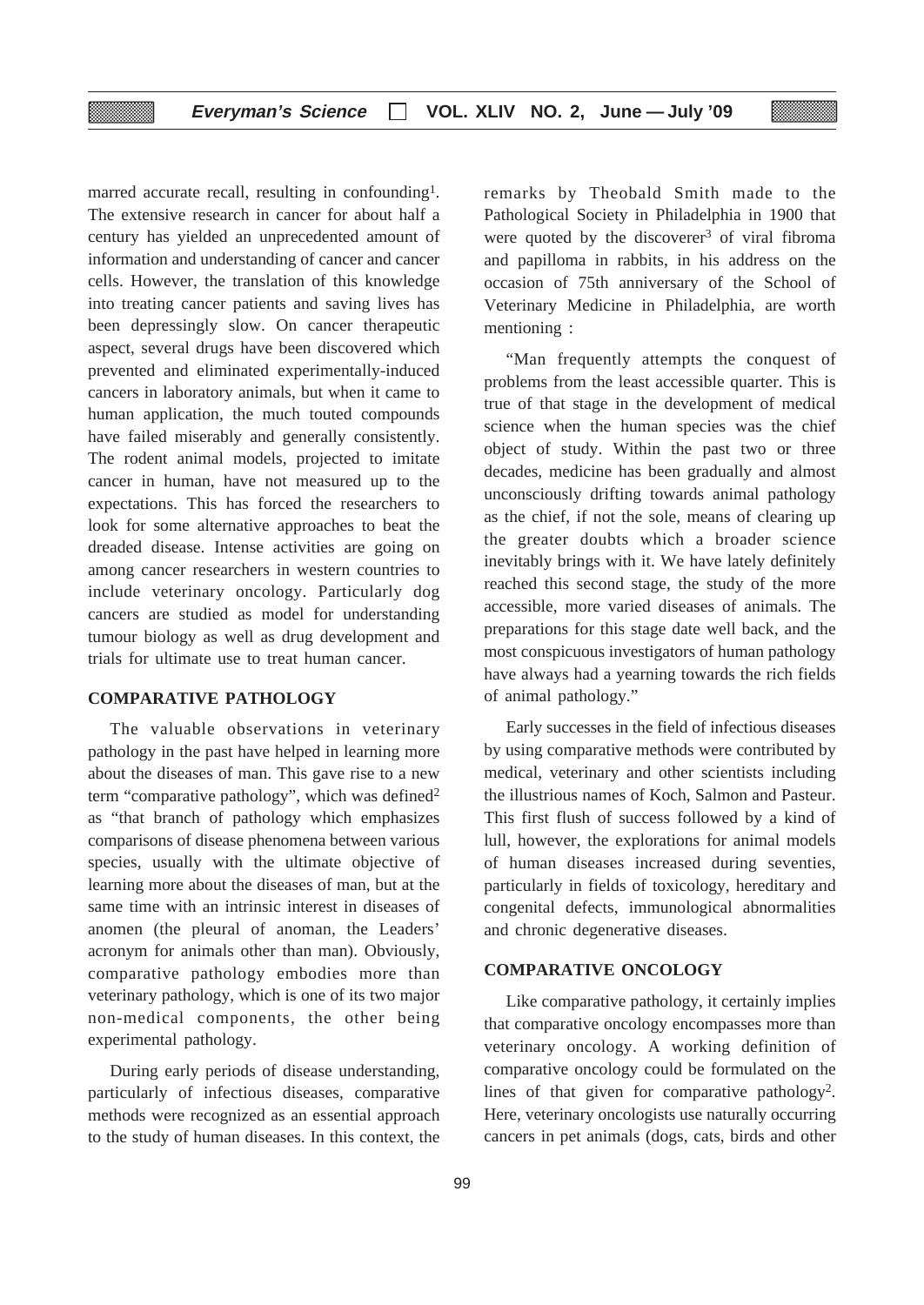household pets) as surrogates of human cancer risk and to better understand and treat cancer in humans.

The first real interest in animals in relation to cancer is reflected in studies (from 1700s) of their possible susceptibility to transplantation of human tumours4. Predictably, such attempts failed to produce any results. A transient investigational sparkle came in 1802 in London when the Medical Committee of the Society for Investigating the Nature and Cure of Cancer<sup>5</sup> formulated their thirteen questions, which show an exceptionally prescient and piercing thought. Notably, one member of the Committee was Dr Everard Home, an examiner at the London Veterinary College. The Committee's tenth question was : 'Are brute creatures subject to any disease resembling cancer in the human body ?' An explanatory note attached to this query reads :

'It is not at present known whether brute creatures are subject to cancer, though some of their diseases have a very suspicious appearance. When this question is decided, we may inquire what class of animals is chiefly subject to cancer : the wild or the domesticated ; the carnivorous or the graminivorous ; those which do, or those which do not, chew the cud. This investigation may lead to much philosophical amusement and useful information ; particularly it may teach us how far the prevalence or frequency of cancer may depend on the manners and habits of life. As establishments are now formed for the reception of several kinds of animals, and as the treatment of their diseases has at length fallen under the care of scientific men, it is hoped that the information here required may be readily obtained. If animals which live only on herbs, and never drink any liquid other than water, prove to be the least or not at all susceptible to cancer ; such proof may, in many cases, become a guide in practice.'

It is wonderful to look foreshadowed here what has come to be the conspicuous fact about the occurrence of tumours in different species of animals, species-wise variability in occurrence, even allowing for the fact that many are killed young for food, and also the hint that epidemiology is likely to be one of the most rewarding disciplines for the approach to comparative oncological studies.

Notwithstanding, animal cancers were given least attention during the nineteenth century, although some tumours that are still present, such as mammary tumours of bitch, were well known than. A Russian veterinarian Nowinsky in 1876 drew the attention towards the transmissible venereal tumour of the dog, which passes through coitus from male to female and vice versa and behaves like transplant derived from a single clone of cells. The tumour shows an abnormal but specific karotype, typically of 59 chromosomes, of which 17 are metacentric and 42 are acrocentric, as compared with the 78 of normal dog kidney cells, all of which are acrocentric except two sex chromosomes. In a recent study<sup>6</sup>, blood samples were analyzed from 16 cancer ridden unrelated dogs from five different continents through forensic DNA analysis and showed that all the venereal tumour cells were originated from a common ancestor cell which was not from the dogs themselves. Comparing tumour cell DNA with dog DNA from reference samples held by US Kennel Club and Crufts, it was deduced that most likely it originated from a cancer in a single wolf or an "old" East Asian dog breed closely related to a wolf, such as husky or Shih Tzu which lived between 200 and 2500 years ago. The transmissible venereal tumour spread like wildfire thereafter from dog to dog through coitus, licking, or biting, the cancer cells themselves acting "parasitically" on each infected animal. Also, heavily disrupted chromosomes on tumour cells seem to have ceased further fragmentation and became "stable". The tumour can be readily transplanted subcutaneously into dogs, even by single cell suspension. Both as a spontaneous and a transplanted tumour, it tends to regress spontaneously after a while, particularly when transplanted into healthy adult dogs. However,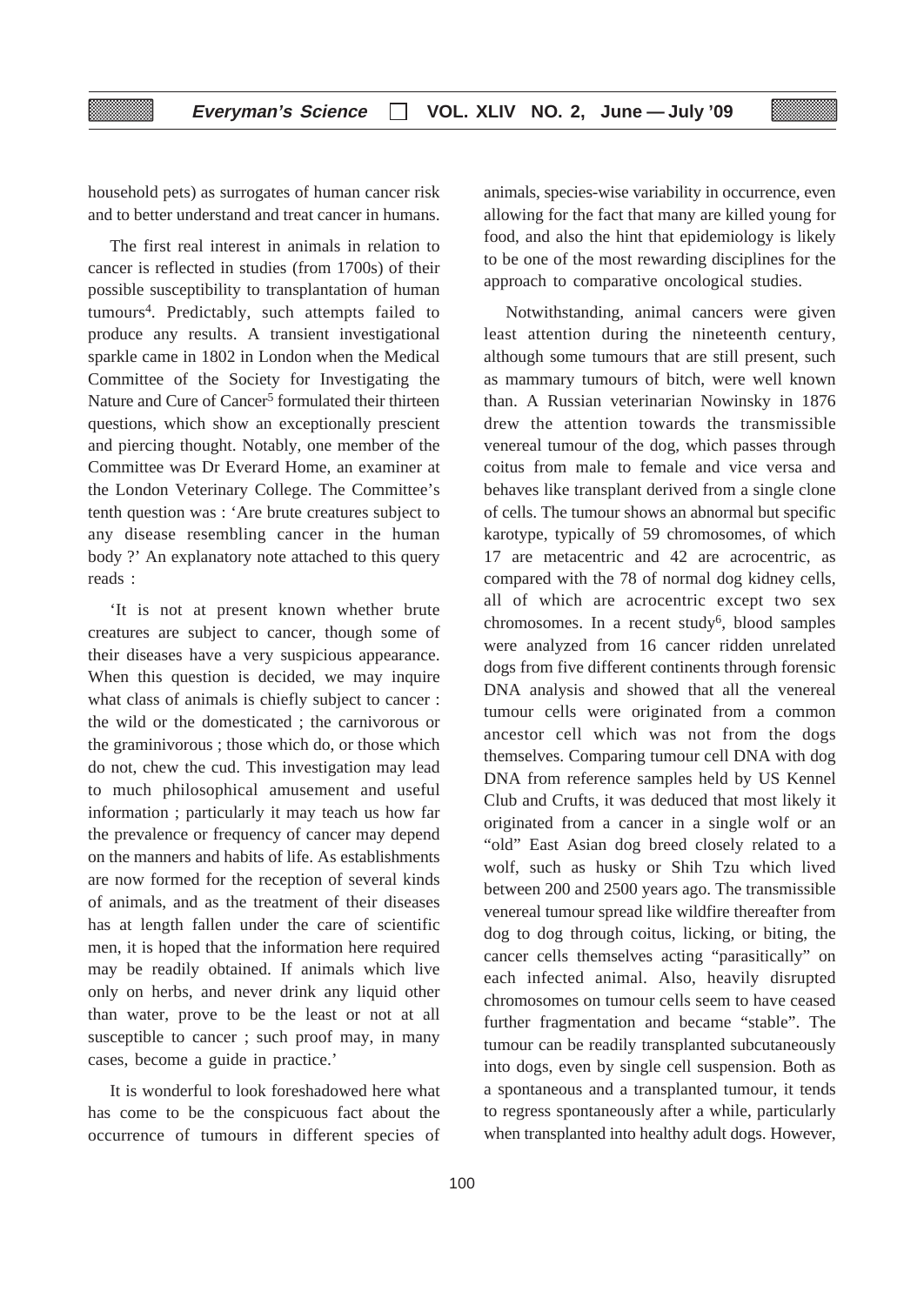it could be metastasized when transplanted into pups, and may provide a useful experimental subject for therapeutic trials. The tumour is known to be markedly radiosensitive.

Discoveries of viral neoplasms avian leucosis by Ellerman and Bang in 1908 (Bang being a veterinarian) and Rous sarcoma in 1910, resulted into intense activity in virus cancer research that we have seen in the form of revolutionary discoveries of several cancer causing oncogenes for which J. Michael Bishop and Harold E. Varmus won 1989 Nobel Prize. However, many investigators questioned the truly neoplastic nature of the Rous sarcoma.

The ever growing interest of veterinary pathologists in the tumours of animals for about last four decades is evident by the great increase in published papers. The reasons being the expansion of number and size of Veterinary colleges, stateof-the art Veterinary Hospitals and Pet Clinics, increase in veterinary pathological investigations in general and increased interest and concern of animal owners leading to a call for greater use of and accuracy in histopathological and other methods of diagnosis. Again, dogs and cats which are major source of animal tumours, being a pet in many countries are allowed to live out their full life span under quality veterinary care and vaccination. Closer involvement of veterinary clinicians in diagnosing and treating animal tumours has compelled veterinary pathologists to make closer studies of these tumours to improve diagnosis. The study of spontaneous tumours in animals is fully justified for its own sake. The significance of such comparative studies was recognized, albeit slowly, by cancer research workers as evident from WHO histological classification of animal tumours that runs almost parallel to that of human tumours, a tangible outcome of WHO mediated meetings of medical and veterinary investigators<sup>7</sup> (WHO, 1974). The World Health Organization's Series on Tumors of Domestic Animals provides a sound basis for comparative oncology and to advance veterinary

pathology by providing a widely accepted standard nomenclature of tumors of domestic animals and currently its second edition (2007) is available.

Noting high frequency of mammary cancers in canines, Mulligan in 1975 suggested that the incidence of mammary tumours in dogs should be investigated in countries with high (U. S. A.) or low (Japan) risk of human breast cancer. The importance of comparative oncology was emphasized, apparently for the first time, by renowned veterinary pathologist, Professor E. Cotchin of Royal Veterinary College, Hertfordshire, U. K. in his presidential address to the meeting of Royal Society of Medicine on 10 March, 1976, where, alongside certain constraints, be had brilliantly outlined the merits of studying spontaneous tumours in animals and their utilization for epidemiological, therapeutic studies and as environmental and dietetic risk assessment monitors for human populations<sup>8</sup>.

# **RECENT DEVELOPMENTS**

Pet dogs can reveal much about human cancers, not only because of animals' tendency to get afflicted with the same type of malignancies that affect people, but also mimic metastasis of cancer just as in human cancers. Spontaneous cancers in dogs are an underused group of naturally occurring malignancies that share many features with human cancers such as mamary carcinoma, osteosarcoma, prostate carcinoma, lung carcinoma, non-Hodgkin's lymphoma, melanoma, soft tissue sarcoma, head and neck carcinoma, mouth cancer, bladder cancer and virally induced lymphomas. Many of these cancers have strong similarities to human cancers including histological appearance, tumour genetics, biological behaviour and response to conventional therapies. Several histological types of canine mammary tumours resemble those that occur in human breast cancer with similar metastatic and prognostic behaviour. Like in humans, mammary and prostate cancers in dogs frequently metastasize to the skeleton, facilitating a golden opportunity to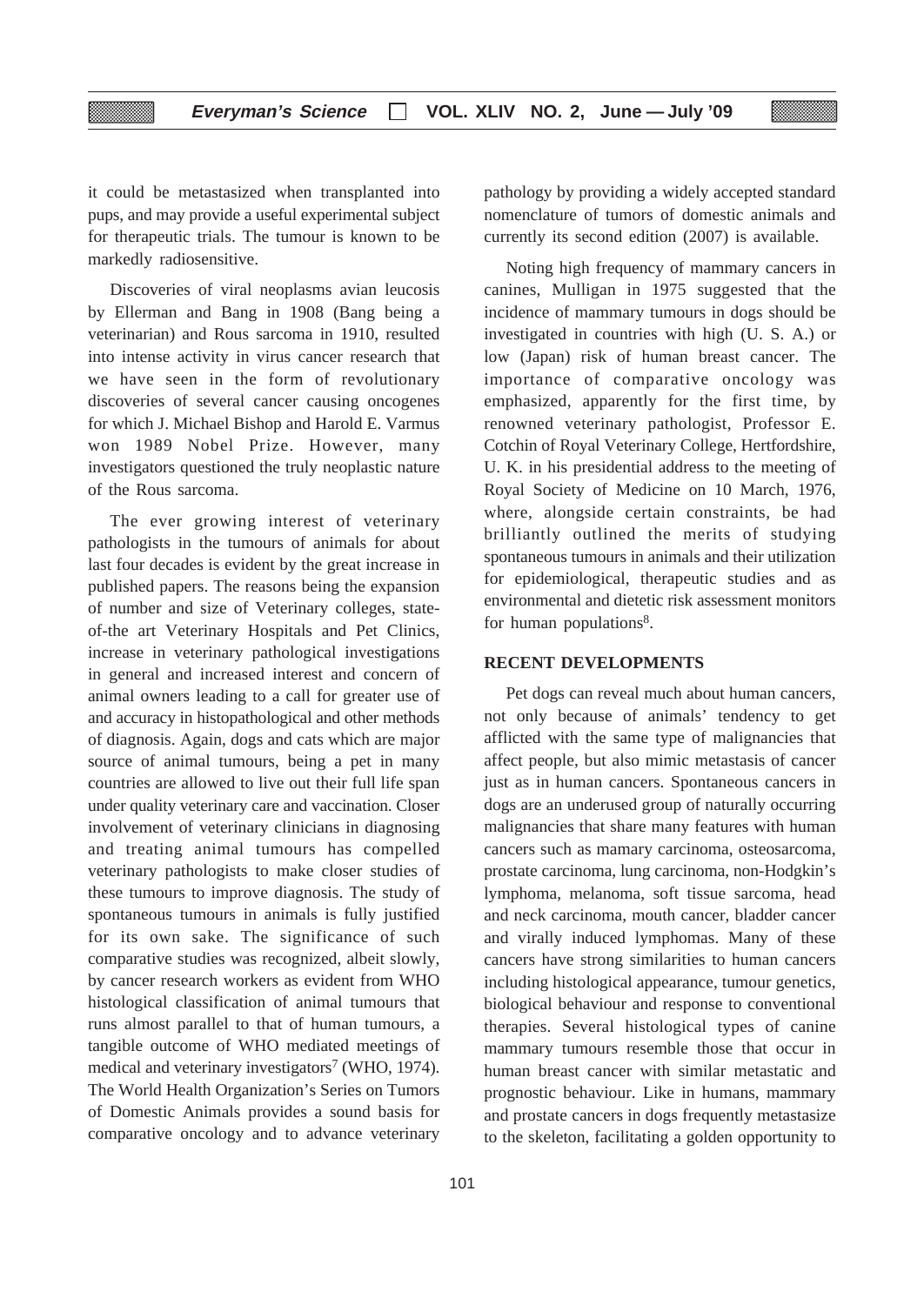study these cancers in dogs to understand the interactions between cancer cells and bone tissue favouring metastatic colonization.

Canine mixed mammary tumour could be a better morphological model for the human mixed salivary tumour and its great content of proliferating myoepithelium could have interesting significance. Osteosarcoma of dog which affect the limbs of larger dogs, upper humerus, lower radius and lower femur, almost ditto mimic those occur in youngster humans. There was time when diagnosis of osteosarcoma in a teenager meant amputation of the affected limb or else death. One can witness beautiful limbs of young teenager boys and girls that were amputated due to this killer cancer and preserved in the Cancer Institute, Adyar, Chennai. Today, limb amputation can be avoided by chiseling out the cancer affected bone tissue and replacing it with a bone graft or metal implant, a process initially tried and perfected in dogs by veterinary oncologists at American university. The credit goes to them that a significantly higher percentage of osteosarcoma affected teenagers can be cured today. Similarly, nonsteroidal anti-inflammatory drugs (NSAIDs), which in general shows remarkable anticancer activity against several canine tumours, especially canine bladder cancer, is now being used for clinical trials in human bladder cancer. The compressed course of cancer progression seen in dogs allows timely assessment of new cancer therapies.

Companion animals could serve as sentinels or "watchdogs" to identify lowly carcinogenic substances in our homes and surroundings as the disease will appear first in pets due to their compressed life spans, well before people, thus assisting in preventing human cancers by allowing ample time to take corrective or remedial measures.

Realizing the importance of comparative oncology, developed countries have begun, though belatedly, establishing pet tumour registries. The first comprehensive pet tumour registry was begun

in California in the late 1960s, but the project was not emulated and idea languished. More recently, Cornell College of Veterinary Medicine and the Animal Cancer Foundation started a pilot programme to monitor cancers in dogs and cats. There are about 70 million pet dogs in USA of which about 10% are diagnosed with naturally occurring tumours. Majority of these dogs are seen by veterinary oncologists in private practices or at teaching hospitals, using therapies similar to those for humans such as surgery, chemotherapy, radiation therapy and biotherapy. The inclusion of this large number of dogs suffering from cancer in the study of human cancer is the 'essence' of comparative oncology. This pivotal field is bringing together the work of veterinary oncologists with medical oncologists, the pharmaceutical industry and academic cancer research centres with the vibrant hope of improving understanding of the biology of cancer and lead to improved cancer treatment options for both dogs and humans.

After about three years of groundwork and planning, National Cancer Institute (NCI) of America has recently launched the Comparative Oncology Programme headed by Dr Chand Khanna, a veterinary oncologist. The \$ 1.2 millin programme at NCI's Centre for Cancer Research incorporates an integrated approach to drug discovery and development by using the knowledge of the recently sequenced complete dog genome<sup>9</sup> as well as many newly established centres for dog trials in an effort to achieve three pronged aims : The first is to develop a set of reagents, including oligonucleotide microarrays and proteomic assays, to help predict drug toxicity, efficacy, and mechanism of action in dogs. It relies on the pronounced genetic similarities between man and dog, which should result in a highly predictive model for human application. Second, like human clinical trials cooperative groups, NCI has established a multicenter Comparative Oncology Trials Consortium. The scientific and clincal leaders from human and veterinary oncology have come together to form a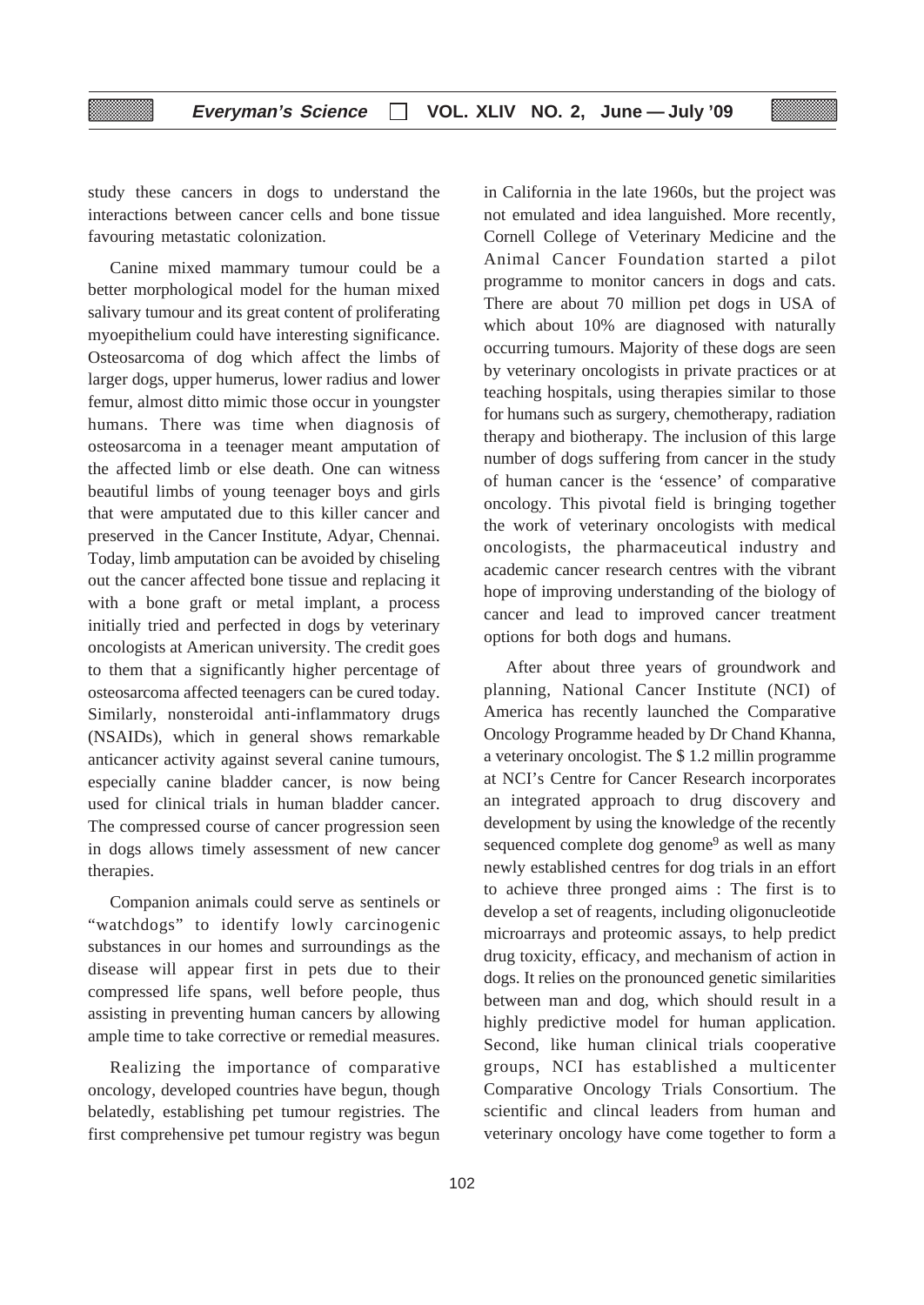multidisciplinary consortium, the Canine Comparative Oncology and Genomics Consortium (CCOGC) to initiate and facilitate collaborative efforts and exploit the opportunities provided by the dog in cancer research. The multicenter Consortium involving top-tier veterinary oncology institutes will collaborate using standardized protocols to take following actions (i). Develop a robust and well-annotated biospecimen repository of canine cancers and tissues, as funding of a large, accessible biospecimen repository is difficult using existing resources, (ii). Improve opportunities to link the efforts of veterinary and comparative oncologists with the work of basic cancer researchers and clinicians and (iii). Initiate nonclinical trials using pet dogs with cancers that are integrated into the development path of new cancer drugs. Mechansim development for review of these non-clinical trials in such a way that information from these studies, where appropriate, may help to focus the scope of early human clinical trials. Until now, non-clinical studies in dogs with cancer under programme have answered questions that would have been difficult or impossible to answer in either mice or humans. This will also provide opportunity for the early evaluation of new therapies for dogs suffering with cancer. Third and finally, it is essential to increase awareness of the suitable use of 'naturally occurring cancer models in pet dogs' within the cancer research community.

Until recently, a significant weakness in the study of cancer biology in canine cancer models has been the availability of reagents. With the realization of the need for more useful animal models in human cancer, the completion of the canine genome sequence, the increasing availability of dog-specific biological reagents and investigative methodologies, (e. g. antibodies specific for dog proteins or dog-specific oligonucleotide arrays) and the interest of the animal health biotech and drug industry, there is no doubt that this programme with new approach throws opportunities for veterinary pathologists and oncologists to fully

exploit the many advantages of the dog in cancer and drug development research.

### **WHERE INDIA STANDS**

It appears that veterinary oncology is least developed in India. The education in Veterinary Colleges as well as animal health research programmes and policies of the country prioritize and emphasize only on the economically important diseases of domestic animals. The work on noninfectious diseases like tumours is always viewed with skewed mindset and more often than not weighed against the economic viability of the animals.

The scenario of cancer incidences in India is unclear as there has not been any systematic study at national level to find out specific pattern of cancer occurrence in animals. However, appearance of increased Indian publications on animal cancers, albeit isolated and sporadic, points to the increased frequency of tumour occurrence. A twenty year survey study in Madras State (1945–1964) reported 4.9% lymphoid neoplasms 82% male and 18% female in dogs, whereas a study by Mukhopadhyay and Som in 1990, on 136 canine tumour cases from Calcutta, revealed highest incidence of skin tumours (42.6% followed by tumours of genital organs (23.5%), mammary gland (20.6%) and other organs (13.2%). Shekar (2001) in Bangalore recorded 59 malignant tumours out of total 72 canine mammary tumours. In Mumbai, Adak (2005) found 33.14% mammary tumours out of 347 canine tumour cases, and studies on canine neoplasms at IVRI, Izatnagar, Bareilly revealed highest incidence of mammary tumours (41.6–60%) followed by skin  $(14.8 \text{ to } 40\%)$ , venereal  $(18.1\%)$ , vaginal  $(14.5\%)$  and testicular  $(6.2\%)$  tumours<sup>10, 11, 12</sup>. It is evident from these data that such increased and precise diagnosis of tumour cases, particularly in dogs could have been possible because of increasing urbanization, awareness and living status of people with consequent increase in the interest in pet animals, and also demand for better veterinary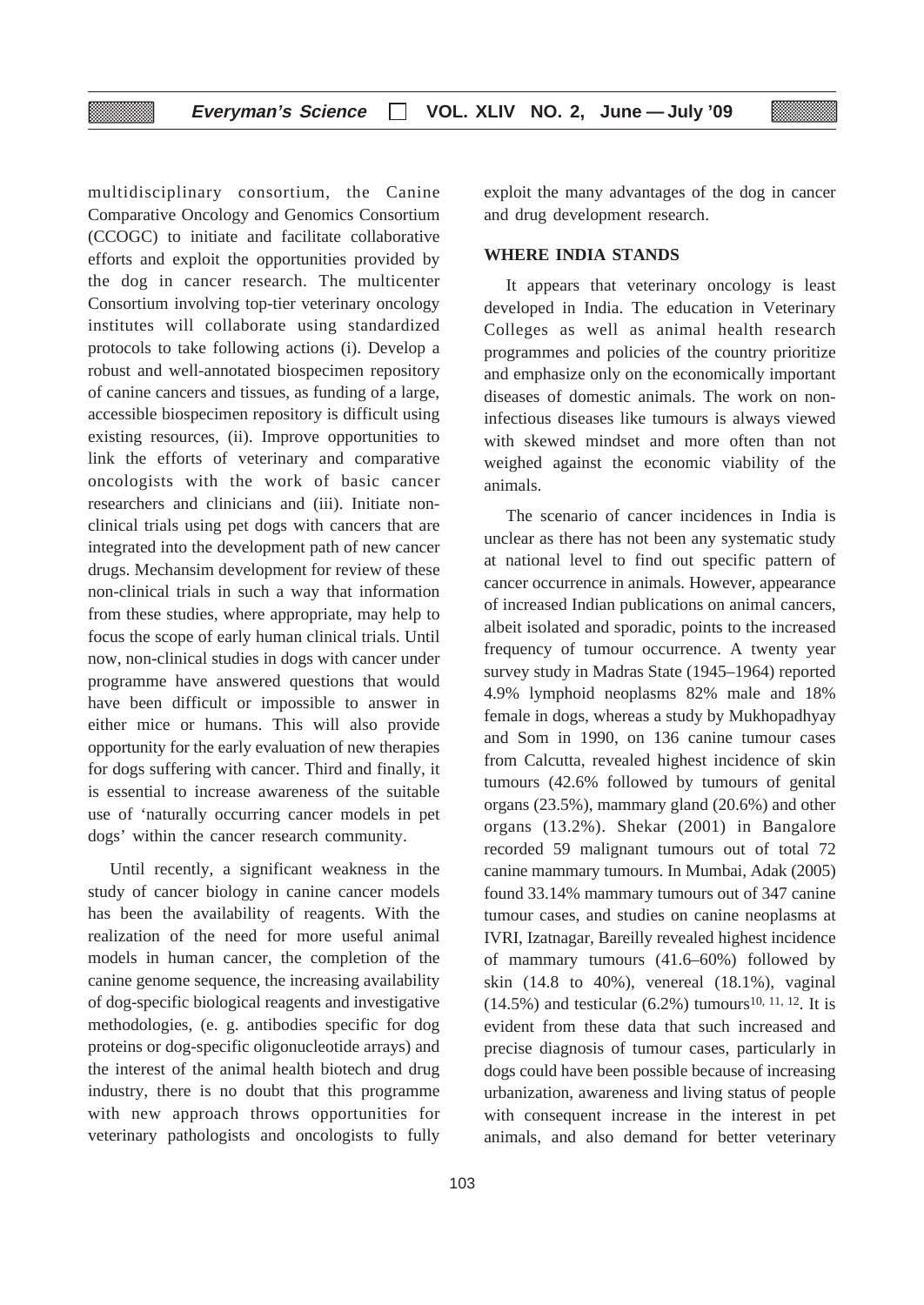services. Dogs were never included in the country's national livestock census until 1982 when their population stood at 18.54 million, increased to 29 million in 2003, out of which 16.7 million (57.59%) being domestic (licensed) dogs and 12.3 million  $(42.41\%)$  others<sup>13</sup>.

# **CONCLUSION**

With the advent of comparative oncology focusing on the striking anatomical, genetic and biological similarities between canine and human cancers, useful results were obtained in clinical trials in dogs, designed to extend life or cure or prevent disease by identifying carcinogens, which became the foundation of human studies. It has become imperative to intiate such research programmes in our country for the ultimate benefit of both dogs and their owners. The need of the hour is to initiate and streamline the establishment of Pet Tumour Registries on the line of National Cancer Registry Programme of Indian Council of Medical Research initiated in December, 1981 for collection of authentic data on human cancer, which currently have eight urban, two rural, four urbancum-rural and five hospital based registries $14$ . Presently, the only Registry of Veterinary Pathology and Oncology (initiated in 1985 with the aim to establish repository of pathological alterations, their proper documentation with illustrative material of different animal diseases including tumours) of the country is functioning at the Indian Veterinary Research Institute, Izatnagar, Bareilly, U. P. Although carrying out its objectives to the best possible level, lack of adequate funds, resources and infrastructure have severely constrained the lonely Registry to perform to the expected level and potential. Even so, it offers a good starting point to move ahead and transform into an exemplary Comparative Oncology centre in the quest of cancer research as well as to keep abreast with the contemporary cancer research development.

# **REFERENCE**

- 1. A. Woodward and A. J. McMichael, *Eur*. *J. Cancer*, **27**, 1472-1479, 1991.
- 2. R. W. Leader and I. Leader, Dictionary of Comparative Pathology and Experimental Biology, Saunders, Philadelphia, 1971.
- 3. R. E. Shope, Comparative Medicine, Occasional Paper No. 7, Rockefeller Institute, New York ; 1959.
- 4. V. A. Triolo, Cancer *Res*., **24**, 4, 1964.
- 5. Medical Committee of the Society for Investigating the Nature and Cure of Cancer, *Edin. Med. Surg. J.*, **2**, 382, 1806.
- 6. C. Murgia et al., *Cell*, **126**, 477-487, 2006.
- 7. World Health Organization. *Bull. World Hlth. Org.*, **50**, 1, 1974.
- 8. E. Cotchin, *Proc. Royal Soc. Med.,* **69**, 649-656, 1976.
- 9. K. Lindblad-Toh, *et al., Nature,* **438**, 803- 819, 2005.
- 10. R. V. S. Pawaiya, *Indian J. Vet. Pathol.* **29**, 63-63, 2005.
- 11. B. C. Nair *et al., Indian J. Vet. Pathol.,* **31**, 166-168, 2007.
- 12. G. B. M. Reddy, *Indian J. Vet. Pathol.,* **31**, 188, 2007.
- 13. Basic Animal Husbandry Statistics, 2006, AHS Series-10, Government of Indoia, Ministry of agriculture, Department of Animal Husbandry, Dairying and Fisheries, Krishi Bhavan, New Delhi.
- 14. Annual Report (2006-2007). Indian Council of Medical Research, New Delhi. pp. 98.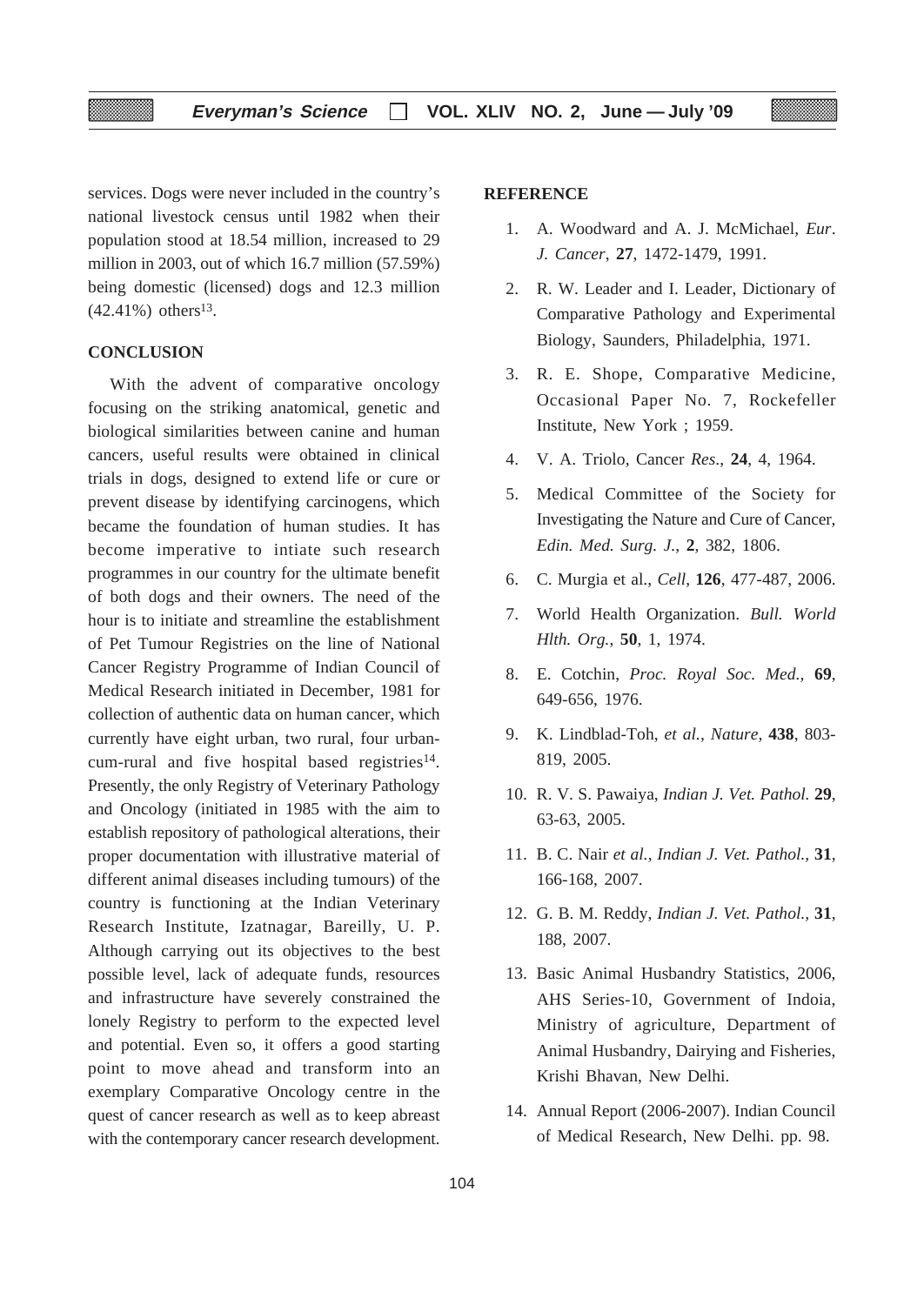# **AROMATHERAPY–A FRAGRANCE OF GOOD HEALTH**

Papiya Mitra Mazumder, Subrata Ghosh and D. Sasmal\*

**Aromatherapy can be defined as the art and science of using essential oils to relax balance and stimulate the body, mind and spirit. Essential Oils are the volatile aromatic essence produced by hundreds of aromatic plants. This article discusses the role aromatherapy can play in reducing stress and pain levels and also making the environment pleasant.**

# **INTRODUCTION**

he word "Aromatherapy" (aroma : pleasant odour ; therapy : treatment) was first coined by French Chemist Rene Maurice Gattefosse in 1910 after he experienced the power of lavender oil to heal a burn he had suffered during a laboratory accident. The term is a bit misleading since the aromas of oils, whether natural or synthetic, are generally not themselves therapeutic. It is the "essence" of the oil–it's chemical properties–that gives it whatever therapeutic value the oil might have. The deliberate use of aromatic material is probably as old as the human race with references to it's religious, medicinal and sensual use in many ancient texts. Hence "Aromatherapy" can be defined as the art and science of using essential oils to relax, balance and stimulate the body, mind and spirit.

# **WHAT ARE ESSENTIAL OILS ?**

Essential Oils are volatile aromatic essence produced by hundreds of aromatic plants by the process of photosynthesis. In some countries they are called *olea aetherea* and are usually composed of solid portion known as stearoptene and the liquid portion known as eleoptene. Some of the stearoptenes are of commercial importance (e.g. thymol, camphor and menthol). Essential oils are generally obtained from plants by distillation with steam distillation *per se*, expression and extraction. Aromatherapy distillation requires correct balance of time and temperature to release the most valuable molecules from the aromatic plant material without destroying them. This careful distillation can take a much longer time, but it allows the plant to release it's full depth of aromatice complexity.

Essential oils commonly used are :

| $\bullet$ Anise oil                                    | • Caraway oil • Cardamom oil     |                 |
|--------------------------------------------------------|----------------------------------|-----------------|
| $\bullet$ Cinnamon oil                                 | $\bullet$ Clove oil              | • Coriander oil |
| $\bullet$ Eucalyptus oil                               | • Fennel oil                     | • Geranium oil  |
| • Lavender oil                                         | $\bullet$ Lemon oil              | • Nutmeg oil    |
| • Orange flower oil • Peppermint oil • Pine needle oil |                                  |                 |
| • Rose oil                                             | ● Spearmint oil ● Sandalwood oil |                 |
|                                                        |                                  |                 |

# **APPLICATIONS OF AROMATHERAPY IN DAILY LIFE**

● **Massage :** A massage is great, but an Aromatherapy Massage is even better ! Adding essential oils to a massage oil or lotion opens up

Department of Pharmaceutical Sciences, Birla Institute of Technology, Mesra, Ranchi, Jharkhand–835215. E-mail : papiya\_mm@rediffmail.com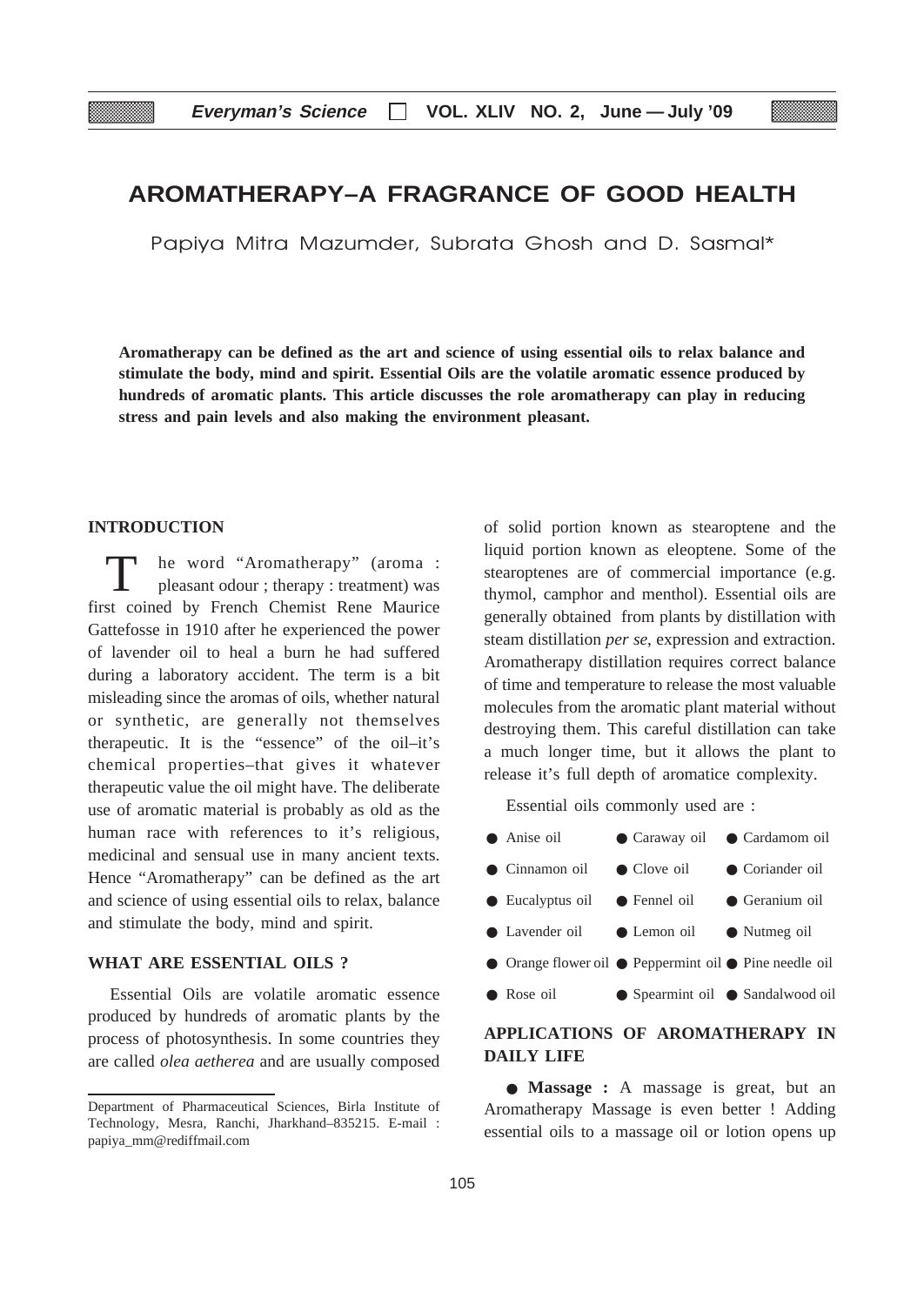new dimensions of therapeutic possibilities. For example, to help combat respiratory problems like coughing and congestion, add a bit a Eucalyptus oil to your carrier oil. To help relieve stress and tension, Lavender oil is a good choice.

Oils Recommended for any massage therapist : Lavender, Peppermint, Eucalyptus, Orange, Rosemary, Lemon and Geranium.

● **Bath :** Relax and enjoy an Aromatherapy bath by adding a few drops of your favorite essential oil !

Fill the tub with warm water, and then add your oil just prior to entering. Close the doors to keep the aroma in the room while bathing. The warmth from the water will gently encourage the evaporation of the oil and envelope you in its aroma! For extra moisturizing, combine essential oils with carrier oils, such as, Sweet Almond or Jojoba before adding to the bath. Jojoba is an excellent choice for making bath oil since it does not leave a "bath-tub ring."

● **Inhalation :** With a drop or two of essential oil on your palms, rub them together to produce a little heat, then cup your nose and inhale. Inhalation is excellent to use for a short quick burst of aroma !

● **Sauna :** Take advantage of the cleansing nature of a sauna or steam room by using essential oils. A convenient and recommended method is to dilute several drops of essential oil in a small spray bottle filled with water. Spray on the rocks, in the air, or even on the body. Essential oils, like Eucalyptus are excellent to use in a sauna to help clear respiratory congestion. Since most essential oils are flammable, use some caution.

● **Compress :** Add a few drops of essential oil to the water collected in a basin. Dip a folded cloth into the water then ring out any excess before applying to the affected area. Heat will intensify the effect of essential oils.

● **Facial Steam :** Place a few drops of essential oil into a basin of steaming water. Gently stir the water to disperse the oil. Place a towel over the basin and your head. Move your face over the aromatic steam with your eyes closed. Breathe deeply and let the aromatic steam open and cleanse the pores of your skin. This application is excellent for facial skin care and for the respiratory tract.

● **Environmental Fragrancing :** Using essential oil aroma is a more healthful way to add fragrance in any room and offers an alternative to the use of synthetic aromatic chemicals. In addition to the aroma, the oils can be selected to enhance a mood or stimulate a discussion. Diffusing lavender before bedtime is a wonderful way to relax and prepare for a good night's sleep. Rosemary and lemon are more energizing and can help you stay awake while cramming for an exam.

● **First Aid :** Many essential oils have some very practical applications. Lavender is known to reduce the pain and swelling of small burns. Tea tree oil is excellent first-aid for cuts or bites to avoid infection. Canker sores often disappear overnight after applying a drop of tea tree oil. Peppermint oil is an excellent choice to rub on the back of your neck if you have a tension headache. It is also useful to cool "hot flashes" and reduce nausea.

● **Natural Perfumes :** Essential Oils are Nature's Perfume and the fresh aroma has added therapeutic benefits. For example, the Essential Oil of Rose is hormonally balancing and promotes a sense of well being and confidence. Of course, there are a few oils that could be worn as "single notes", but the joy of blending can create a fragrance that is personal and powerful. Sandalwood is a lovely base note to blend the more exquisite florals, like Rose, Jasmine or Tuberose. This actually creates what are known as "Attars." After combining the essential oils into a personal natural perfume, many people add Jojoba Oil. This helps to extend the use of your perfume and it can be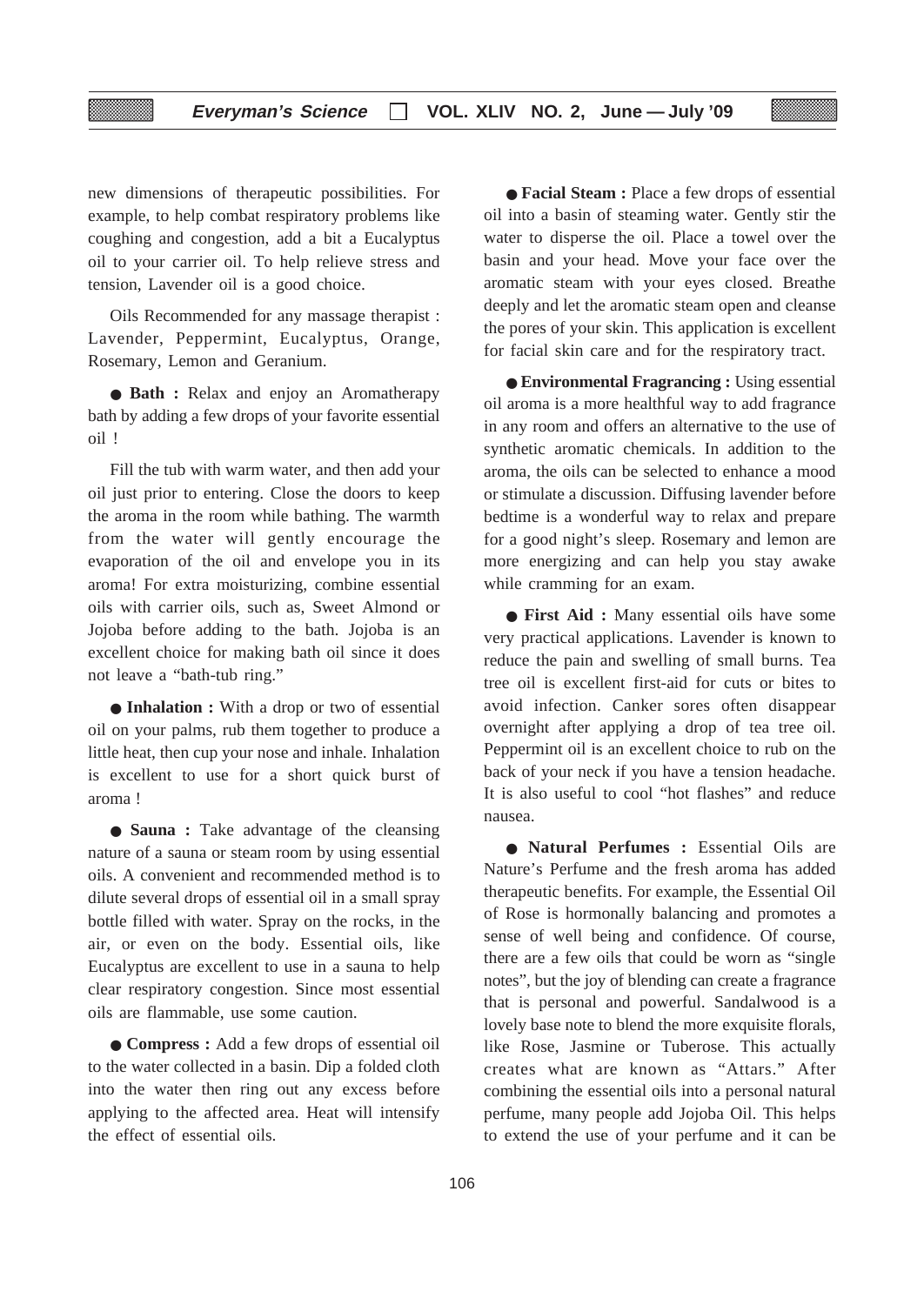applied directly to the skin without being too strong, or irritating. Jojoba is a good choice to use with natural perfumes because it will not go rancid like a vegetable oil carrier will do.

▒

● **Infant Massage :** Infants who are massaged seem to benefit greatly from a stronger immune system, faster development and the sense of love that is nurtured during the massages. It is recommended that only mild essential oils, such as lavender, in lower concentrations (1-2%) are used on babies.

● **Pregnancy :** In addition to the known abortifacients, most sources recommend to avoid essential oils that affect the hormonal system and are emmenogogues (promote menstruation). Peppermint oil has been found to be useful in alleviating the nausea of morning sickness. Its cooling action may be of comfort during the final weeks prior to delivery, especially during the summer months. Jasmine is suggested to help form the bond between mother and child after the birth. A daily massage on the belly with jojoba, sweet almond, grapeseed or rosa rubiginosa can help reduce stretch marks by keeping the moisture and elasticity of the skin.

# **COMMON RECIPES OF AROMATHERAPY**

These need mixing of various oils in a carrier oil.

**For Headaches :** Mix 5 parts Lavender with 3 parts Peppermint and 1 part Roman Chamomile.

**For Meditation :** mix 5 parts Sadalwood with 3 parts Frankincense and 2 parts Myrrh.

**Stress Relief :** Mix 3 parts Bergamot with 2 parts Lavender and 1 part Sandalwood.

**Pain Relief :** Mix 5 parts Camphor with 3 parts Cinnamon, 2 parts Black Pepper and 1 part Clove Bud.

**Mental Clarity :** Mix 5 parts Lemon with 3 parts Rosemary and 1 part Basil (optional)

**For Hair and Scalp :** Mix 3 parts Lavender with 2 parts Rosemary and 1 part lemon Jojoba.

**PMS Relief :** Mix 5 parts Geranium with 3 parts Clary Sage and 2 parts Ylang Ylang.

**Sensual Blend :** Mix 5 parts Jasmine with 3 parts Ylang Ylang and 1 part Clary Sage.

# **PRECAUTIONS FOR SAFE AROMATHE-RAPY**

- Essential oils are recommended to be diluted with carrier oil before using on the skin as they are concentrated and can be irritating to the skin in the concentrated form.
- Essential oils are not recommended for internal use.
- Avoid contact with the eyes. If any oil accidentally gets in the eyes, flush with milk rather than water. The fatty content of the milk will dilute the oil, whereas water will not.
- Avoid camphor, fennel, hyssop, rosemary and possibly other stimulating oils, such as black pepper, cinnamon, clove and nutmeg. Only jasmine has been found to be "the one oil to have consistent anticonvulsant properties."
- Avoid using eucalyptus and oils from the mint family during homeopathic treatment, as they are known to erase the homeopathic blueprint.
- Some essential oils can increase the skin's sensitivity to the sun, causing sunburn and irritation. Hence avoid using prior to exposure to the sun (e.g. Bergamot).
- Avoid essential oils that affect the hormonal system and are emmenogogues (promote menstruation) during pregnancy, e.g. pennyroyal and mugivort.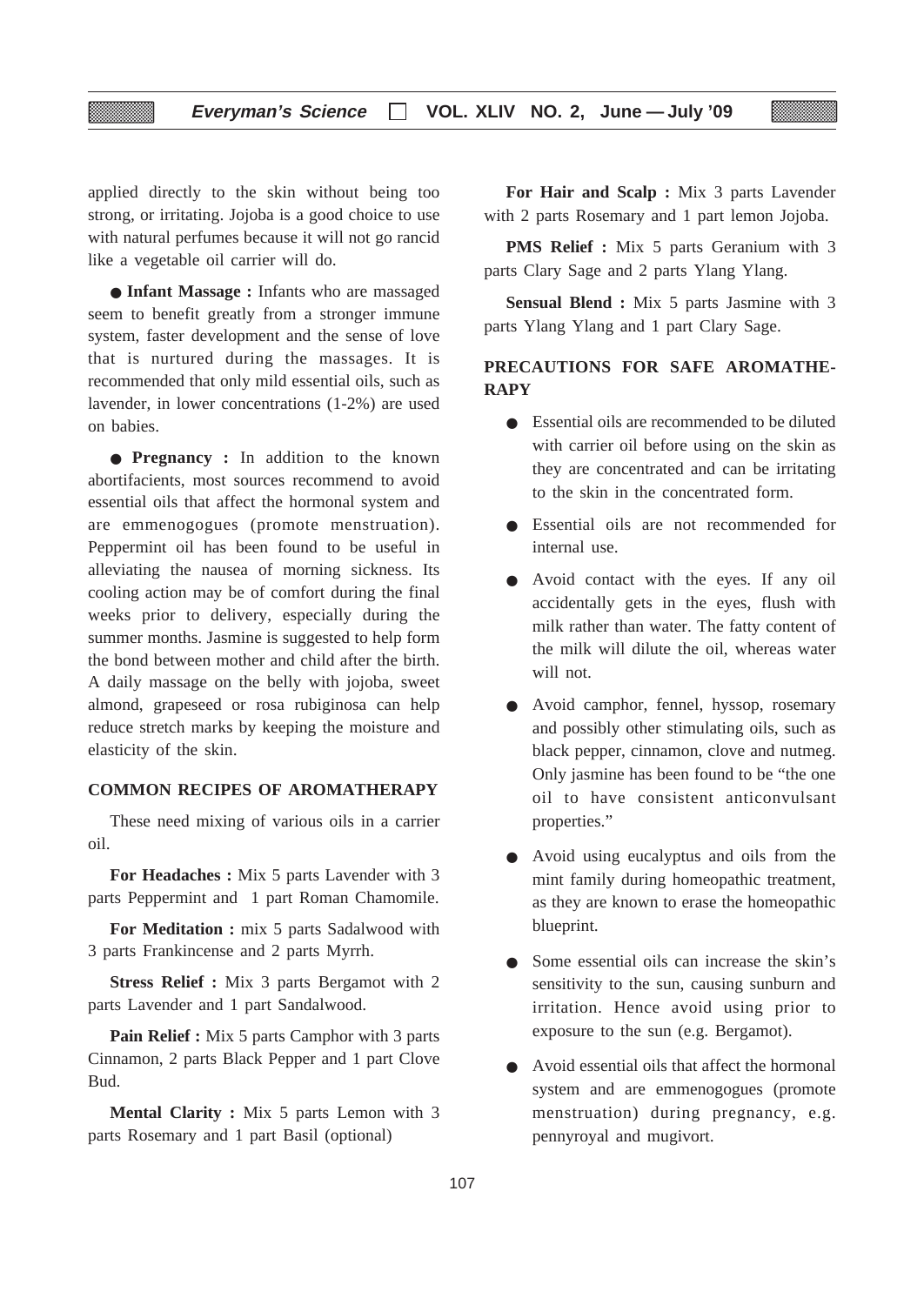# **CONCLUSION**

Aromatherapy involves the use of essential oils, all of which are derived from plants. Essential oils can be useful in primary healthcare, for treating minor ailments and disorders, for prophylactic use to prevent the spread of infection. They have proved their efficacy in significantly reducing stress and pain levels. It is interesting to note that both the inhalation of oils and different forms of massage with them produce beneficial effects. Moreover, they make the environment more pleasant. Hence, it is clear that the use of aromatherapy in a healthcare setting holds lot of promise and the need for the day is a scientific and passionate

approach to develop this form of therapy so as to become an inseparable part of our daily lives. No wonder Hippocrates said long ago that the way to health is to have an aromatic bath and scented massage everyday.

# **FURTHER READING**

- 1. www.holisticonline.com/Aromatherapy.
- 2. Patricia Davis, Aromatherapy–An A-Z, 1995, DANI Publishers.
- 3. Dunn, C ; *J. Advanced Nursing*, **21**, 1995, 34-40.

J KNOV Q7. Where was the first Blood Bank established ? Г Γ Γ Q8. Who established the first hospital ?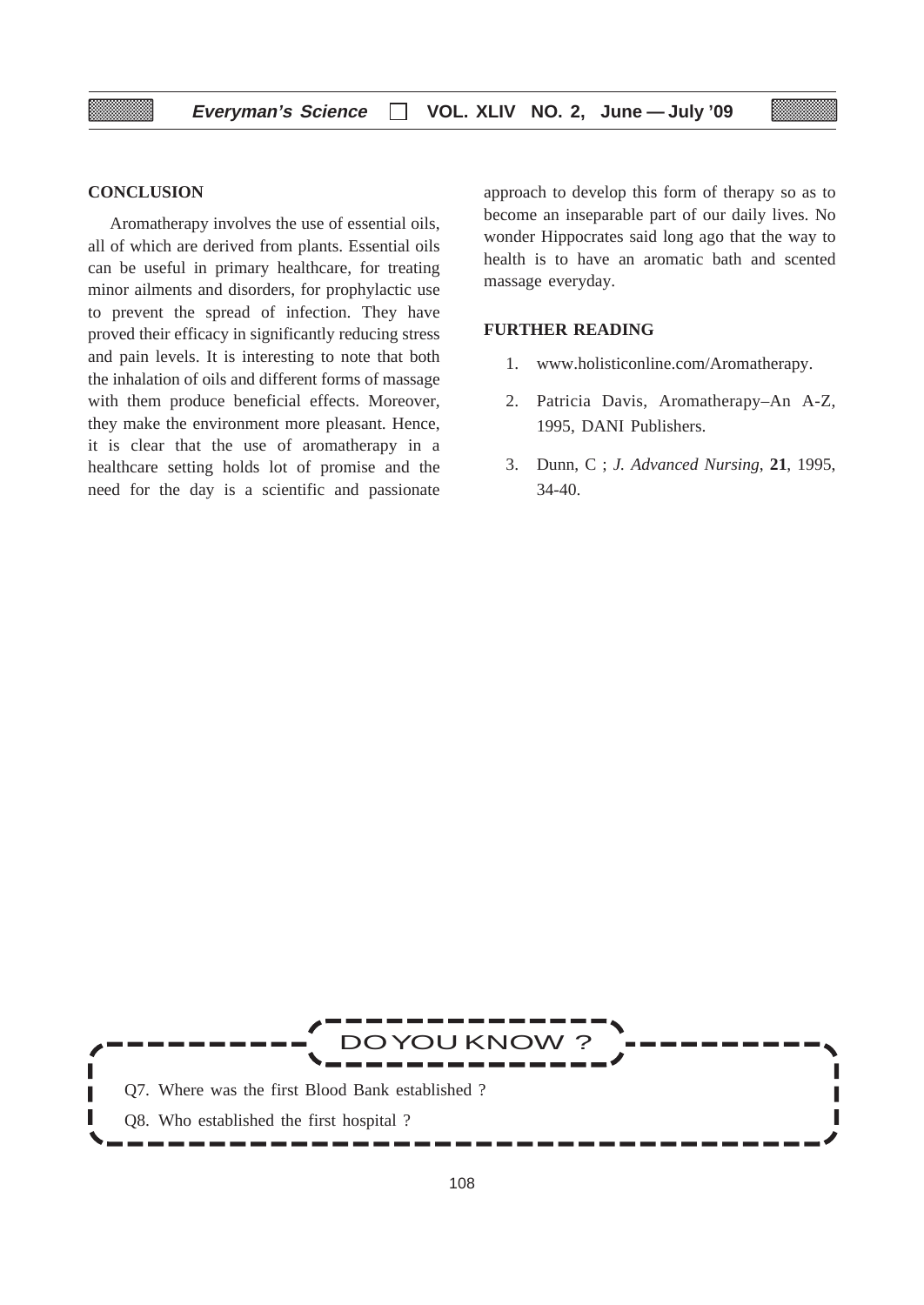# **THINKING ABOUT GETTING PREGNANT ? TAKE FOLIC ACID**

Nupur Nandi\*

**Folic acid, a water soluble single vitamin, can prevent many congenital abnormalities of upcoming babies, mainly neural tube defects and some other ailments like anaemia, abortions, pre-term labour if taken by the mother in pregnancy period. However, for getting better result, folic acid should be supplemented 2-3 months before actual conception occurs ; here is the role of building up public awareness regarding importance of folic acid intake by women.**

# **INTRODUCTION**

n 1930s, the English physician Dr. Lucy Wills, while working in the slums in Bombay, made a clinical observation i.e. deficiency of a hitherto unknown vitamin (later named as Folic acid/Folate) causes anaemia in young pregnant mill workers.

Later in 1964, another obstetrician Bryan Hibbard felt that folate had a role in early embronic development.

In 1980, Richard Smithells was first to show a role for this vitamin in the prevention of Neural Tube Defects (NTDs).

Folic acid is a synthetic form of water soluble vitamin. The natural reduced form is food folate found in meat, legumes, but is very susceptible to oxidative destruction during the harvesting, storage and cooking of food. Bio-availability of the synthetic form is significantly more than food folate.

Folic acid is now considered as an important factor in reducing chances of NTDs, Megaloblastic anaemia of pregnancy and some other complications like spontaneous abortion, Intra Uterine Growth Retardation (IUGR) of baby, if supplemented mainly in periconceptional (2-3 months prepregnant upto first 12 weeks of pregnancy) period.

# **FUNCTIONS OF FOLIC ACID / FOLATE**

Folic acid is essential for the production of Methionine, which is a co-factor in RNA and DNA synthesis and is required for methylation of proteins, lipids and myelin. Folic acid is essential for growth, differentiation and repair, hence it is essential for featal development during pregnancy.

Folate deficiency or impairment in genetic folate metabolism is proposed mechanism that cause congenital birth defects like NTDs, cleft lip, cleft palate, cardiac defects.

Effect of folate deficiency in pregnancy also results in anaemia, spontaneous abortion, IUGR, preterm labour.

# **NEURAL TUBE DEFECTS (NTDS)**

The neural plate folds in the brain and spinal cord region fuse in the midline by days 26 to 28 of embryonic life. Neural tube defects likely result from failure of closure in one or more sites. NTDs are second most common congenital birth defect.

World wide incidence of NTDs 1.4 to 2 per 1000 live births. Recurrency risk after one affected

<sup>\*</sup> Dept. of Obstetrics & Gynaecology, K.P.C. Medical College & Hospital, Jadavpur, Kolkata-700032, West Bengal, E-mail : nupurnanadi@yahoo.co.in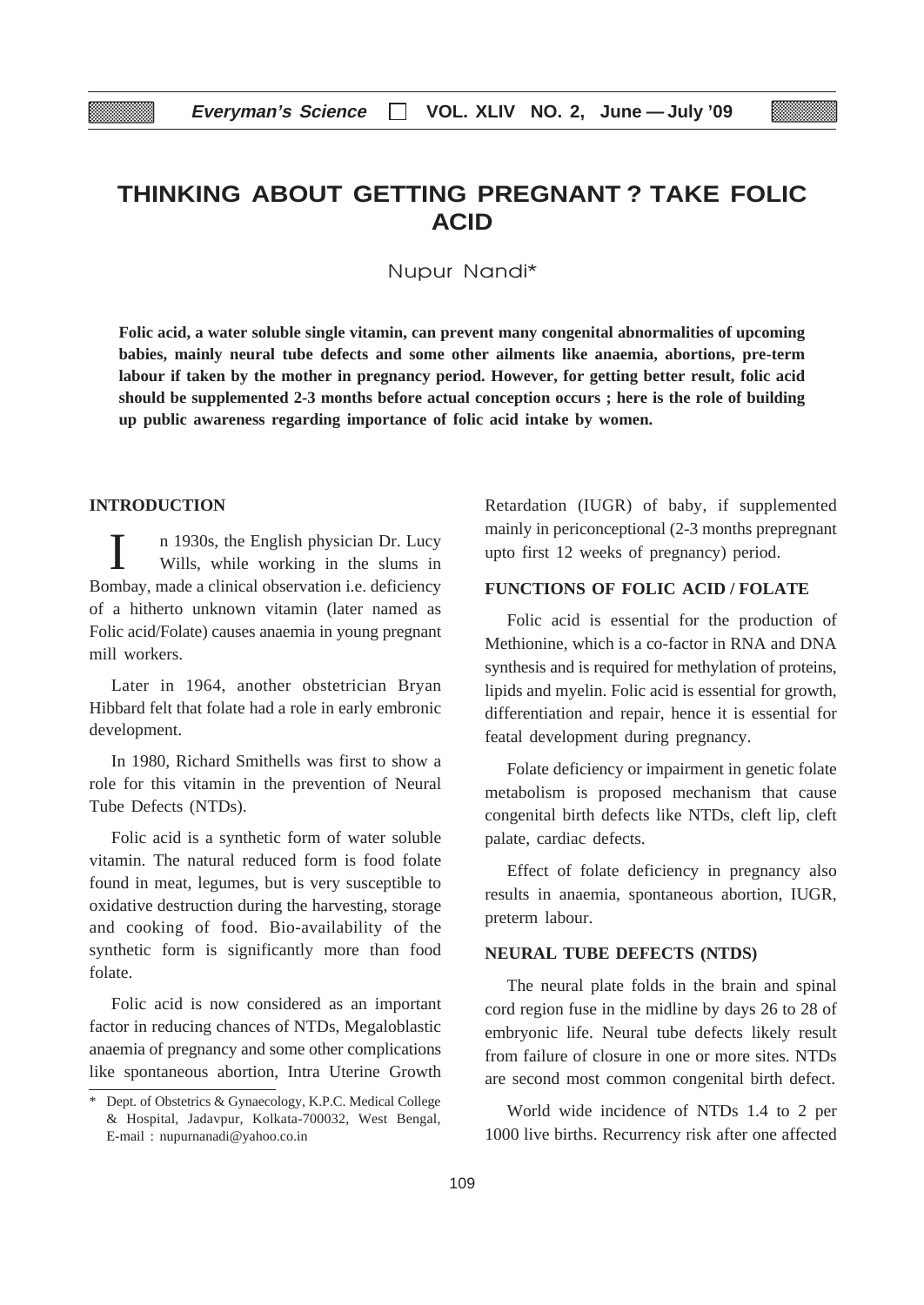child is 30—40 per 1000 live births and after two affected child is 100 per thousand live births.

NTDs are classical example of multifactorial inheritance-a genetic factor, folate deficiency, teratogen exposure.

# **TYPES OF NTDs**

(a) *Anencephaly*—is the most severe defect in which the forebrain meninges, vault of skull and scalp fail to form. It is lethal, resulting in stillbirth or early neonatal demise (fig-1)



**Fig-1 : Child with Anencephaly**

(b) *Encephalocele*—a protrusion of brain tissue, cerebrospinal fluid (CSF) and meninges through a defect in skull.

(c) *Meningomyelocele*—here spinal cord, nerve roots, meninges, CSF herniates through gap in vertebral body.

(d) *Meningocele*—here only meninges with CSF protrude through gap in vertebral body.

All types of NTDs create long term problem in the children that require management by a multidisciplinary team and is a huge economic burden to the parent and society.

*Diagnosis***—**of NTDs can be done by prenatal screening using maternal serum AFP estimation and USG, if performed between 15-20 weeks of gestation with 95% accuracy.

No in-utero treatment is available for NTDs and option of termination of pregnancy is unacceptable for some parents.

# **FOLIC ACID SUPPLEMENTATION**

Folic acid supplementation in the periconceptional period, i.e., 2 to 3 months preconception to first 12 weeks of pregnancy, is effective in primary prevention of NTDs.

The UK Medical Research Council (1991) set up a multicentric trial of folic acid in preventing the occurrence and recurrence of NTDs with an outstanding success and they concluded that folic acid taken periconceptionally could prevent majority of NTDs.

In 2004, Wald estimated that Folic acid supplementation (5 mg/day) preconception and continuing till 12 weeks after getting pregnancy reduce the risk of NTDs by 85%. In the women with previous baby affected by NTDs periconceptional use of folic acid decreases the recurrence by 70%. However, the bigger problem to prevent occurrence of NTDs is that about 50% of all pregnancies are unplanned even in developed countries.

These findings led the Centres for Disease Control (1992) and the American College of Obstetricians and Gynaecologists (1996) to recommend that women of all child bearing age (15-45 years) consume at least 0.4 mg of folic acid daily and who had previously affected baby of NTD should consume 4 mg/day of folic acid periconceptionally. Perhaps most disappointing is that even amongst women who knows that periconceptional folic acid can prevent majority of NTDs, compliance is poor since the concept of taking a tablet daily is not accepted when they are feeling completely healthy.

# **FOLIC ACID FORTIFICATION**

Fortification should aim to produce a daily dietary folic acid intake between 0.5 and 1 mg based on the usual dietary practice of women of childbearing age. In Canada, folic acid is fortified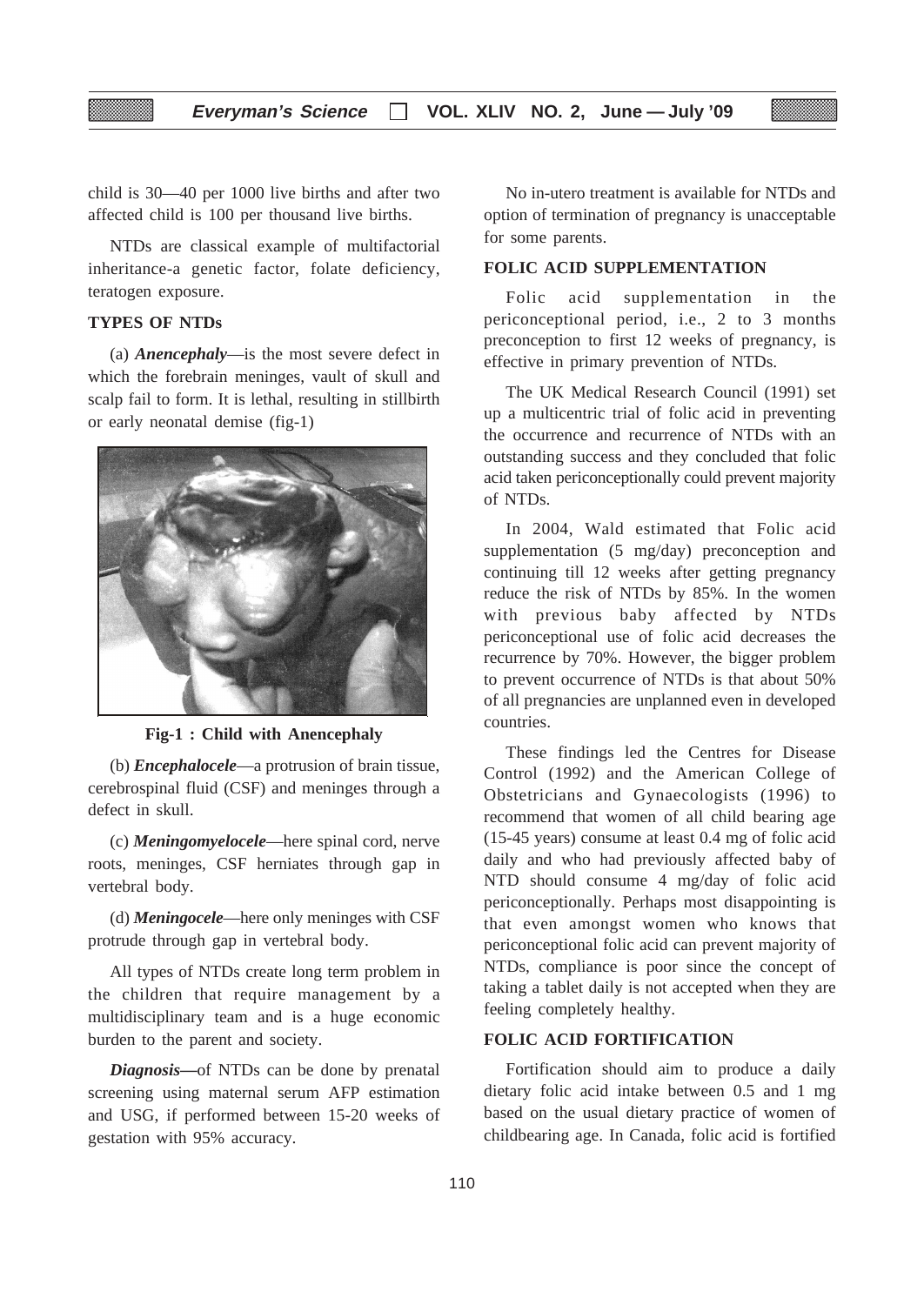with flour and in UK bread is used to fortify folic acid. Fortification of Food with Folic acid is safe even when taken chronically to a dose as high as 10 mg/day.

▒

# **PREVENTION OF MEGALOBLASTIC ANAEMIA**

Before prophylaxis with folic acid was introduced on a widespread basis in pregnancy, overt anaemia was 1 in every 200 pregnancies in UK and could be as high as 25% of all pregnancies in developing countries. A deficient folate supply may result in impaired red cell formation causing megaloblastic anaemia. Folic acid requirement is increased during pregnancy for red cell growth and division. Prophylactic therapy is given to prevent megaloblastic anaemia in a dose of 400-500 µg/ day (0.4–0.5 mg) and should be continued specially in 2nd and 3rd trimesters of pregnancy.

# **PREVENTABLE AREAS IN PREGNANCY**

To reduce the occurrence of other birth defects like cleft lip, cleft palate and congenital heart, folic acid supplementation is advised 400-500 µg/day periconceptionally. For probable prevention of spontaneous abortion dose in same. To prevent IUGR and pre-term labour, folic acid supplementation is advised at a dose of 400-500 µg/day in 2nd and 3rd trimester of pregnancy.

# **ADDITIONAL RECOMMENDATION**

Folic acid is given in higher dose in (a) Multifetal pregnancy (twins, triplets and so on), (b) Mothers wih existing haemolytic anaemia like sickle cell disease. Folic acid along with vitamin  $B_{12}$  is recommended for pernicious anaemia, (c) Alcoholic mother and (d) Mother getting antiepileptic drugs (where Folic Acid is metabolized rapidly)

# **CONCLUSION**

Abundance of scientific data based on clinical trials available to the public have reinforced the observation that risk of delivering a child with NTDs significantly decreases with ingestion of periconceptional folic acid. Folic acid is essential

also to prevent megaloblastic anaemia of pregnancy, reducing chances of spontaneous abortion and IUGR. In September, 1992, the US Public Health Service made a strong recommendation that all women of childbearing age in US, who are capable of becoming pregnant, should consume 0.4 mg of folic acid per day. Relevant bodies in Canada also recommend this.

Recommendation from the UK Department of Health is that all women, who are planning a pregnancy, should be advised to take 0.4 mg (400 µg) folic acid as a daily medicinal or food supplementation from when they begin trying to conceive until the 12th week of pregnancy. Also, women who are having an offspring with NTD should be advised to take  $5 \text{ mg } (5000 \text{ µg})$  folic acid per day. Finally, even prescribing folic acid should be free of charge.

Hence public awareness "to plan before you conceive and to take folic acid if you plan a pregnancy", should be built up in India also. Fortification of cereals with folic acid requires initiative by Government sector which is promising.

# **REFERENCE**

- 1. Recent Advances in Obstetrics and Gynaecology, John Bonner 20th no, 1-20, 1998.
- 2. Periconceptional use of folic acid for reduction of the risk of neural tube defects by Canadian Paediatric Socity//ENGLISH / statements / Dt / dt 95-01.htm.
- 3. MI Van Allen et. al., *Can Med. Assoc. J.*, **149,** 9, 239-43, 1993.
- 4. Neural tube defects in the Neonatal Period by Richard G Ellenbogen//emedicine. medscape.com / article / 979902 – overview.
- 5. Medical Research Council Vitamin Study Research Group. Prevention of neural tube defects : results of the Medical Research Council Vitamin Study. *Lancet* **; 338** (8760), 131-7, 1991.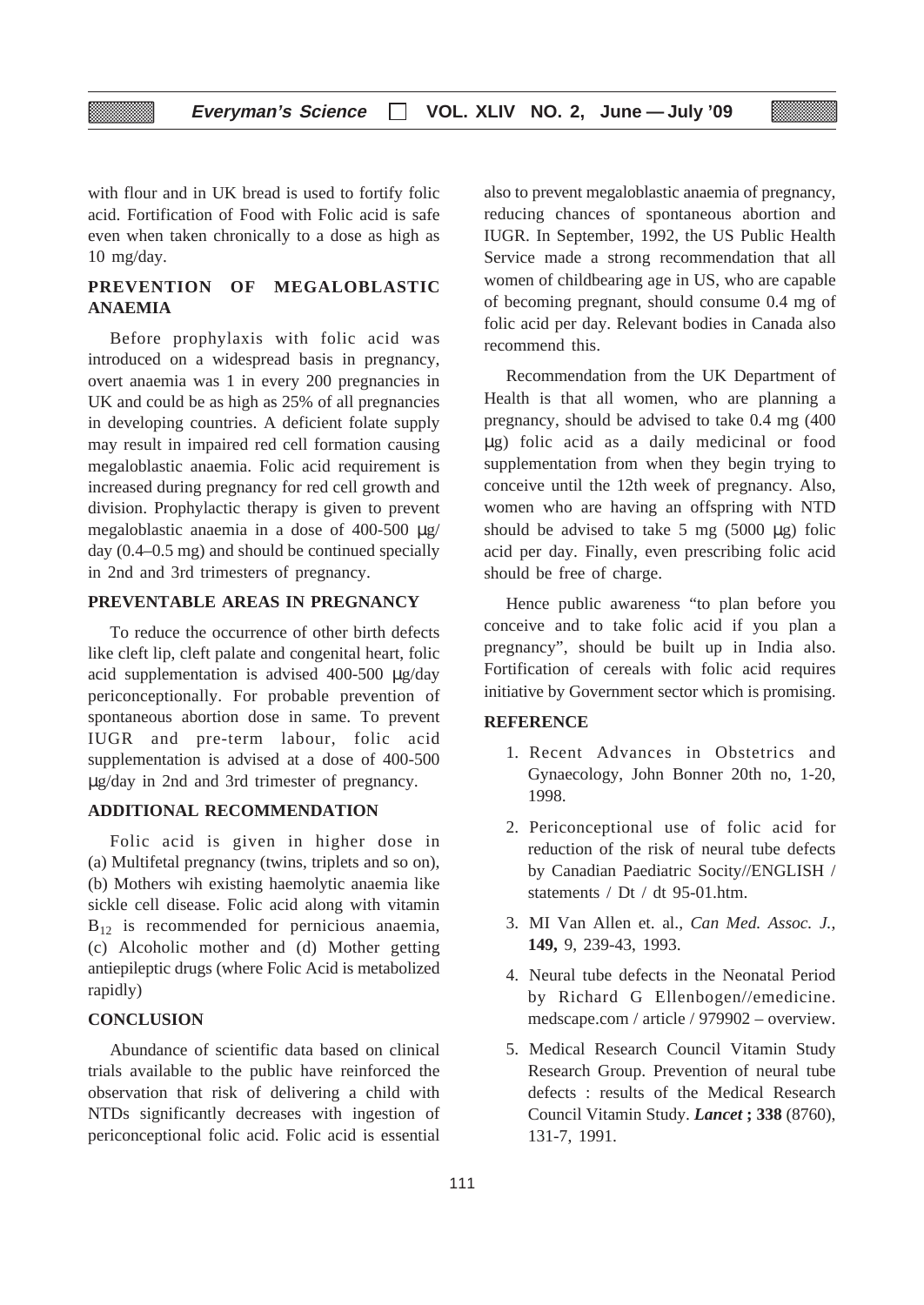# **A GEOGRAPHICAL STUDY ON DRINKING WATER MANAGEMENT IN SHIMLA MUNICIPAL AREA, HIMACHAL**

Sisir Chatterjee\*

**This study concerns municipal water management system in Shimla. Shimla city has a unique geo-environmental character which is not only shaped by compact territorial interaction with various physical constraints but also people's intervention framed Shimla as a strategic sensitive area. Drinking water is the most sensitive issue for survival of a living habitat. The Summer Capital of British India is now facing a severe problem on drinking water management system. Their suffering is not only related with distribution system but also concerning sources of water under physical and anthropogenic compulsions. The study has immense prospect on applied geography and obviously for the benefit of common people.**

# **INTRODUCTION**

 $\bigwedge$  Il too often, water is treated as an infinite free good. Yet even where supplies are sufficient or plentiful, they are increasingly at risk from pollution and rising demand... Fierce national competition over water resource has prompted fears that water issues contain the seeds of violent conflict."

# **—Former UN Secretary-General Kofi Annan**

The amount of water present on earth is estimated at about 1.39 billion cubic kilometer, of which only about 2.5% is fresh water. The overwhelming part i.e. 97.5% is sea or brackish water unsuitable for human use. The greatest part of the fresh water, 87.5% is contained in ice caps or glaciers, in atmosphere, on ground or deep inside the earth.

Safe water supply has risen towards the top of the international development community's agenda. According to a recent United Nations assessment, a global water crisis is being caused because the capacity of the hydrological cycle to supply water is being outstripped by the volume of human demands, pollution of water resources and poor managment. The crisis is apparent from the global to the local scale, not least in third world cities. Although the spatial concentration of large numbers of people, created by rapid urbanization in the second half of the 20th century, has produced a potential for distributional efficiencies not enjoyed by dispersed rural population. Urban water management has often failed to adequately supply large numbers of poorer residents. The estimated number of people without access to water of assured quality in developing world cities rose to 280 million in 1994. About half of those more fortunate urban residents 'with access' were obtaining their water up to 200 m away from home through public standposts and handpumps and dug wells, at varying

Dept. of Geography, Raidighi College, South 24 Parganas, West Bengal.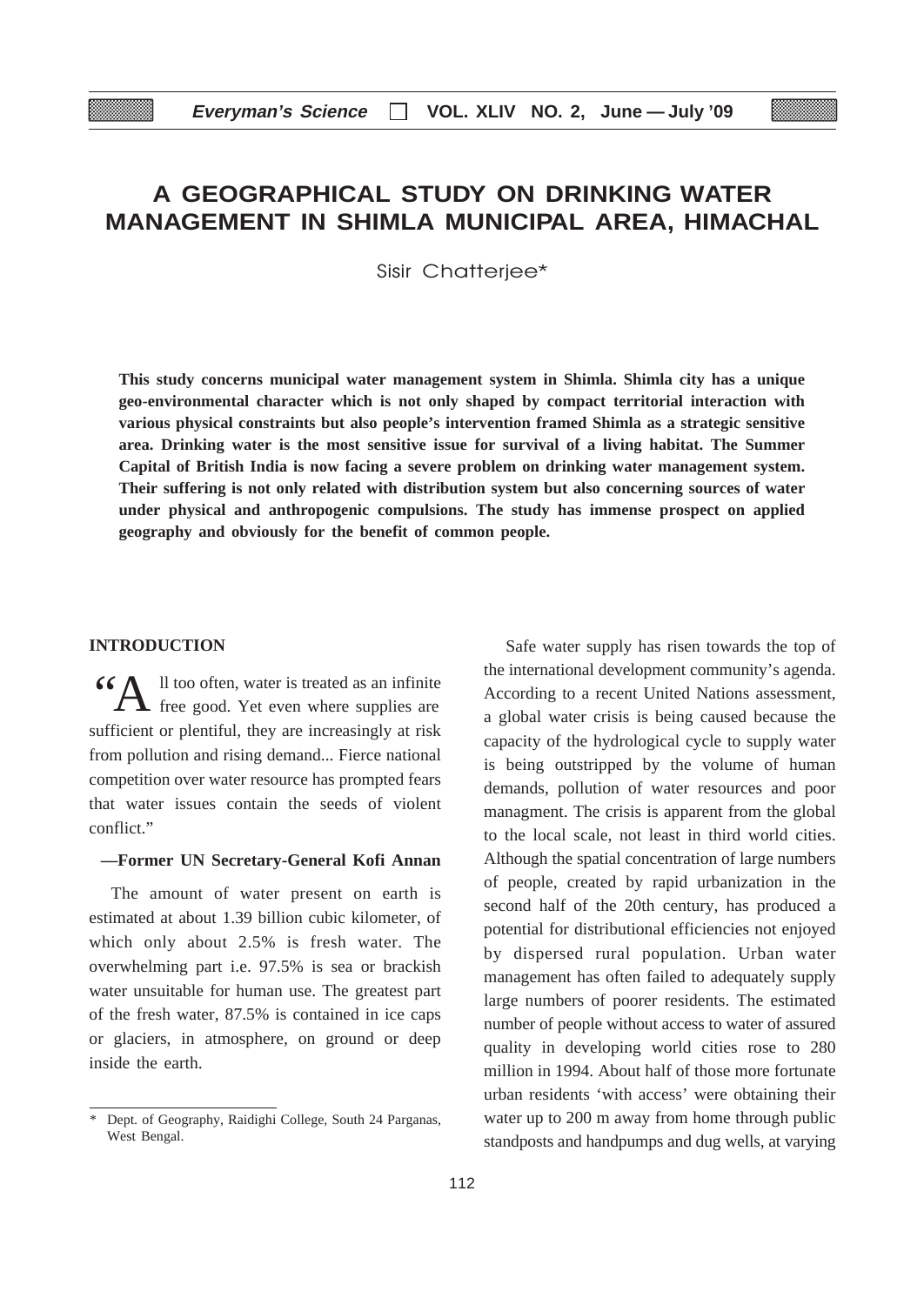costs of money and time for fetching and carrying. Even where supply quantity is reasonable, inadequate maintenance creates waste and contamination through leak-extensions, which are unserviced or receive the drugs of the formal municipal network. People have to make their own informal arrangements using untreated surface water and shallow tube wells, which often prove unsatisfactory because of pollution of domestic, industrial and other unban waste. Urban water governance is in fact highly fragmented.

# **DRINKING WATER MANAGEMENT IN SHIMLA**

This study aims to show how municipal water management in Shimla, Himachal Pradesh, India little changed since the previous time and with an emphasis on supply-side operation. It is ill equipped to deal with long-standing problems of supply inefficiency and distribution inequity. It points to the new model of utility governance in cities of the developing countries with its emphasis on demandside management, as the potential for effective treatment of these problems.

Shimla City has a unique geo-environmental character which is not only shaped by compact territorial interaction with various physical constraints but also people's intervention framed Shimla as a strategic sensitive area. The suffering for 'Drinking Water' is not only related with distribution system which has immense prospect on applied geography, but also for the benefit of common people.

# **METHODOLOGY AND FIELD STUDY**

The methodology followed in the present research can be divided into three phases. Pre-field method consists of collection of secondary data from reports and government publications. Field includes sample surveys in different wards of Shimla City. In the Post-field method, data so far

collected are processed, tabulated and analysed quantitatively and qualitatively. This is followed by interpretation and strategy formulation.

The study area is divided into 25 wards, which are under residential, commercial, industrial or agricultural uses. Survey of the surface water resource was undertaken through an oral questionnaire. For this purpose many senior local person among the group of public service and municipal community were approached and inteviewed. Discussion were also held with senior functionaries of the local associations. Shimla Municipal Authority (Nagar Nigam) supplies details of their water service and records of past and present distribution scenario.

#### **POPULATION SCENARIO OF THE CITY**

Shimla and adjoining areas are inhabited by numerous hill people and tribes who lead simple lives in the lap of nature. Shimla has an own history of migrating people from adjoining plains Hariyana and Punjab, mostly after independence of India in 1947. The people of the hills differ from those of adjoining plains linguistically, culturally and economically and they could not develop their potential personalities and standards of living. The "hilly" Himachalis are essentially peace loving and hard-working simple people. But in Shimla, the migrating people dominate the maximum share of resource and control administration and decisionmaking bodies. Their difference of perception on environment is now a big problem in this region, whether it is an issue of Hotel construction on unstable slope or proper distribution and storage of safe drinking water of common poeple.

Shimla, the 'Mountain City of India' is also one of the largest resorts. It has many large scale constructions since 1851. The linear pattern town lies in an elongated manner from Rashtrapati Niwas on Observatory hill to Jakhu hill. The main road runs all through. Strung along this central belt are main offices, bazars and residences. The central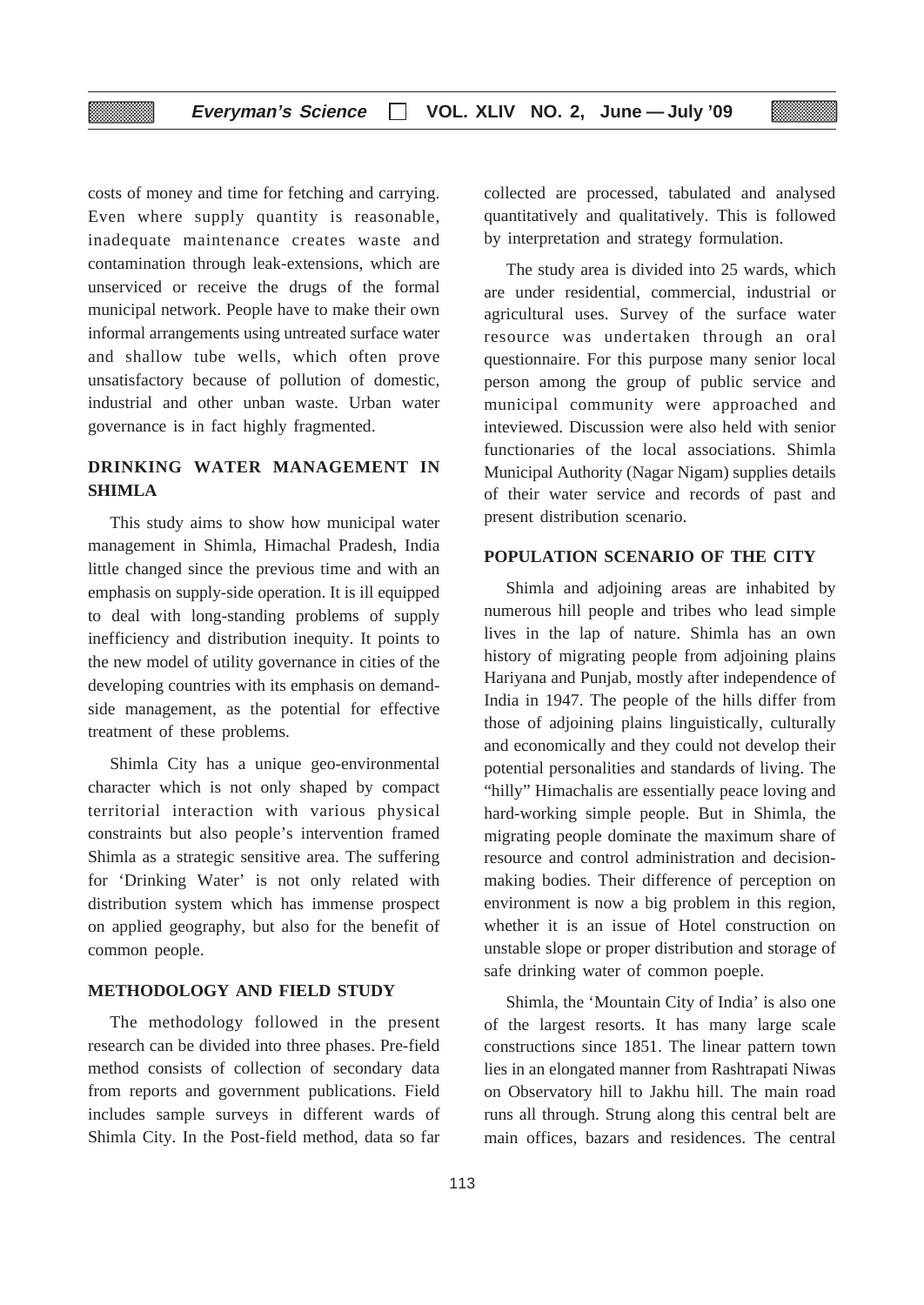point lies between Town Hall and Christ Church. The market below, known as *Lakkar Bazar*, is a low narrow congested zone. About 3 km below the ridge, the heart of Shimla, lies annandale, a pretty ground. The reservoir for drinking water for the city is located under catchment area 13 km away. The electric supply is obtained from primarily Chabba power station. Shimla has no large scale major industry, but it is an important commercial centre of Himachal Pradesh.

The land use pattern in Shimla indicates the population composition and concentration pattern of the city. The land use pattern at the time of arrival of the settlers and the present land use pattern in the area are massively different. Survey of India 1921 map shows that 10-12% of the present municipal area were under residential and other construction coverage and rest of the area was under green, covering various slopes of Shimla region.

After 80 years. it is seen, from the Aerial Photo of Remote Sensing Agency of India and Survey of India guide map, that nearly 45 to 50% of the total muncipal area are under residential and commercial use, where as 25 to 30% is under natural area including massive deforestation alongwith greenaries and lastly, rest of the area, 15 to 20% is now under semi-public and public use (or under ongoing constructions). The vacant plots in Shimla, which are indicative of the element of speculation found in such commercial or refugee colonies, where the cost of the land keeps on increasing. Some rich people buy vacant plots and see them from getting higher returns on their investments in future, particularly in New Shimla area.

In 1991, the population of Shimla Town was 112707 covering 52.6 sq. Km. and now the population crosses 1,50,000 after 2005.

Although water is supplied by Shimla Nagar Nigam, many households use other natural sources or are dependent upon high price bucket water for drinking purposes. Homemakers have to wait in long queues to get water or to move a long distance waiting great part of day time.

The mass water crisis creates some unhealthy and unhygenic environment among the lower middle class and lower class residential. Not only health crisis but also many water bourne diseases, including pollution due to lack of cleanliness, affect the living of Shimla poeple throughout the year.

# **WATER RESOURCES IN INDIA : THE REGIONAL CRISIS**

India's economy even in the 21st Centrury will be largely agriculture based. Therefore, the total demand for water is going to increase manifold. The water demand problem is highly uneven both in time and space. The monsoon rain (from middle of June to middle of August mainly) is the main source of ground water almost in the entire country. The distribution of rainfall however, greatly varies. The maximum average rainfall in Western Ghat and North-Eastern India is as high as 250 cm where as, it is less than 30 cm in the desert region of Western Rajasthan state in North-West India.

The groundwater potential essentially depends on rainfall distribution and hydro-geological characteristics of the aquifers. The ground water resource potential statewise in northern region is outlined in Table 1. The entire alluvial tract of Indo-Gangetic basin is the region where ground water has been extensively used for irrigation. However. approximately two-third area of the country is covered with crystalline and basaltic types of hard rocks. The avaliablity of ground water potential in these areas is limited. The search for potential zones of ground water in these types of formations and the management of ground water is a challenging job.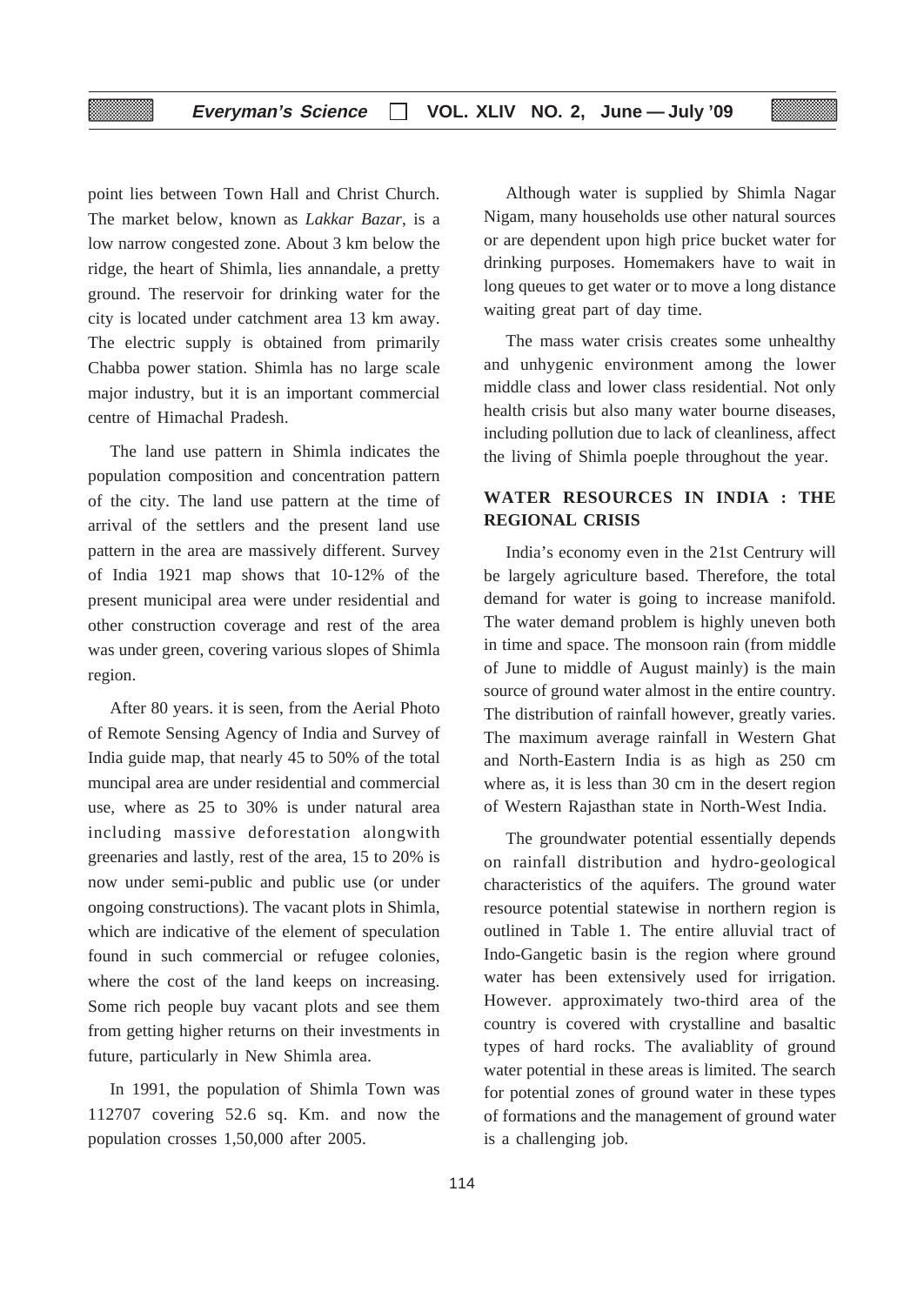| State/             | Total      | Provision             | Available      | Net Draft | <b>Balance</b> | Level of    | Utilizable  |
|--------------------|------------|-----------------------|----------------|-----------|----------------|-------------|-------------|
| Union              | replenish- | for                   | ground         | (1993)    | ground         | ground      | irrigation  |
| <b>Territories</b> | able       | domestic              | water          | (MCM/Yr)  | water          | water       | potential   |
|                    | ground     | industrial            | resource       |           | resources      | development | for land    |
|                    | water      | $&$ other             | for Irrigation |           | for            | (% )        | development |
|                    | Resouce    | uses                  | in net terms   |           | future use     |             | (Mha)       |
|                    |            | $(MCM/Yr)$ $(MCM/Yr)$ | (MCM/Yr)       |           | (MCM/Yr)       |             |             |
| Haryana            | 8527.51    | 1279.13               | 7248.38        | 6079.69   | 1168.69        | 83.88       | 1.46170     |
| Himachal           | 365.81     | 73.16                 | 292.65         | 52.80     | 239.85         | 18.04       | 0.06850     |
| Pradesh            |            |                       |                |           |                |             |             |
| Jammu              | 4425.84    | 663.88                | 3761.96        | 50.02     | 3711.94        | 1.33        | 0.70795     |
| Kashmir            |            |                       |                |           |                |             |             |
| Uttar              | 83820.85   | 12573.13              | 71247.72       | 26835.28  | 44412.44       | 37.66       | 16.79896    |
| Pradesh            |            |                       |                |           |                |             |             |
| Punjab             | 18654.90   | 1865.50               | 16789.5        | 15757.7   | 1031.8         | 93.85       | 2.91715     |

**TABLE : 1 GROUNDWATER RESOURCE OF INDIA : NORTHERN REGION**

*Source* : Central Ground Water Board, 1996

India's considerable development in ground water source since Independence in 1947 has allayed the looming water crisis arising from booming water demand and limited surface supplies, but at the cost of a widespread lowering of freshwater aquifers by up to 3 m per annum. Related changes in the natural environment are now in need of urgent attention. Aquifers have been contaminated, directly and indirectly, in three main ways.

Some Indian states have been notoriously ineffective in their water management. The National Ministry of Environment and Forests is well aware of the nexus of problems surrounding water supply and demand and, in the light of environmental and financial constructions, now acknowledges impracticality of further widespread tapping of new sources. The area stretching from Kashmir to Himachal is one of the most complicated geological regions of the Himalayas. The region falls into four broad stratigraphical zones : (1) Outer or Sub-Himalayan zone (2) Lower Himalayan zone (3) Higher-Himalayan zone and (4) Tibetan Himalayan zone.

Shimla is within the Lower Himalayan zone. The oldest and most characteristic rocks of the Shimla krol belt are the Shimla slates. These rocks are of dark unaltered states and micaceous sandstones. Metamorphosed rocks are overthrust on the Shimla slates.

Actually, underground water storage capacity of any place totally depends on porosity of rocks (by which the area is composed) and permeability which is actually a slope controlled indicator of underground water storage. According to the geological expert and the primary observations, the geological scenario of this area is not favourable for underground water storage and movement.

# **HISTORICAL BACKGROUND OF SHIMLA**

Shimla is a symphony of regal splendour with an occidental passion from her old glorious past. Shimla was founded by British in 1819. Shimla, once and obscure Sanitarium created at the close of the Gurkha Wars after 1815, was the full blown 'Summer Capital' of British India from 1864 (it was the 'crown' of one of the most powerful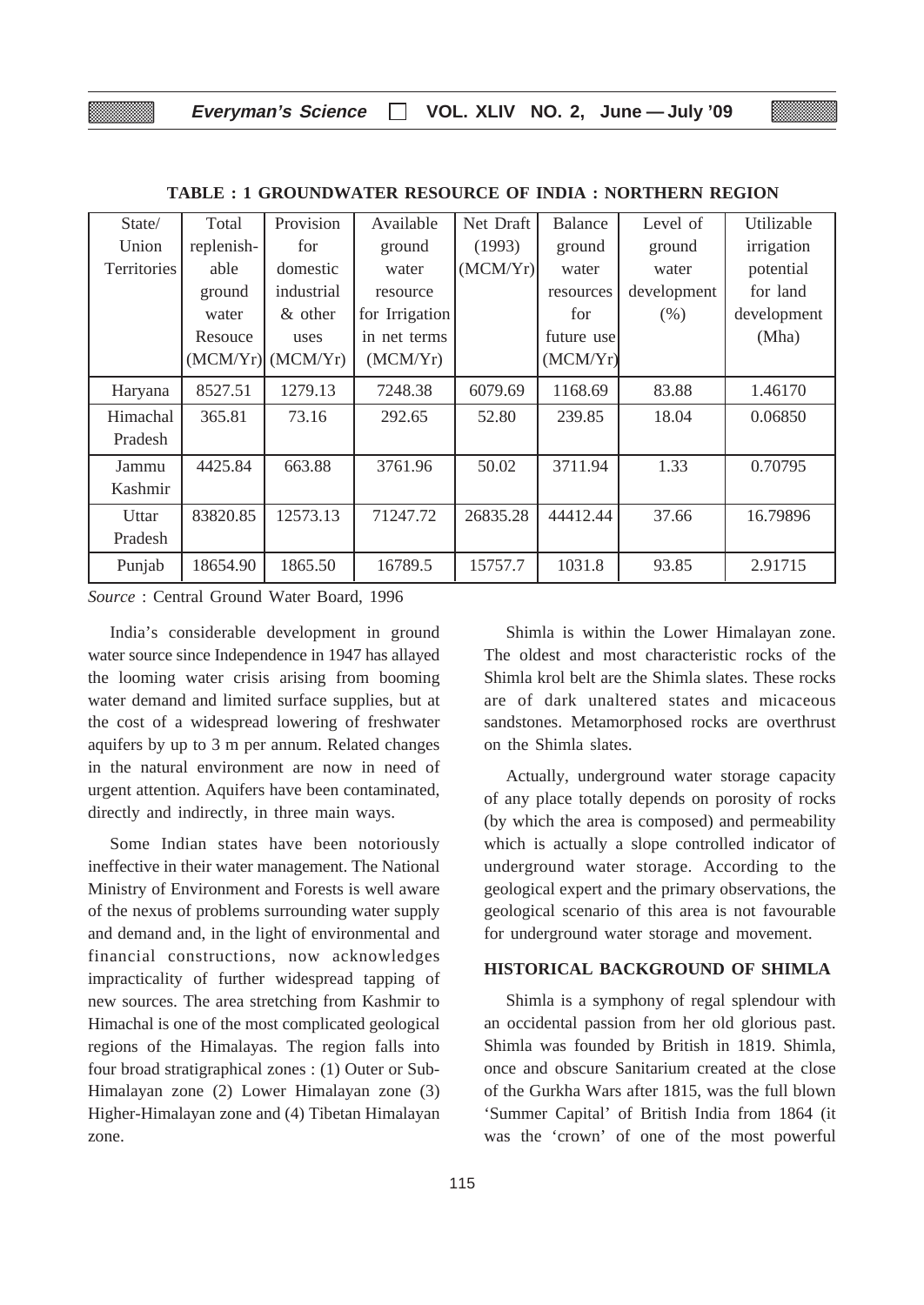Government in the world, the Imperial Government of India. Viceroys and Governors and little tingods held the strings of an empire that stretched from Burma in the East to Afganistan in the West). Some called it 'the Workshop of Empire'.

After Independence of India, Shimla shifted from Punjab to Himachal Pradesh as the political and administrative distribution was made on the basis of language. From 25th January, 1971 Shimla became the capital of Himachal Pradesh which was decleared 'full state' from Union territory at that time.

It is believed that Shimla derives its name from 'Shyamla' another name of Goddess Kali where temple was found in a thickly wooded spot on the Jakhoo hill side in the early 19th century when the area was under the rule of Nepal.

No doubt that from the beginning, Shimla people enjoyed the urban atmosphere and good civic amenities due to its own royal services. From 1851, Municipal government was introduced here. In 1881, it had population of 13,258 only and it touched 52,00,000 in 1991.

# **CLIMATIC SCENARIO OF THE REGION**

In the Himachal region, there is much diversification in climate due to variation in elevation(450 to 6,500 m) and aspect. In general, the climate of this area is distinguished from the Punjab plains by a shorter and less severe hot weather, a somewhat higher perspiration and colder and more prolonged winter. The two main climatic characterisitics of the region are the seasonal rhythm of weather and the vertical zoning. The climatic conditions vary from hot and sub-humid tropical in the southern low tracts to temperate, cold alpine and glacial in the northern and eastern high mountains.

Generally, the region experiences below normal monthly maximum temperatures. The highest monthly maximum temperatures are experienced in June after which the temperatures continue to fall and the lowest monthly minimum temperatures are experienced in January. Above 20°C mean marks a hot month. Mandi has as many as 7 hot months while Shimla has none. Normal monthly minimum temperatures are as low as 1.9°C in January at Shimla and 6.5°C at Dharamsala. Similarly, the normal monthly maximum temperatures in June are 15.6°C at Shimla and 22.8°C at Dharamsala. The annual range of temperature at Shimla is 14.4°C and the Dharamsala 17.0°C, while at Mandi it is 18.0°C.

However, the rainfall increases from the plains to the hills according to relief and aspect. About 70% of the annual rainfall is obtained during July to September ; about 20% from October to March and 10% from Apirl to June. During winter and spring, westerly depressions bring cloudy weather and light rain and often cause heavy snowfall in the higher regions. These wet spells may be followed by cold waves. The frequency of these depressions is about two in Novermber, four to five during December to April and again about two in May. Pre-monsoon showers occur in June and postmonsoon showers continue till the first week of October, but the total amount of both is low.

There is a close relation between rainfall and water resources of Shimla. Actually, surface water is the only choice in the particular region. Shimla City is dependent on four snowmelt and rainfed river water and one natural spring water for drinking water supply. According to the Shimla Meteorological Station Office–26% to 50% avg. rainfall indicates drought and more than 51% rainfall deficit indicates acute drought. Considering the rainfall of last five years in Shimla region, minor or moderate drought hit twice. Snowfall in Shimla is also not normal and regular. First three months of a year are prime time of snowfall in Shimla. Sometimes it is negligible and yet some other times it is before the normal time. So, water supply in four rivers is quite disturbed by these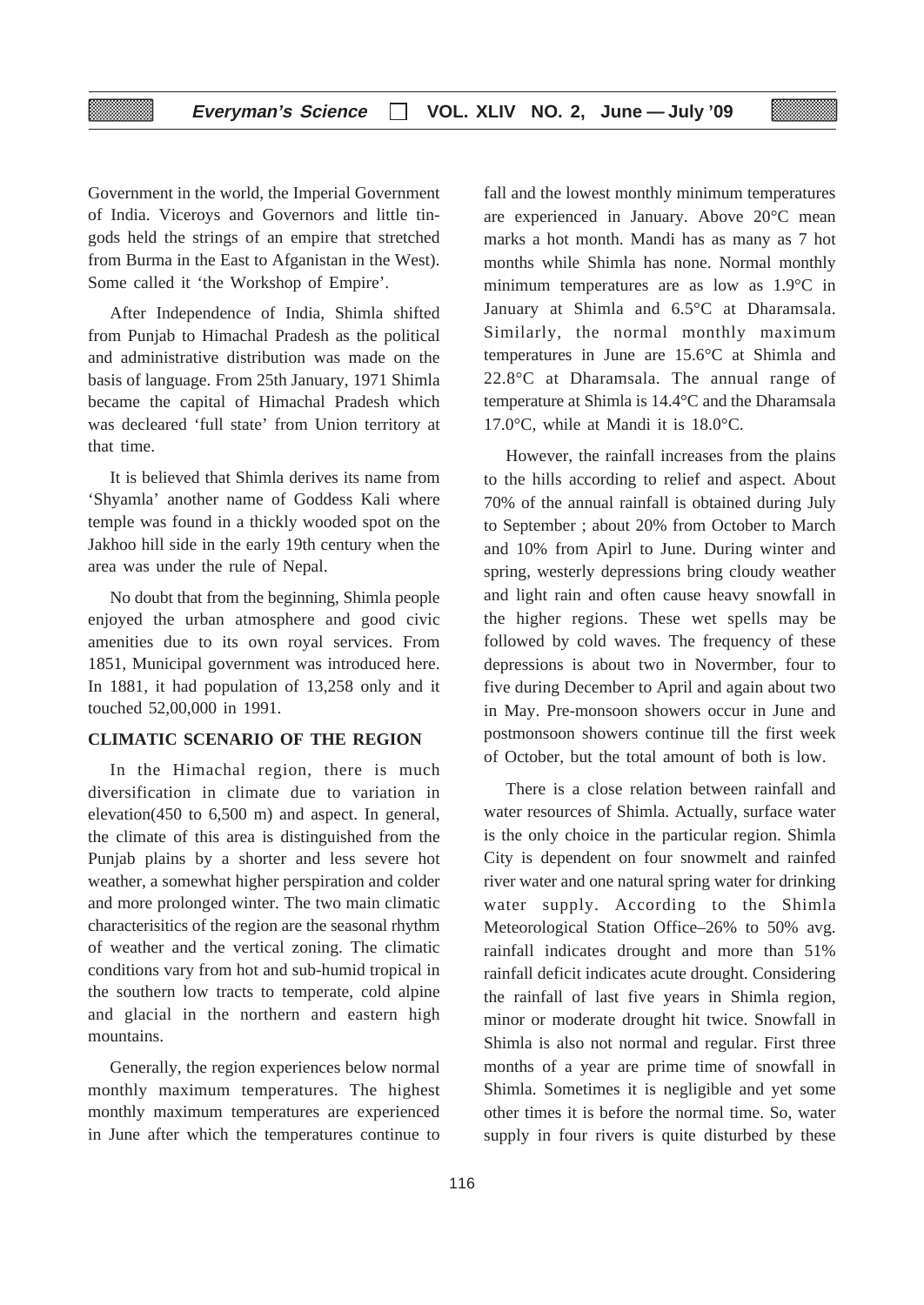minor changes in climatic conditions of lower Himachal. (Table-2)

|      | January | February | March |
|------|---------|----------|-------|
| 2003 | 10.2    | 5.10     |       |
| 2004 | 96.9    |          |       |
| 2005 | 94.3    | 82.0     |       |
| 2006 | 73.3    | 6.6      | 0.6   |

**TABLE 2 : RAINFALL (MM) IN SHIMLA**

*Source : Indian Meterological Department Shimla.*

# PHYSIOGRAPHY AND SCULPTURING OF THE **CITY**

Himachal Pradesh is almost wholly mountainous with altitude ranging from 350 mt to 6975 mt above the mean sea level. It has a deeply dissected topography, complex geological structure and a rich temperate flora in the subtropical latitudes. Physiographically, as the state is divided into Five Zones, Shimla is within the humid subtemperate zone. Shimla is placed in btween Dhauladhar (in north) and Shiwalik ranges in north west Himalayas. The town of Shimla is spread over 'the Ridge' measuring about 12 km on the off shoots of central crescent shaped ridge where the suburbs are located.

The 19th century history and Municipal records stated that the first permanent residence of Capt. Kennedy in 1922 was on Mall Road (it is Central area of present Shimla town). In 1890, there were 30 houses at Shimla. The first house was totally made of wood and that time only wood was the most common material for housebuilding. Interestingly, all these were found in the widest area of Shimla Ridge . With the march of time as administrative influence of Shimla grew with the plan of Hindustan–Tibet road, and as most developing European colony, the town got new dimensions. Particularly in 1881, the population in February was 13,258 and number of occupied houses in summer was 1141, only after the introduction of Municipal System in 1851 and shifting of India's Summer Capital in 1864. No doubt the interruptions in topography and the locational interest were the two contrasting factors at the beginning. The rich European and Indian (very few) houses were made to follow the cottage type under Tudor.

Georgian or Gothic style was built with very good wood. As the drinking water was suplied from natural sources like nearby streams, the houses and offices were developed in core area of the city. Building stones like Slate, Quartzite, Gneisses and inferior quality Limestone were used for the buildings. As the ground water potential is very low and width of ridge is not favourable throughout Shimla, the population growth and distribution with settlement expansions are less variable and very slow. Due to physiographic interruption the economic prospect was never like any other urban area of plains of India.

After 1966, Shimla district merged into Himachal Pradesh from Punjab and became capital of Himachal Pradesh. After that Shimla conurbation developed in the eastern part—Sanjauli and in south-east (another wing of the Shimla Ridge)— Chhota Shimla and New Shimla. No doubt that the attraction of scenic beauty, administrative compulsion and tourism economy shape the resent Shimla Town within this obscure physiography.

# **WATER CRISIS : MANAGEMENT POLICY AND GOVERNANCE**

A more comprehensive understanding of developing nation's urban water supply encompassing social as well as natural and built environments, has been strongly encouraged by the focus on environmental governance and related issues by welfare governments and various agencies including UN. Shimla is not an exception. The area has never enjoyed ground water resource because of physical compulsion. Total water consumption is rising in Shimla, but given the city's population growth rate and pressure of tourism developments,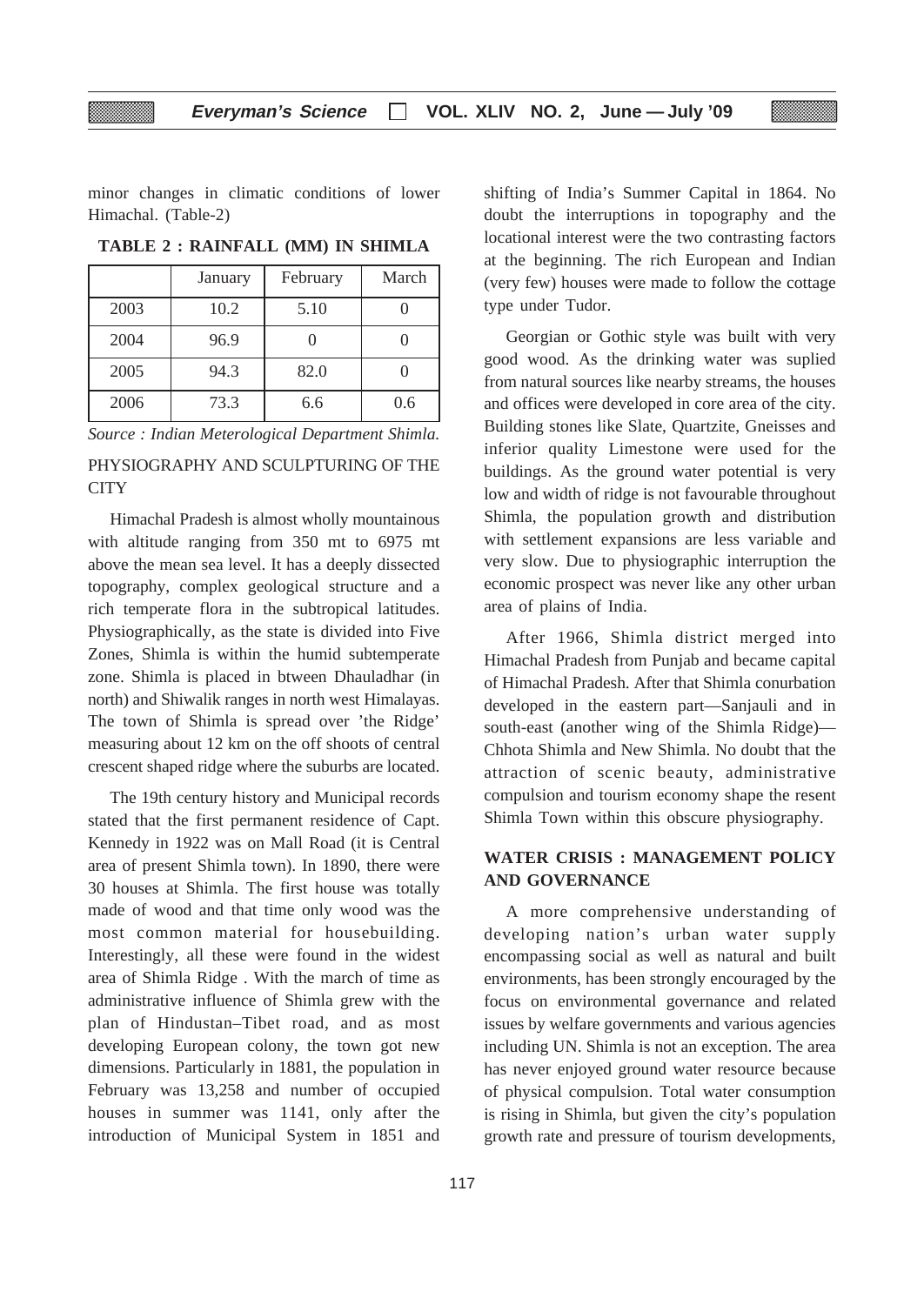the rise is not so rapid as that in most cities of a comparable size within India. But due to its mountain position, Shimla has an uniqueness in urban character. Indeed, the consumption needs of Shimla residents could be met from the city's existing water supply if there be no leakage from pipelines, or from bib-cocks that do not fit properly, water-metre failure, taps that are parmanently left on, and other forms of wastage.

As in most Indian cities and towns, a multitude of linkages between water supply inefficiency and distributional inequality are apparent. There are some VIP blocks—Himachal Pradesh University, The Maill High Court area, the Secretariate area and Chhota Shimla—which are always favoured by Nagar Nigam authority. The pipeline network including water-metre service with limited reach leaves thousands of residents, mainly towards the periphery, without supply. They depend on alternative sources that are unlikely to have been treated effectively. Many of the unserviced population pay far more for insufficient informal alternatives than do their fortunate counterparts within the supply zones, who are heavily, subsidised by the state indirectly. Water is recontaminated through pipeline leakage and consumers towards the edge of supply zones, in particular, tend to suffer not only reduced volumes and more interruptions in the supply but also greater contamination in the little formal supply they receive.

# **THE SITUATION AT PRESENT IS AS FOLLOWS :**

- Shimla Nagar Nigam supplies water not only within muncipial area but also some added areas (called SADA) of New Shimla, Dhalli, Tutu covering a total of 2.44 lakh people.
- Demand of drinking water varies month to month ; it is seasonal because from April to September demand is highest due to peak tourist flow.

The municipal authority calculates the water demand as per 100 litre per capita per dayand considering the scale nearly 30 million lietrs per day is the average demand to address the necessity of more then 2 lakh people.

The most interesting features of Shimla M. C. water services is that the authority reconstructed the demand figure according to the necessity of newly added areas and their possible supply maintaining a separation in urban area and rural added areas standardizing the average demand (per family) within municipal area. In peak tourist season, urban area has a demand of about 250 litre per capita per day where many urban periphery and rural added areas have served by mostly negligible to 25-30 litre water per capita per day.

Now when one looks into the possible solutions of this problem and analyses the programme taken by Himachal Government and Shimla M. C., a greater emphasis is necessary on integrated demandside management which is now the key to dealing effectively with Shimla's water supply problems, be it effeciency, equity on environmental compulsions. The damagingly high level of wastage can be reduced not only by pipeline rehabilitation but also by repairs at taps and by turning off taps after use so as to avoid water running away unused. The most effective inducement to avoiding wastage at the tap, however, will almost certainly prove to be household water pricing. Shimla M. C. authority had started "water pricing" since March, 2001. Thus, a direct connection between the prices paid by consumers for their utilities and the quality of Shimla's environmental infrastructure is at last beginning to be made explicit.

For the time being, the difficulty for municipal and community managers is in identifying the nature and extent of ill-distribution at a particular area or some un-served pockets and communicating desirable use of that water to potential users. In the absence of a realistic alternative source, compulsory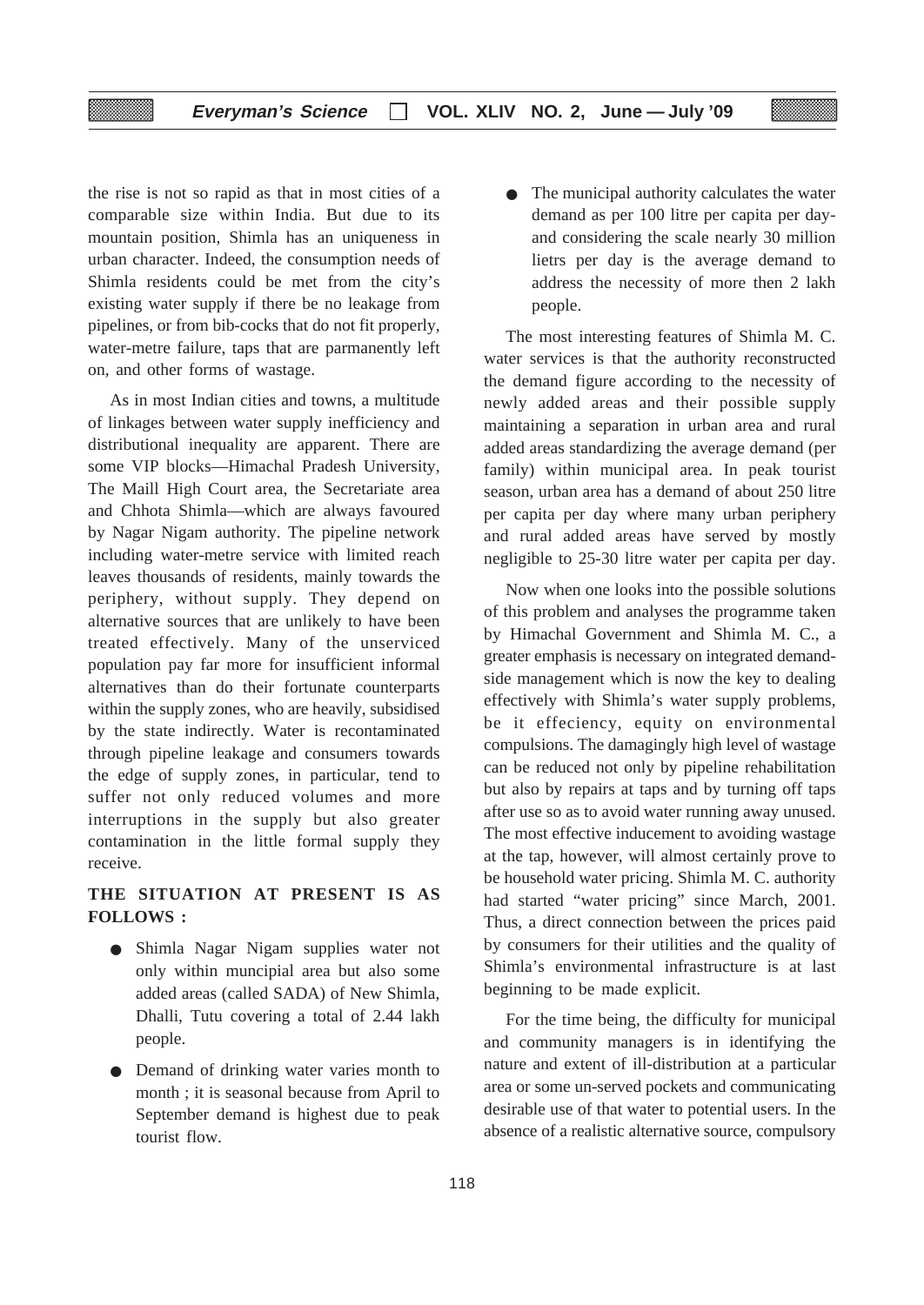'Rain Water Harvesting' for all permanent residential and commercial constructions is the most important and effective decision on behalf of Shimla Nagar Nigam. Private tankers are allowed for Hotels. Shimla M. C. strictly monitors roof top harvesting and floors which must be adequate to store 20 times (rain) water than by any other means. Municipality is also ready to be strict on security issues, particularly on construction and miantenance of water reservoirs. There are some environmental alertness about road sinking in reservoir area within Shimla M. C. Today, these alternatives seem to have been more effective for communities.

▒

Today there are 13 municipal tap calls or public water distribution points without water meter and pricing. On an average, these points serve nearly 30 thousand litre water within Municipal area. But after 2001-02, there are no new installation of public taps.

There are some major complaints against Hotel owners and Guest Houses for tapping and illegal pipeline within municipal water service network. But, after introduction of water-metre, that problem is mostly solved and most of the Hotel owners use private water service system which is very costly. Tourists in the eight month's season pay for the high cost of water.

The small natural and man-made surface water sources found in many parts of the area will continue to be used as a source of water for large number of poorer residents, until better alternatives are available and accessible. Presently, Shimla M. C. authority is dependent on two on-going projects of lrrigation and Public Health department. Firstly, a project on river Giri which can supply more than 20 mld water within September, 2007 and secondly another project on Gumma river down stream which will supply 4.5 mld drinking water within middle of 2007. According to Shimla Nagar Nigam the completion of these two projects and constructions of other two revoirs will rightly address the present deficiency of drinking water supply in and around Shimla M. C. These are the very obvious and important areas for the development of local processing, involvement and management using relatively expensive technology. Many NGO's have also been involved in concerning community groups in use of water resource conservation and water-budgeting, petiting the courts, writing in local newspapers against the politically motivated water distribution, wastage and other initiatives.

# **CONCLUSION**

Rapid population growth and commercialization are the leding culprits to justify urban water supply inadequacy including the recent worsening situation in Shimla. The crisis in Shimla's water supply at the beginning of the 21st century encompasses mutually reinforcing problems of efficiency, equity and the environment. The snowfall tragedy is a clear reminder of how dynamic natural environments, like the edge of the lower Himalaya, should not be taken for granted, especially when massive demands are made on them by way of physical resource extraction. A range of problems relating to drinking water distribution less tragic than the Hotel (including Guest House mushrooming) calamity but demanding managers' attention nonetheless, shows the need for vigilance in monitoring and interpreting changes in the natural environment. Effective urban water management needs to combine understanding of the natural environment's functioning, potential and vulnerability with a more inclusive appreciation of people's needs–those excluded from formal supply as well as those presently serviced.

Shimla needs an integrated water supply policy designed to improve the degraded environment while at the same time improving efficiency and reducing inequity. Water supply should also be integrated with related environmental infrastructure needs, such as sanitation and waste disposal considering the slope stability and conditions of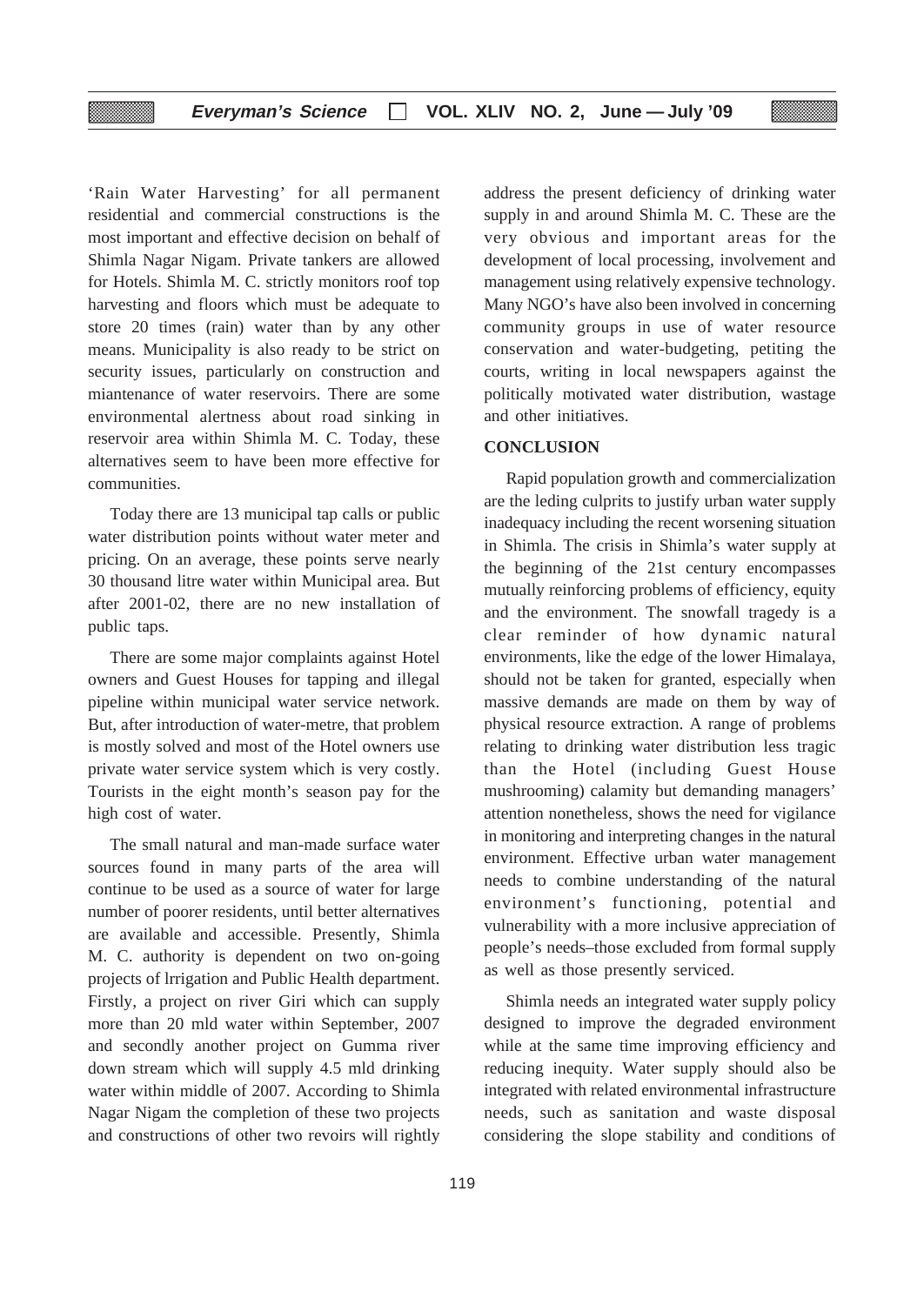soil. The municipal water supply authority now acknowledges the distributional and environmental problems but are ill equipped to deal with them effectively. Their central strategy remains the traditional response of a major increase in supply to the town, but this seems unlikely to significantly improve supply to marginal areas (Baluagunge, Summar Hill, Dhilli, Bharari, Juti Kandi) and it is being done in ways that exacerbate the existing environmental situation. A greater role for community organizations in local utility management, in participation with the municipal authorities and NGOs is needed to achieve these priorities effectively. The government of Himachal Pradesh's unwillingness to devolve management powers to urban communities is understandable in the light of the likely political (as well as physical) difficulties, especially given the bureaucratic government style characterisitic of India. Greater emphasis on demand-side management is feasible in a top-down governance structure, but far more likely to be effective within a participatory framework. Water-pricing in Shimla is a good decision but politically motivated illdistribution system disturbs the entire structure.

To tackle problems of water supply efficiency and equity, demand-side approaches to utility management in developing world cities-towns have been advocated recently in some quarters. It is perhaps too early to assess their impacts and effectiveness. Although demand managment is not a major element in Shimla's water supply strategy, we expect evidence of a range of social and environmental benefits to become apparent in other Indian cities where it is emphasized. The strongest impetus to its adoption might well come, however, from the demands of urban resident whose basic needs continue to be inadequately met. So, Shimla is living for tourism and a huge influx of population (seasonally) is very common here. Finally,the most crucial function in this respect for municipality and community organizations, private companies and even government, is a widespread raising of consciousness of the right to basic needs like safe drinking water.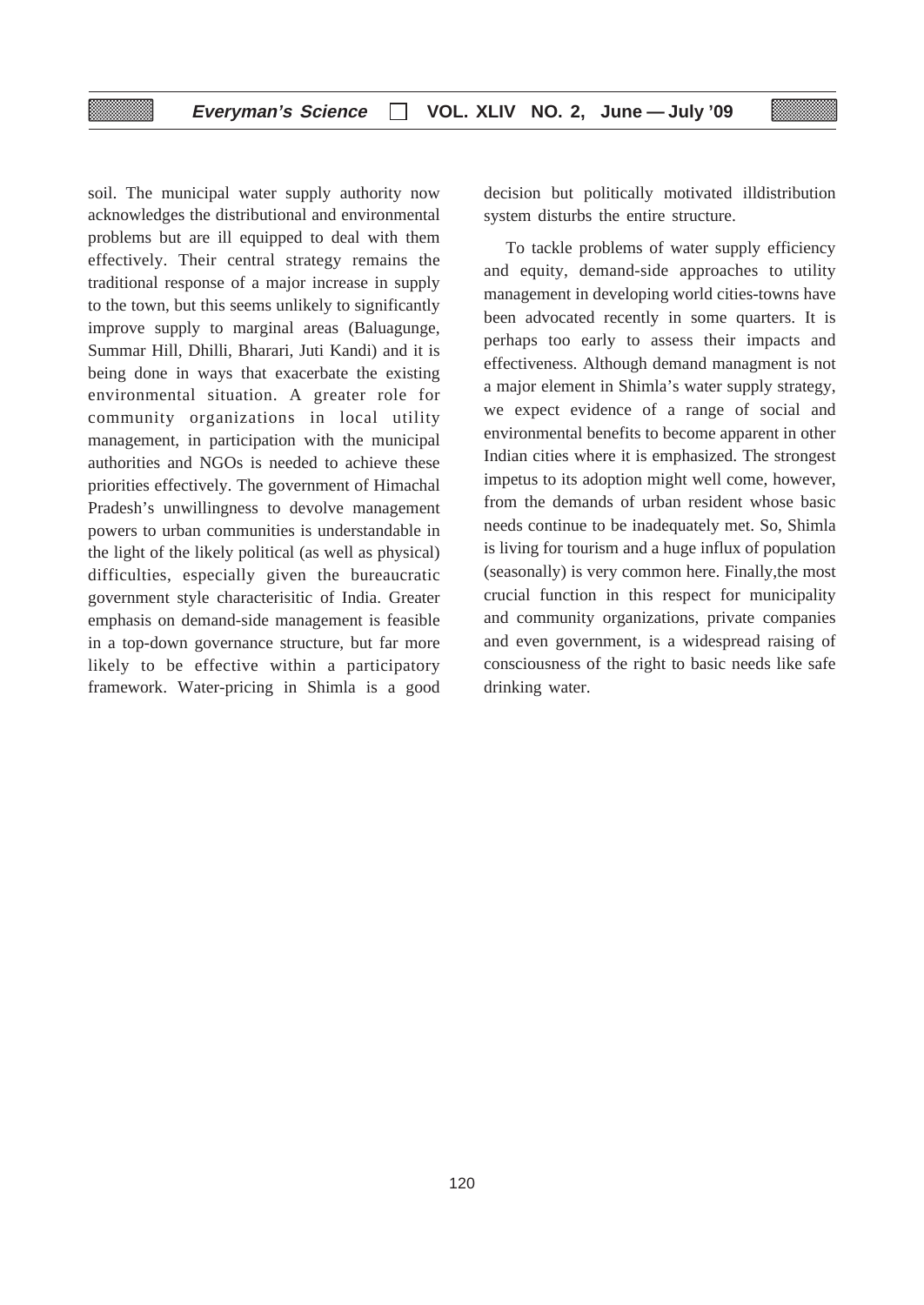# **SHORT COMMUNICATION**

# **PEOPLE NEED TO BE INVOLVED IN THE PROTECTION OF WATER AROUND THEM**

Jayanta Bandyopadhyay\*

report of the UNDP on India's water starts with the observation that "ever since independence, poor Indians have been promised free safe household water". In terms of number of billionaires, India's place is near the top in the world. With more than 225 million people having no access to safe drinking water after 62 years of Independence, India is also at the top in another world ranking according to some reports. **A**

Provision of safe drinking water to all should be a non-negotiable priority for the Indian state to protect the citizens' right to life. It is a real shame that though the domestic water needs are the smallest of all water requirements in terms of quantity, the satisfaction of this crucial need of all people will be celebrated as a virtual human right, in World Water Day events, international seminars and political statements.

The arrival of RCC technology and human ability to pump groundwater made it possible for us to intervene in the surface and ground-water on a very large scale. Storage and transfer of very large volumes of water from lakes, rivers and aquifers have been as much a backbone for the industrial societies as the fossil fuels. The rapid financial gains made from the use of such huge volumes of water made water a fuel for economic growth and led to widespread competition for and conflicts over it. Thus was born in the public mind the economic entity called 'water resource'.

Domestic supplies now have to compete with other demands on this resource. Recent economic history is also an account of growing human interferences in the lakes, rivers and aquifers of the world.

For India, out of the total annual precipitation of about 4000 billion cubic meters (BCM), the officially assessed annual availability of water is about 1120 BCM. This provides for an annual per capita availability of less than 1000 CuM, an amount that borders on a state of scarcity, according to international perceptions. With this annual amount, domestic needs, water for food production, industrial activities and cultural requirements are to be met. In doing so, water engineers in India have exhausted many rivers and aquifers, leaving little water for dilution of pollution or to satisfy all the needs of environmental flows for the aquatic ecosystems.

In the climatic condition of India dominated by acute spatial and temporal inequities in precipitation, the national averages do not bring out the stark realities of smaller regions with water extremes. The rainfall distribution over India is highly uneven over space and time.

Then we have the great tragedy of the groundwater commons ! Ownership of groundwater being treated as private, totally unsustainable extraction of water, for both irrigation and industry, has deprived large areas of Peninsular India of water from easily accessible aquifers. The tranditional knowledge base with which water governance is practiced in India finds it easier to

<sup>\*</sup> Jayanta Bandyopadhyay, Professor, Centre for Development and Environment Policy, IIM, Calcutta.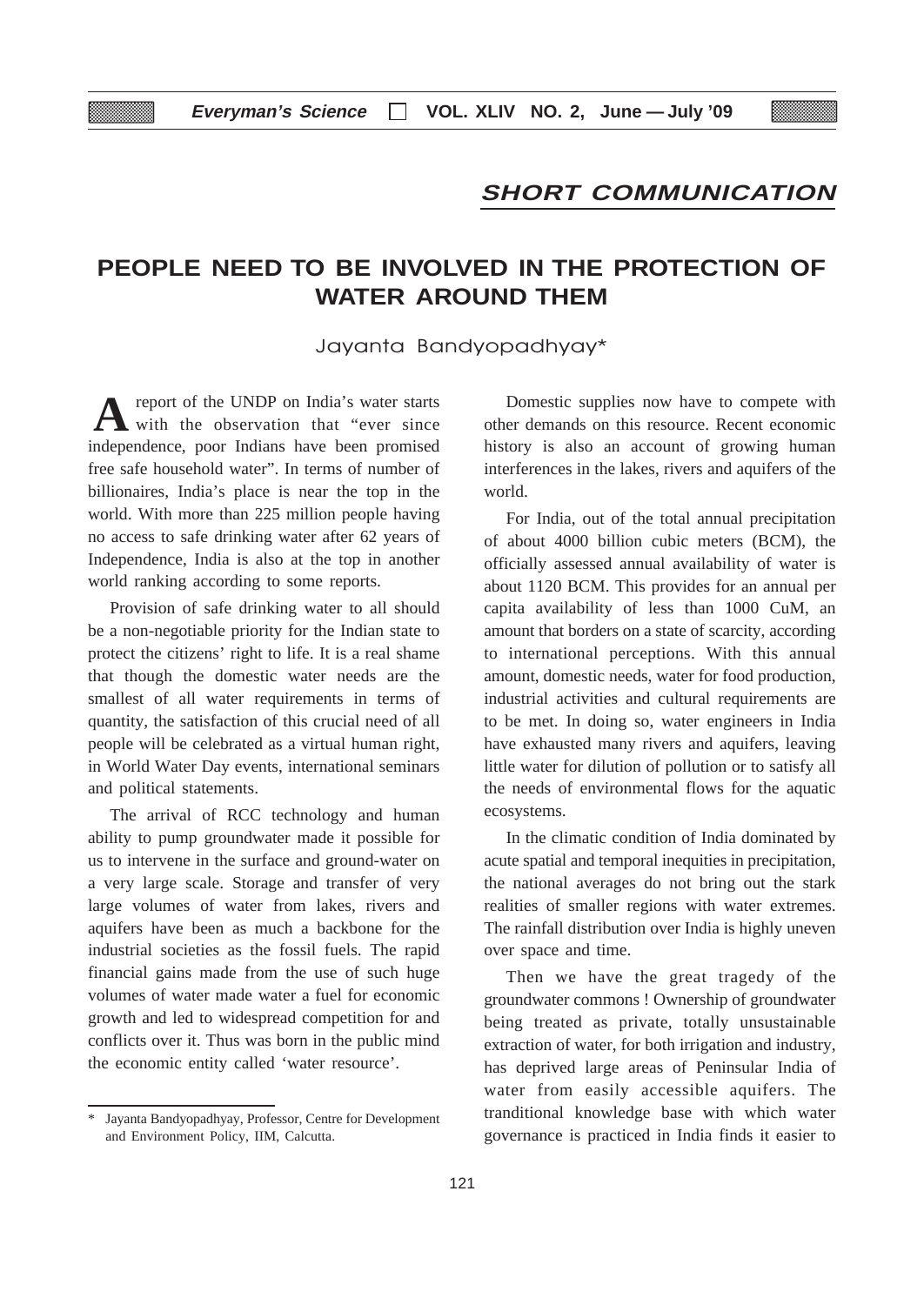declare water scarcities or excesses as 'natural disasters'.

Before blaming nature for the growing water scarcity, we need to find the devil within ourselves. If the water business goes on as usual, inefficient use of water and conflicts over it will continue unabated.

In order to ensure that the vital ecosystem processes and related services can continue, serious attention to ecosystem research and ecological management of water systems will be needed. Otherwise, with the rivers and lakes turning to mere drinages for pollutants and wastes, groundwater quickly moving away from the humans and global warming changing the precipitation patterns and eating into the stock of glacial waters in the Himalayas, India will be in trouble with the business as usual mode of water management.

India simply cannot continue with the traditional and simplistic approach to water management in the future years. The urgent need for change has been flagged by many independent water professionals and social movements, but the

political leadership and the governments have resisted much needed reforms in water engineering and mangement. People need to be involved in the management and protection of water around their habitats. Irrigation systems or municipal infrasturctures need not be managed exclusively by the engineers.

An important opportunity has arrived for betterment of ecological knowledge on water systems through the National Action Plan on Climate Change. Activities of the National Water Mission within that Action Plan has addressed the very crucial task for understanding the impacts of climate change on India's water systems and preparing the country to adapt to possible changes in the climate.

Such scientific initiatives are urgently needed but will be successful only with a wider ecological knowledge base. Water future of India is in the hands of our people, water professionals, the business sector and the government. Only wise and unselfish action by all of them can regain the country's status as 'sujalang'.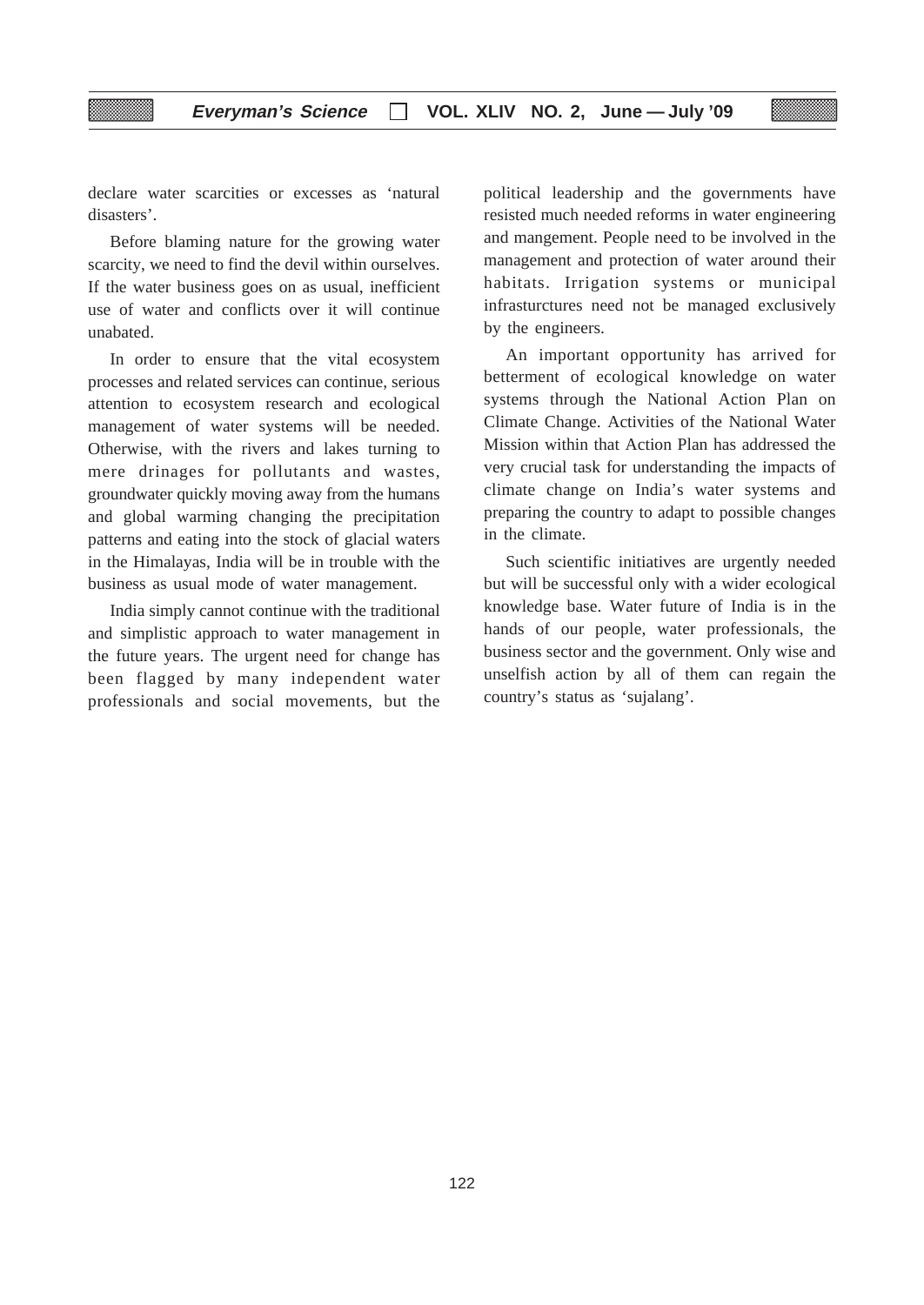| <b>KNOW THY INSTITUTIONS</b> |  |
|------------------------------|--|
|                              |  |

# **INDIAN DIAMOND INSTITUTION, SURAT**

- Established in 1978, IDI the most coveted institute in the field of Diamonds, Gems & Jewellery in India is a sate-of-art school of learning, everything in the campus, under one roof.
- Recognizing the Indian Diamond Industry as a major source of employment in a priority sector like export production with scope for substantial value-addition for the country, the establishment of the Indian Diamond Institute was conceptualized and later put into effect.
- The IDI is a Society registered under Societies Registration Act, 1860 and also under the Bombay Public Trust Act, 1950.

The IDI is ISO 9001:2000 Certified for Design Development and provision of Training, Consultancy & Certification Services related to Diamonds, Coloured Stones & Jewellery. w.e.f. December 07, 2006 vide Certificate No. 35936 issued by M/s. ABS Quality Evaluations, Inc.

# **3-WAYS OF LEARNING..............AND GL SERVICE**

# **ON CAMPUS**

With the benefit of the state-of-the-art infrastructrure in place and expert professional instruction, Diploma Students (Diamond) learn by cutting, polishing and examining over hundreds of diamond during their practical. While enrolled in IDI Graduate Jewellery Diploma Programmes, at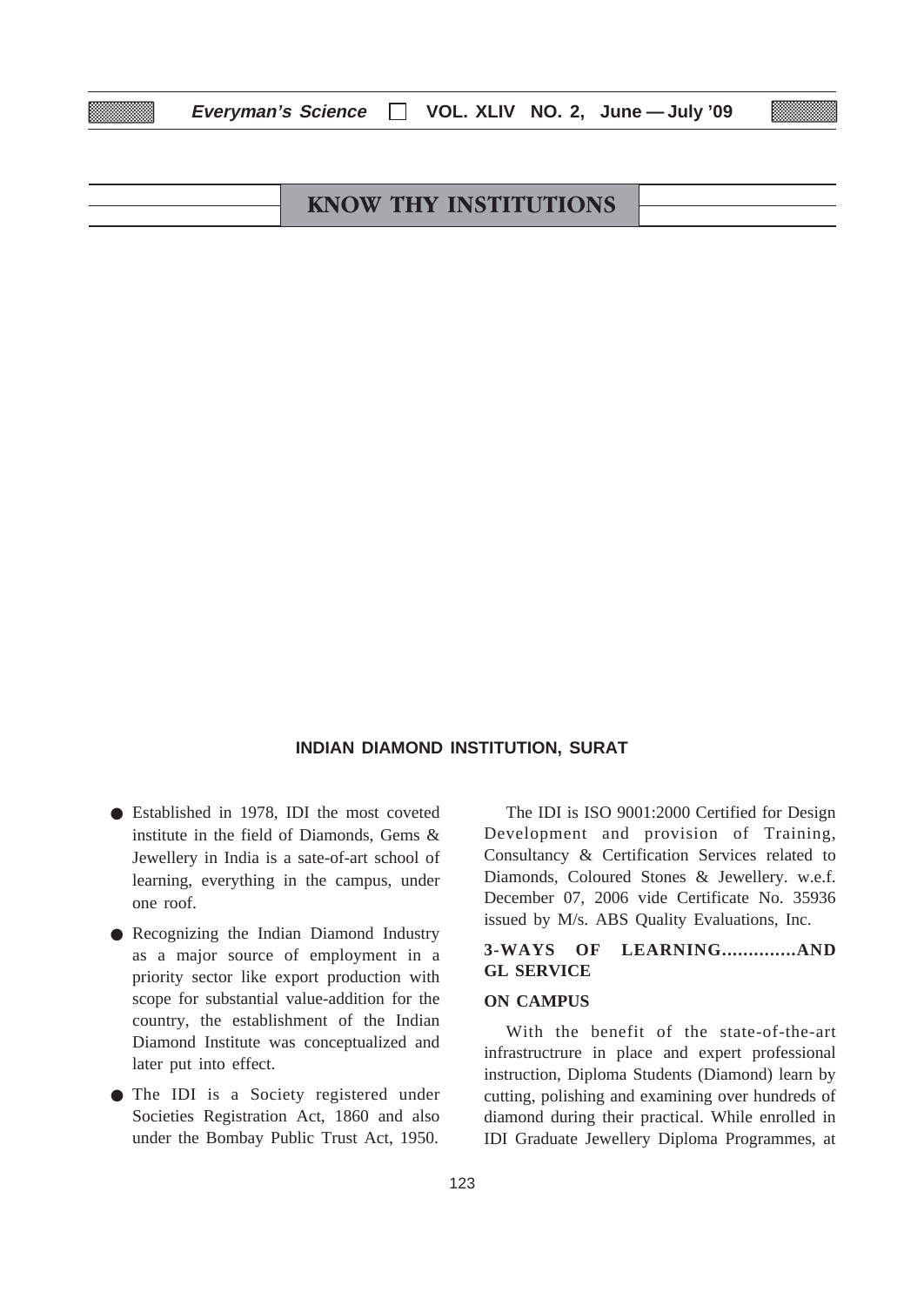Sardar Vallabhbhai Patel Centre of Jewellery Design & Manufacture (SVJDM) students learn with the help of world class infrastructure besides receiving personalized instruction for their workshops and tutorials from the highly qualified and experienced faculty and develop the skill of professional.

# **Off Campus**

In order to cope up with the need of the hour, IDI is soon establishing a world class Jewellery Design & Training Centre to be named as IDI-CITY Centre at Vesu, near Surat Air Port. IDI City Centre will be functioning as an extension, aimed at promoting Jewellery Industry of Gujarat through its variety of training programmes.

# **Home Study**

Enables you to learn in the convenience at your home or office. IDI's professionally designed programme material can be sent directly to you. And undergoing assignment given followed by practical classes at IDI, you earn professional crebidility and confidence without disrupting your daily schedules.

## **Out-Bound**

The institute has also developed the concept of off campus Outbound Training Programme tailored to the industry's needs in the areas of Polished Diamond Grading & Colore Gemstone Identification. It is being conducted in almost all the important cities like Chennai, Kolkata, Mumbai, Bangalore, Coimbatore, Cochin, Hyderabad, Hubli, Chandigarh, Jaipur, Delhi, Ludhiana etc. So far, institute has trained more than 2500 Jewellers all over the country.

#### **DIamond Gemstones and Jewellery Reports**

IDI's GTL cetificates are accepted all over, nationaly as well as internationally. You may add one more factor **Credibility** to your diamonds, colored gemstones, Jewellery-plain or studded as services rendere by IDI GTL are ISO 9001:2000 certified. IDI is also an authorized laboratory for Diamond Grading & Certification by Directorate General of Foreign Trade (DGFT), MoC&I, Govt. of India under Foreign Trade Policy 2004-2009.

Again, IDI is the only Gem Lab in the country to have Laser Raman Spectroscope (LRS) FTIR UV-VIS & high resolution and microscopes for accurate analysis of diamonds & gemstones.

IDI has a Bureau of Indian Standards (BIS) recognized **Assaying Hallmarking Centre** at its campus itself to cater the needs of jewellery industry.

# **R & D centre is funtioning in the Institute with the following objectives :**

1. To give scientific and technological support to the diamond industries to upgrade the processing technology.

2. To develop indigenously low cost technologies for import substitution products used in the diamond industries so as to help the country to save foreign exchange and also reduce the cost of processing.

3. To carry out in-depth studies on illumination and noise level, thermal load, air velocity etc. to improve environmental conditions of the processing unit.

4. To bring awareness amongst workers about the use of modern machine concept and quality control checks to improve productivity/efficiency and yield.

# **Contact : Director, INDIAN DIAMOND INSTITUTE**

Katargam, Gidc, Post Box No. : 508

Sumul Dairy Road Surat – 395008, Gujarat, India. Phone : +91-261-2407847/48, Fax : +91-261-2407849. GRAM-INDIANDST, E-mail : info@diamondinstitute.net Web. : www.Diamondinstitute.net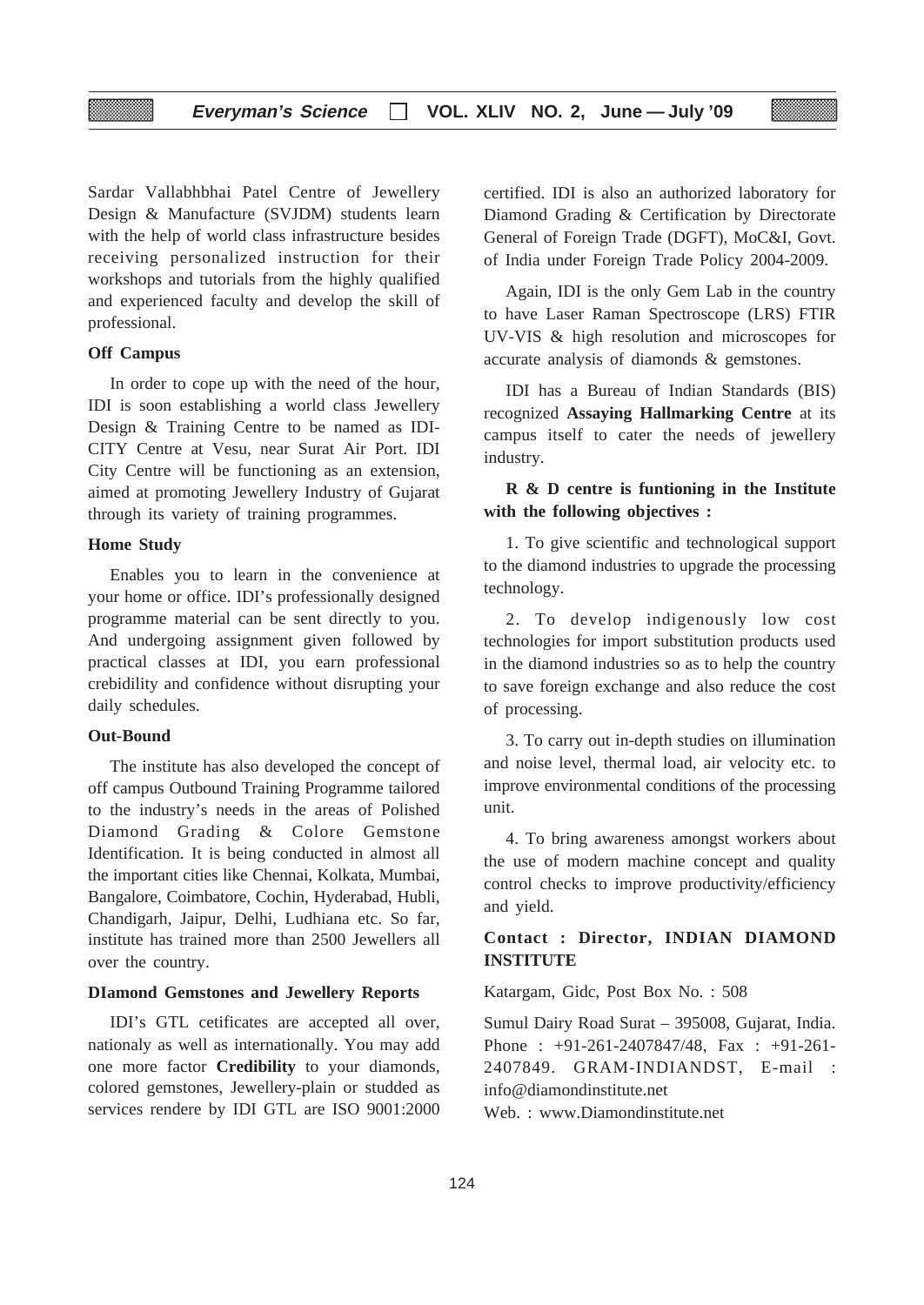# **Conferences / Meetings / Symposia / Seminars**

# **2nd International Conference on Drug Discovery and Theraphy, February 1–4, 2010 Dubai, UAE.**

The 2nd ICDDT 2010 will highlight cutting-edge advances in all major disciplines of Drug Discovery and Drug Therapy. This four-day event will feature recent findings from leading industrial, clinical and academic experts in the field, in the form of lectures and posters. The 2nd ICDDT 2010 will be unique in promoting the translational nature of modern biomedical research, with an equal number of speakers/ participants those who are basic scientists in drug discovery and those who are medical doctors associated with direct patient care and reserch. Several Nobel laureates have also shown a keen interest in attending the conference and plan to deliver keynote lectures.

The 2nd ICDDT 2010 will provide a forum for in-depth assessment of the challenges involved in the dynamic and fast moving field of biomedical research. It will bring together leading clinicians, medicinal chemists, pharmacologists, biotechnologists, and other allied professionals to discuss and present the latest important developments in drug discovery and therapeutics.

The '1st International Conference on Drug Design and Discovery' was held in Dubai from 4th-7th, February, 2008. Eleven Nobel laureates and more than 850 international delegates participated in this event! It was an outstanding success by all accounts.

For more details and to register, please visit the conference Web site at http.//www.icddt-whi.com

Register today and take advntage of the early-bird reduced registration fee !

The conference offers the following sessions :

- 1. Anti-Infectives
- 2. Biologics
- 3. Cardiovascular
- 4. Central Nervous System
- 5. Diabetes and Obesity
- 6. Drug Delivery
- 7. Drug Discovery & Therapy in Middle East : Challenges and Opportunities
- 8. Enabling Technologies
- 9. Generic Pharmaceuticals : Challenges and Opportunities
- 10. Global Roundup of Pharmaceutical Research Capabilities and Opportunities
- 11. Inflamation and Immunology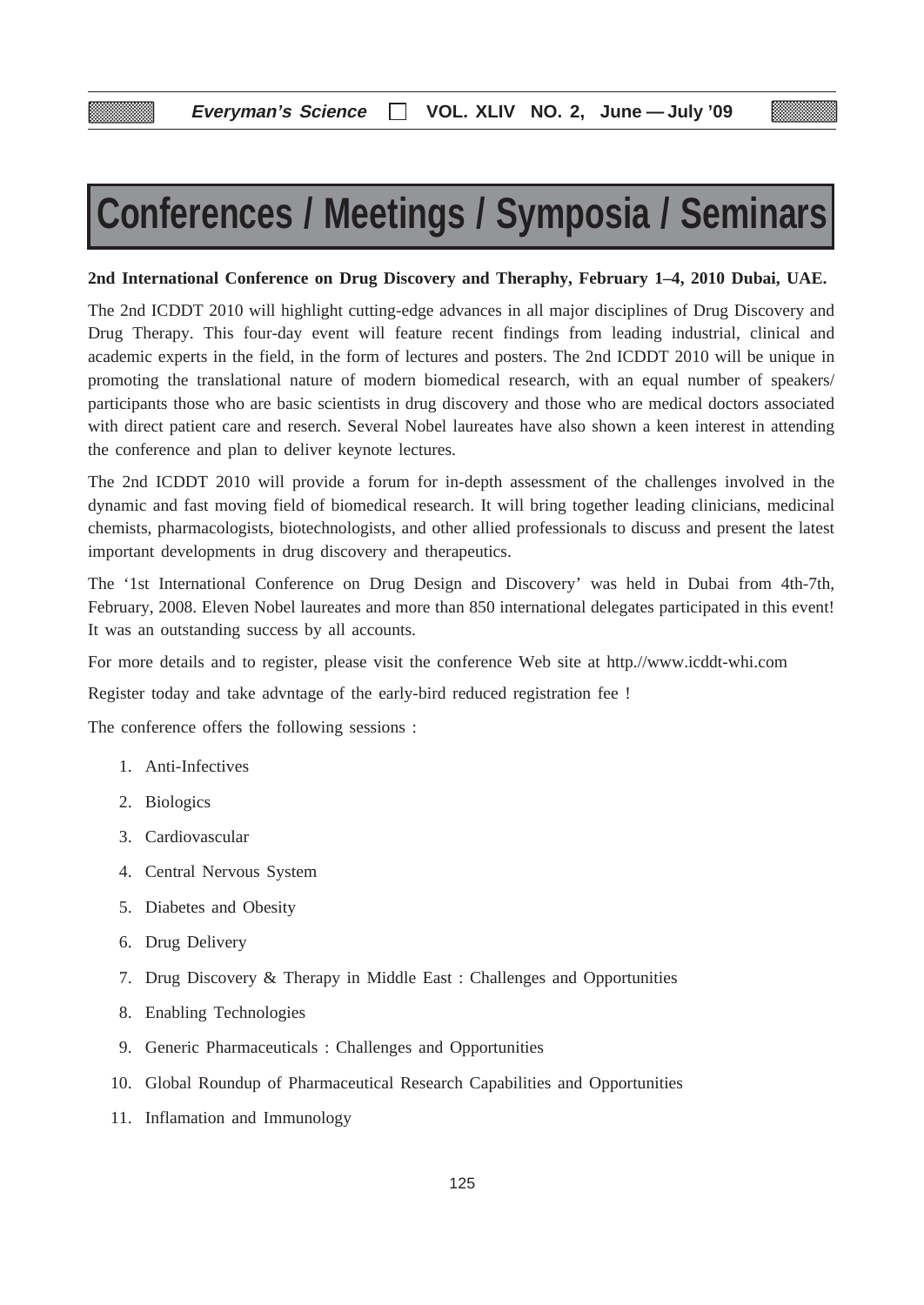- 12. Intellectual Property
- 13. Nanotechnolgy in Biomedical Research
- 14. Oncology
- 15. Proteomics & Bioinformatics
- 16. Pulmonary Disorders
- 17. Regulatory Affairs
- 18. Successful Drug Discovery from the Research Lab to the Marketplace
- 19. Translational Biomedical Research
- 20. Women's Health Issues

**Contact :** Organizing Secretariat, ICDDT 2010 : Executive Suite Y–26 ; PO Box 7917, Saif Zone, Sharjah, UAE. Tel: +971-6-5571132, Fax: +971-6-5571134, Email:info@icddt-whi.com Web:www.icddt-whi.com

#### ANSWERS TO "DOYOU KNOW ?" I L A. In the Planet Venus which rotates in a direction opposite to the other planets. ı A. Kung Fu. A. Olive oil. A. About Four Billion. П ı A. Death by stress of overwork. Г A. Yes. In fact Poultry farmers do this regularly to make the egg more attractive. г ı п A. Barcelona. Γ Π ı A. Emperor Ashoka.

П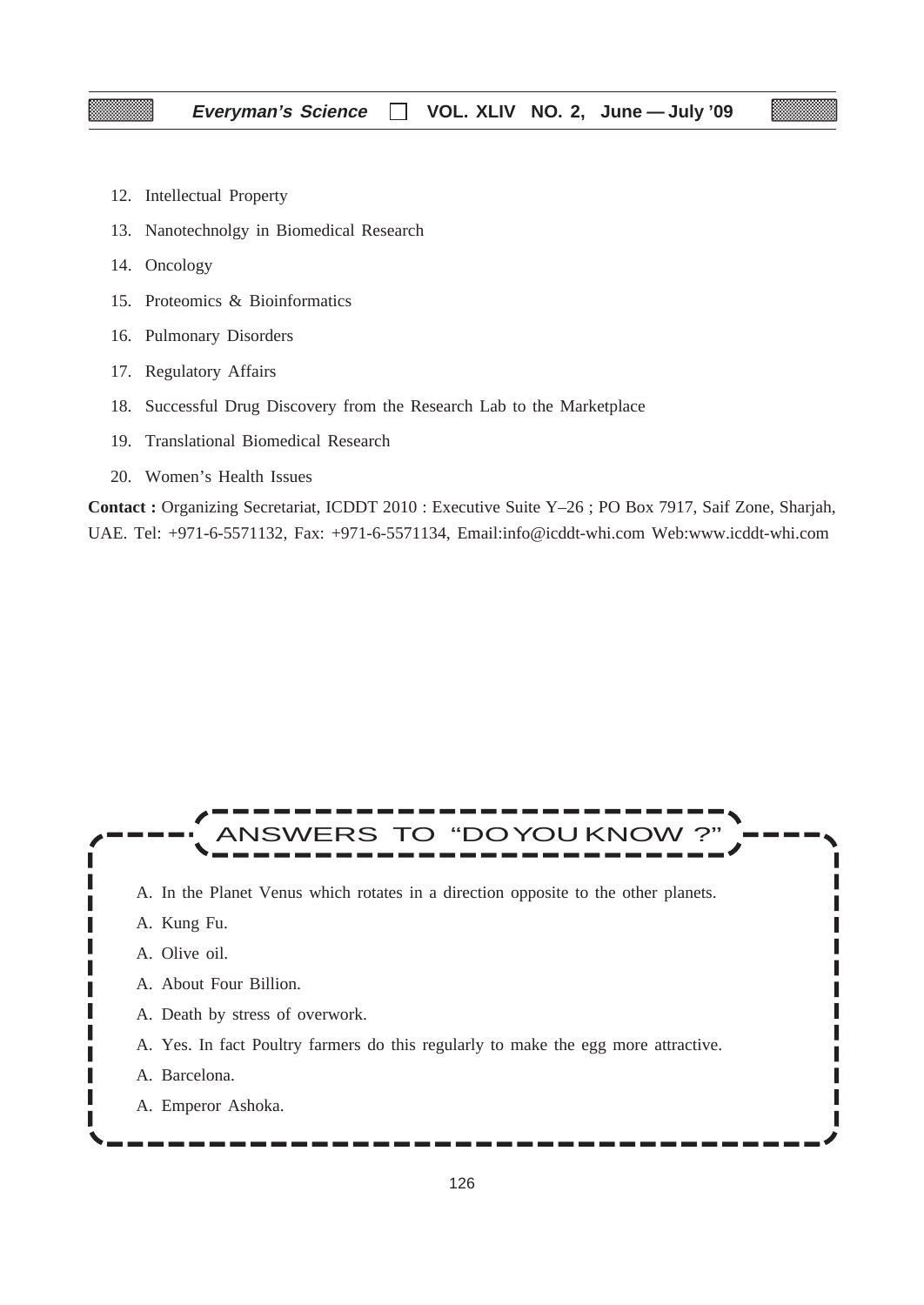|              | FORM IV                                                                                                                                |                                                                                                                              |  |  |  |  |
|--------------|----------------------------------------------------------------------------------------------------------------------------------------|------------------------------------------------------------------------------------------------------------------------------|--|--|--|--|
|              |                                                                                                                                        | Rule 8                                                                                                                       |  |  |  |  |
| $\mathbf{1}$ | Place of Publication                                                                                                                   | The Indian Science Congress Association<br>14, Dr. Biresh Guha Street,<br>Kolkata 700 017                                    |  |  |  |  |
| 2.           | Periodicity of Publication                                                                                                             | Bi-monthly (Published every two months)                                                                                      |  |  |  |  |
| 3.           | Printer's Name<br>Nationality<br>Address                                                                                               | Shri Partha Pratim Hazra<br>Indian<br>M/S Seva Mudran,<br>43, Kailash Bose Street,<br>Kolkata 700 006                        |  |  |  |  |
| 4            | Publisher's Name<br>Nationality<br>Address                                                                                             | Prof. S.P. Mukherjee,<br>Indian<br>The Indian Science Congress Association<br>14, Dr. Biresh Guha Street,<br>Kolkata 700 017 |  |  |  |  |
| 5.           | Editor in Chief's Name<br>Nationality<br>Address                                                                                       | Prof. S.P. Mukherjee<br>Indian<br>IAPQR,<br>AD-27, Salt Lake City,<br>Kolkata-700 064                                        |  |  |  |  |
| 6.           | Name and Address of individuals<br>who own the newspaper and<br>partners of Shareholders holding<br>more than one percent of the total | The Indian Science Congress Association<br>14, Dr. Biresh Guha Street,<br>Kolkata-700 017                                    |  |  |  |  |

I, S.P. Mukherjee, hereby declare that the particulars given above are true to the best of my knowledge and belief.

Date : 21. 07. 09 S.P. Mukherjee Publisher Everyman's Science

W.

<u> Maria Barat da Barat da Barat da Barat da Barat da Barat da Barat da Barat da Barat da Barat da Barat da Barat da Barat da Barat da Barat da Barat da Barat da Barat da Barat da Barat da Barat da Barat da Barat da Barat d</u>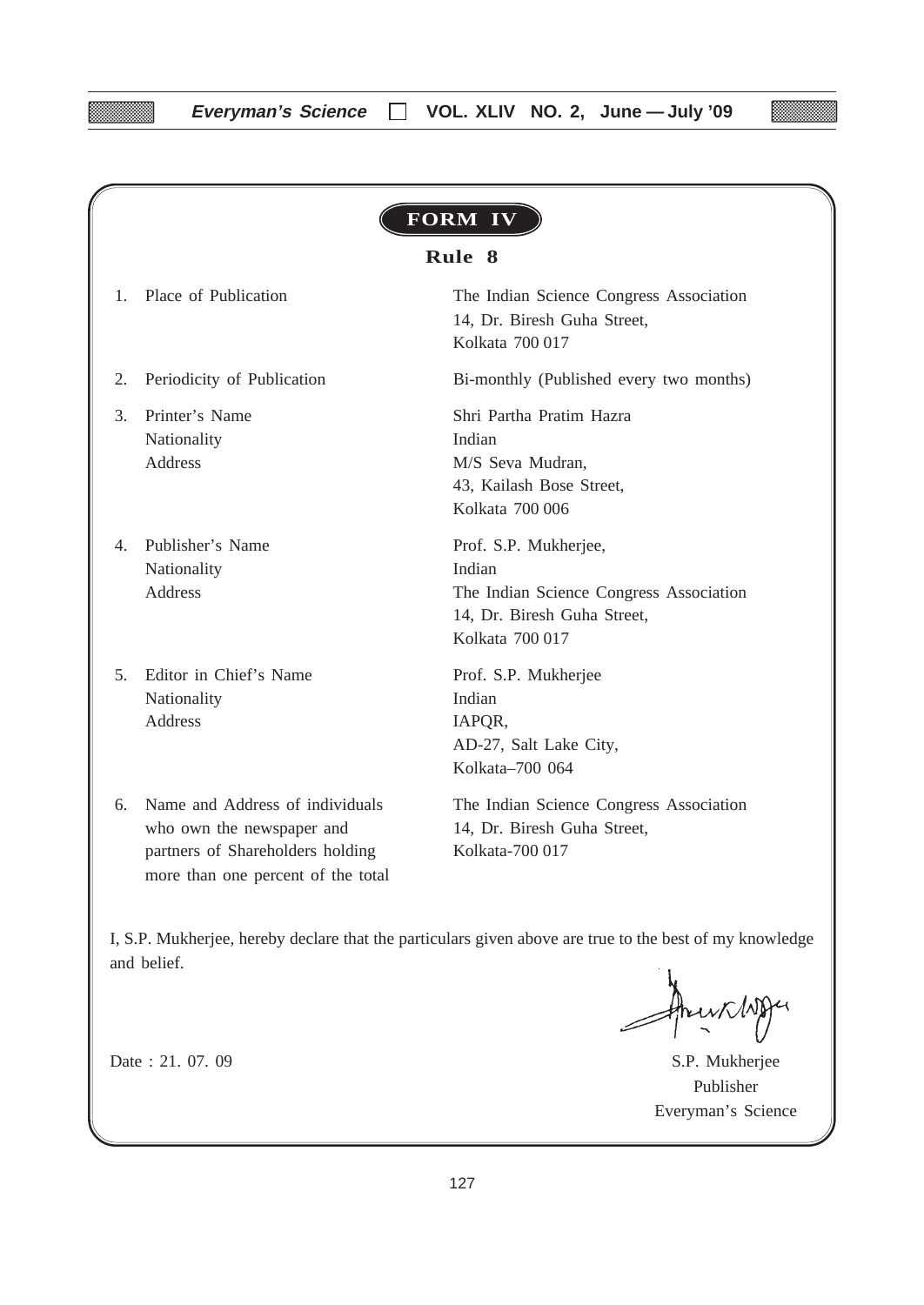# **S & T ACROSS THE WORLD**

### **NEW TECHNOLOGY FOR ROADS**

The Public Works Department (PWD) plans to use new technologies to restrengthen its road network. The conventional bituminous roads wear off faster in extreme climatic conditions and with exceptionally heavy volume of traffic in Delhi. Though the normal life of a road is considered 4-5 years, most road surfaces start deteriorating within couple of years due to high volume of traffic in the city. PWD will use micro-surfacing on approximately half of the 190 kms while the remaining will be strengthened using the recycling technology. The plastic-bituminous mix will be used on a small portion.

The new technologies are being used after their successful test and trials. The plastic-bitumen roads are being widely constructed in cities like Bangalore, Madurai, Thiruvanathapuram and some other districts of Karnataka, Tamil Nadu and Kerala. Recycling road technology is also being used in Hyderabad. A stretch of Mehrauli-Badarpur road was re-strengthened using this technology and it gave very good results. This technology will be used on stretches where the volume of traffic is comparatively lower than other roads in the city. It's a time consuming technology and requires diversion of traffic, but is more environment friendly.

*(Indian Building Congress, May 2009)*

#### **WAY TO CANCER THERAPY**

The potential for molecular intervention in the cascades leading to cancer cell development are immense. Scientists in a European project have screened candidates for peptide that prevent the

inactivation of a tumour suppressor protein. Project partners at the University of Tartu in Estonia made use of two proteins that interact to deregulate a tumour suppressor mechanism. Protein or tumour protein 53 regulates the cell cycle and is a tumour sppressor. One of its main negative regulators is mdm2 which binds with p53 to produce two molecular scenarios. First, the so-called 'guardian of the genome' p53 protein is inhibited and unable to perform its protective activity. The protein molecule is also marked for degradation. Detectable energy changes between the two molecules were employed as a screen for small molecules or peptide based agents that were able to interfere with the p53/mdm2 interation. The commercial potential of the screening process is resported to be substantial.

*(University of Tartu, June 5, 2009)*

#### **WASTE SPACE INTO ENERGY SOURCE**

There is a lot of wasted space on rooftops that could actually be used to generate power. US Department of Energy's Pacific Northwest National Laboratory has found that flexible solar panels could easily become integrated into the architecture of commercial buildings and homes. The flexible rooftop solar panels, called building-integrated photovoltaics, or BIPVs, could replace today's boxy solar panels that are made with rigid glass or silicon and mounted on thick metal frames. The flexible solar shingles would be less expensive to install than current panels and made to last 25 years.

This work is the result of cooperative research between Vitex System and Battelle and is expected to contribute to a new way of generating solar power.

*(Pacific Northwest National Laboratory, June 4, 2009)*